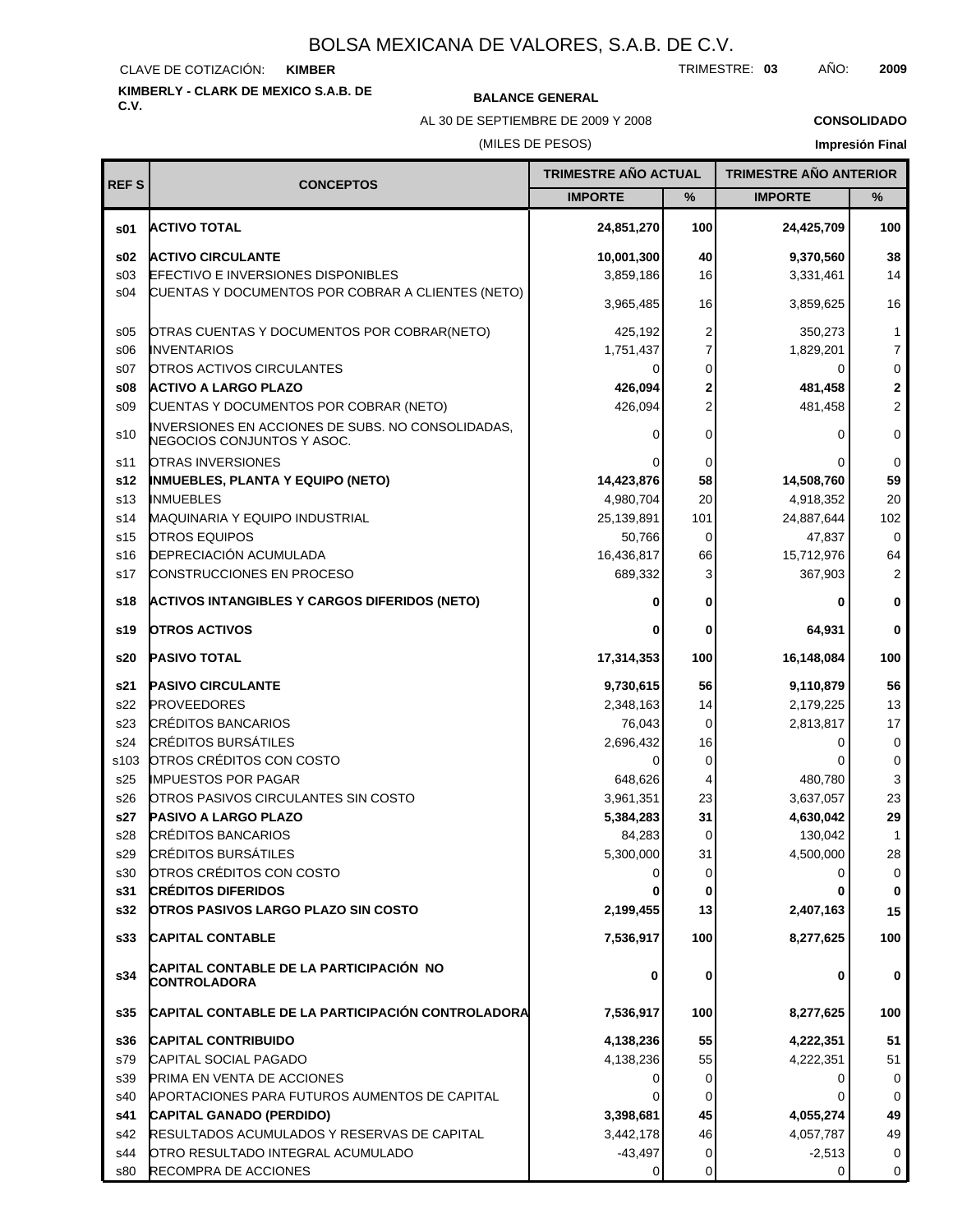#### **KIMBERLY - CLARK DE MEXICO S.A.B.** CLAVE DE COTIZACIÓN: **KIMBER**

**BALANCE GENERAL** 

TRIMESTRE: **03** AÑO: **2009**

DESGLOSE DE PRINCIPALES CONCEPTOS

(MILES DE PESOS)

#### **CONSOLIDADO**

|             | <b>TRIMESTRE AÑO ACTUAL</b>                              |                |         | <b>TRIMESTRE AÑO ANTERIOR</b> |                            |
|-------------|----------------------------------------------------------|----------------|---------|-------------------------------|----------------------------|
| <b>REFS</b> | <b>CONCEPTOS</b>                                         | <b>IMPORTE</b> | %       | <b>IMPORTE</b>                | %                          |
| \$03        | <b>EFECTIVO E INVERSIONES DISPONIBLES</b>                | 3,859,186      | 100     | 3,331,461                     | 100                        |
| s46         | <b>EFECTIVO</b>                                          | 163.616        | 4       | 232.201                       | 7                          |
| s47         | <b>INVERSIONES DISPONIBLES</b>                           | 3,695,570      | 96      | 3,099,260                     | 93                         |
| \$07        | <b>OTROS ACTIVOS CIRCULANTES</b>                         | 0              | 100     | 0                             | 100                        |
| s81         | INSTRUMENTOS FINANCIEROS DERIVADOS                       | 0              | 0       | 0                             | 0                          |
| s82         | OPERACIONES DISCONTINUADAS                               | 0              | 0       | 0                             | 0                          |
| s83         | <b>OTROS</b>                                             | 0              | 0       | 0                             | 0                          |
| s18         | <b>ACTIVOS INTANGIBLES Y CARGOS DIFERIDOS (NETO)</b>     | 0              | 100     | 0                             | 100                        |
| s48         | <b>GASTOS AMORTIZABLES (NETO)</b>                        | 0              | 0       | 0                             | 0                          |
| s49         | <b>CRÉDITO MERCANTIL</b>                                 | 0              | 0       | 0                             | $\mathbf 0$                |
| s51         | <b>OTROS</b>                                             | 0              | 0       | 0                             | $\mathbf 0$                |
| s19 l       | <b>OTROS ACTIVOS</b>                                     | 0              | 100     | 64,931                        | 100                        |
| s85         | INSTRUMENTOS FINANCIEROS DERIVADOS                       | 0              | 0       | 64,931                        | 100                        |
| s50         | <b>IMPUESTOS DIFERIDOS</b>                               | 0              | 0       | 0                             | 0                          |
| s104        | BENEFICIOS A LOS EMPLEADOS<br>OPERACIONES DISCONTINUADAS | $\Omega$       | 0       | 0                             | 0                          |
| s86<br>s87  | <b>OTROS</b>                                             | 0<br>0         | 0<br>0  | 0<br>0                        | $\mathbf 0$<br>$\mathbf 0$ |
|             |                                                          |                |         |                               |                            |
| s21         | <b>PASIVO CIRCULANTE</b>                                 | 9,730,615      | 100     | 9,110,879                     | 100                        |
| s52         | PASIVO EN MONEDA EXTRANJERA                              | 1,313,307      | 13      | 4,126,672                     | 45<br>55                   |
| s53         | PASIVO EN MONEDA NACIONAL                                | 8,417,308      | 87      | 4,984,207                     |                            |
| s26         | OTROS PASIVOS CIRCULANTES SIN COSTO                      | 3,961,351      | 100     | 3,637,057                     | 100                        |
| s88         | INSTRUMENTOS FINANCIEROS DERIVADOS                       | 46,037         | 1       | 68,421                        | $\overline{2}$             |
| s89         | <b>INTERESES POR PAGAR</b>                               | 59,595         | 2       | 100,300                       | 3                          |
| s68<br>s90  | <b>PROVISIONES</b><br>OPERACIONES DISCONTINUADAS         | 1,553,570<br>0 | 39<br>0 | 1,382,692<br>0                | 38<br>0                    |
| s58         | OTROS PASIVOS CIRCULANTES                                | 1,616,624      | 41      | 1,535,125                     | 42                         |
| s105        | BENEFICIOS A LOS EMPLEADOS                               | 685,525        | 17      | 550,519                       | 15                         |
| s27         | <b>PASIVO A LARGO PLAZO</b>                              | 5,384,283      | 100     | 4,630,042                     | 100                        |
| s59         | PASIVO EN MONEDA EXTRANJERA                              | 84,283         | 2       | 130,042                       | 3                          |
| s60         | PASIVO EN MONEDA NACIONAL                                | 5,300,000      | 98      | 4,500,000                     | 97                         |
| s31         | <b>CRÉDITOS DIFERIDOS</b>                                | 0              | 100     | 0                             | 100                        |
| s65         | <b>CRÉDITO MERCANTIL</b>                                 | 0              | 0       | 0                             | 0                          |
| s67         | <b>OTROS</b>                                             | 0              | 0       | 0                             | 0                          |
| s32         | OTROS PASIVOS LARGO PLAZO SIN COSTO                      | 2,199,455      | 100     | 2,407,163                     | 100                        |
| s66         | <b>IMPUESTOS DIFERIDOS</b>                               | 1,868,836      | 85      | 2,272,899                     | 94                         |
| s91         | BENEFICIOS A LOS EMPLEADOS                               | 88,269         | 4       | 134,264                       | 6                          |
| s92         | OPERACIONES DISCONTINUADAS                               | 0              | 0       | 0                             | 0                          |
| s69         | <b>OTROS PASIVOS</b>                                     | 242,350        | 11      | 0                             | 0                          |
| s79         | <b>CAPITAL SOCIAL PAGADO</b>                             | 4,138,236      | 100     | 4,222,351                     | 100                        |
| s37         | <b>NOMINAL</b>                                           | 8,864          | 0       | 9,044                         | 0                          |
| s38         | ACTUALIZACIÓN                                            | 4,129,372      | 100     | 4,213,307                     | 100                        |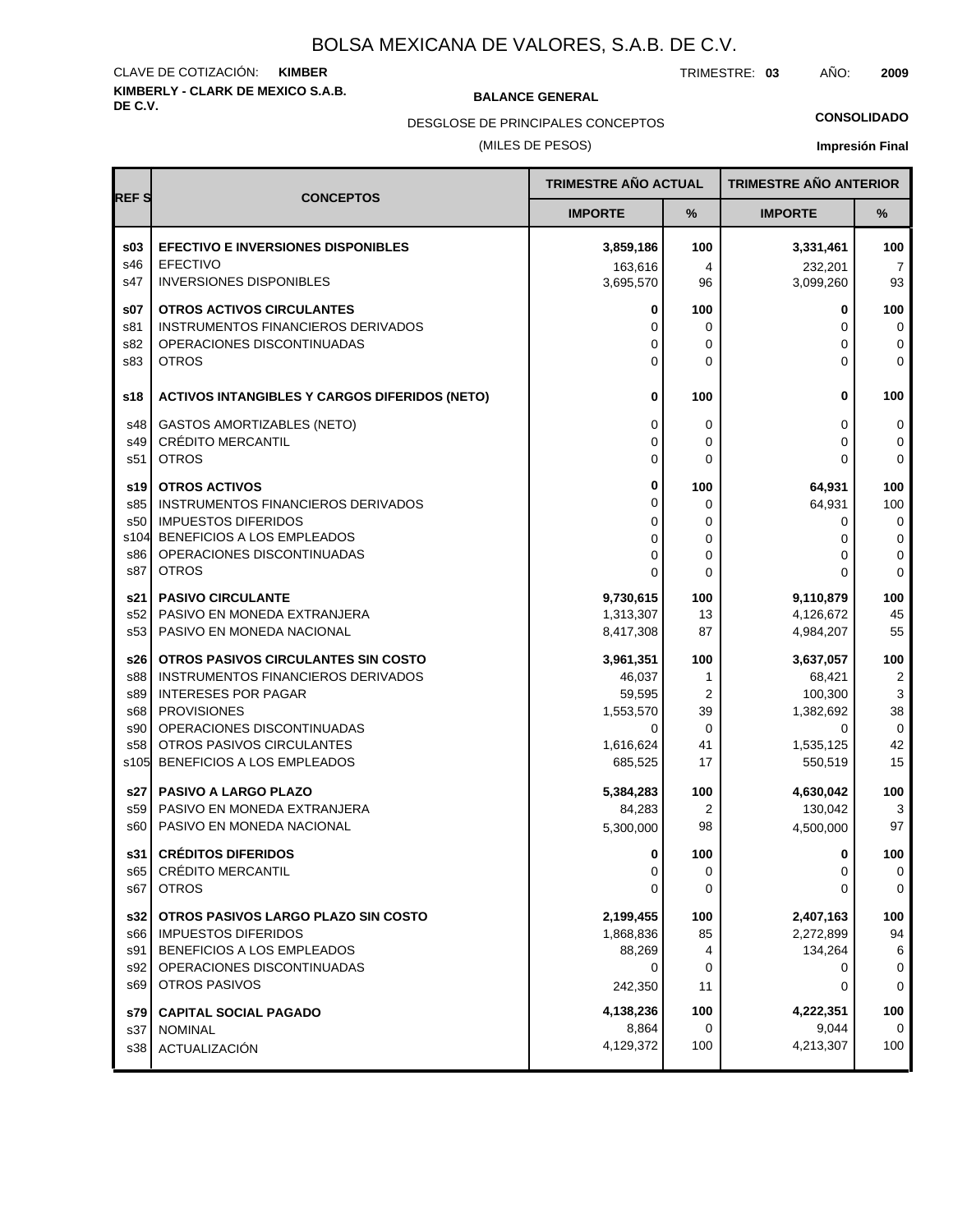## **KIMBERLY - CLARK DE MEXICO S.A.B.** CLAVE DE COTIZACIÓN: **KIMBER**

#### **BALANCE GENERAL**

TRIMESTRE: **03** AÑO: **2009**

#### **CONSOLIDADO**

DESGLOSE DE PRINCIPALES CONCEPTOS

#### (MILES DE PESOS)

| <b>REFS</b> | <b>CONCEPTOS</b>                                                 | <b>TRIMESTRE AÑO ACTUAL</b> |               | <b>TRIMESTRE AÑO ANTERIOR</b> |               |
|-------------|------------------------------------------------------------------|-----------------------------|---------------|-------------------------------|---------------|
|             |                                                                  | <b>IMPORTE</b>              | $\frac{9}{6}$ | <b>IMPORTE</b>                | $\frac{9}{6}$ |
| s42         | <b>RESULTADOS ACUMULADOS Y RESERVAS DE CAPITAL</b>               | 3,442,178                   | 100           | 4,057,787                     | 100           |
| s93         | RESERVA LEGAL                                                    | 100,000                     | 3             | 645,822                       | 16            |
| s43         | RESERVA PARA RECOMPRA DE ACCIONES                                |                             | 0             |                               | $\mathbf 0$   |
| s94         | OTRAS RESERVAS                                                   |                             | 0             |                               | 0             |
| s95         | <b>RESULTADO DE EJERCICIOS ANTERIORES</b>                        | 466,280                     | 14            | 750,714                       | 19            |
| s45         | RESULTADO DEL EJERCICIO                                          | 2,875,898                   | 84            | 2,661,251                     | 66            |
| s44         | OTRO RESULTADO INTEGRAL ACUMULADO                                | $-43,497$                   | 100           | $-2,513$                      | 100           |
| s70         | RESULTADO ACUMULADO POR POSICIÓN MONETARIA                       |                             | $\Omega$      |                               | $\mathbf 0$   |
| s71         | RESULTADO POR TENENCIA DE ACTIVOS NO MONETARIOS                  |                             | 0             |                               | $\mathbf 0$   |
| s96         | EFECTO ACUMULADO POR CONVERSIÓN                                  | <sup>0</sup>                | 0             | 0                             | $\mathbf 0$   |
| s97         | EFECTO ACUMULADO POR VALUACIÓN DE INST. FIN.<br><b>DERIVADOS</b> | $-43,497$                   | 100           | $-2,513$                      | 100           |
| s98         | RESULTADO POR IMPUESTOS DIFERIDOS                                | O                           | 0             |                               | 0             |
| s100        | <b>OTROS</b>                                                     |                             | 0             |                               | $\mathbf 0$   |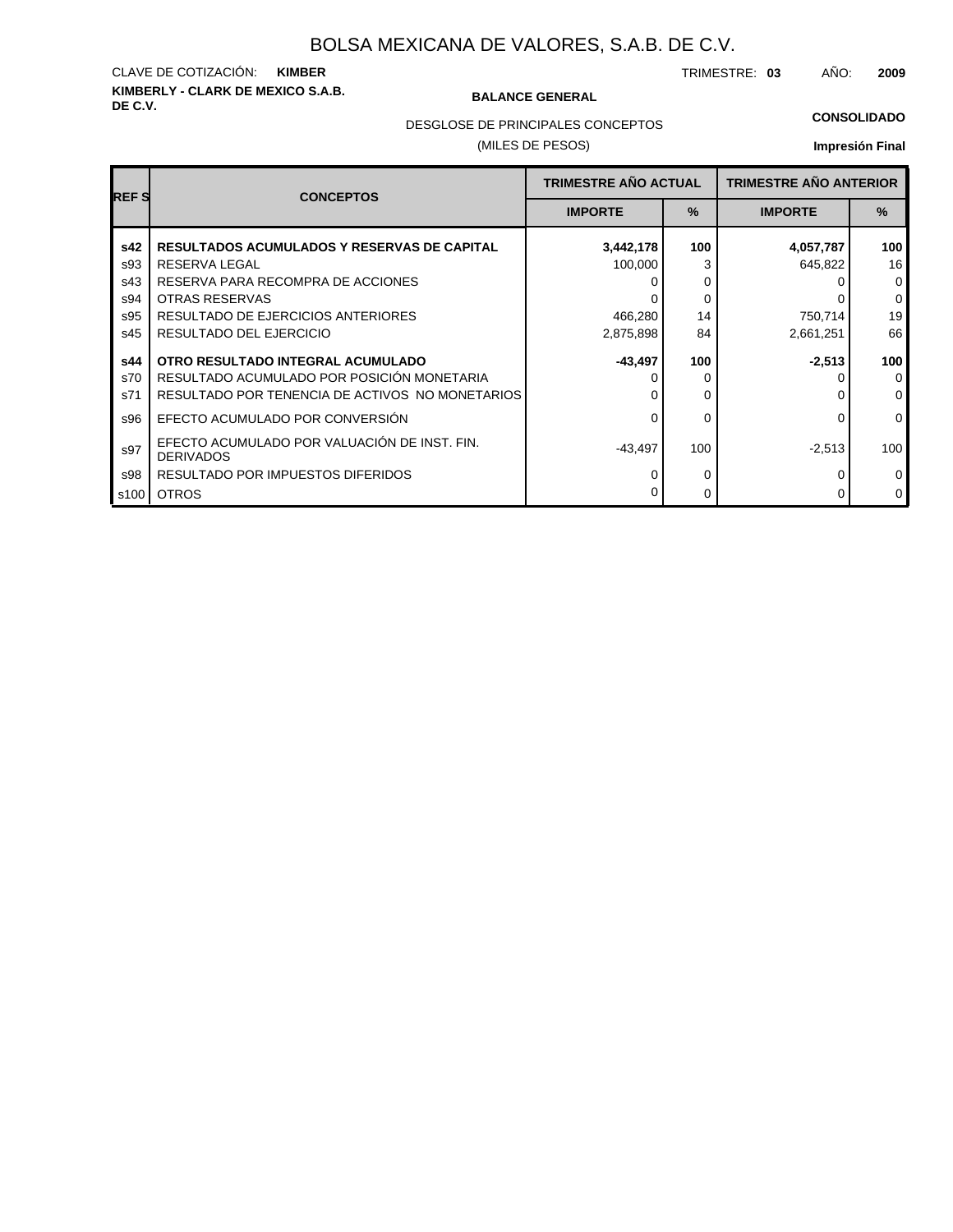# **KIMBERLY - CLARK DE MEXICO S.A.B.** CLAVE DE COTIZACIÓN: **KIMBER**

#### **BALANCE GENERAL**

TRIMESTRE: **03** AÑO: **2009**

#### **CONSOLIDADO**

(MILES DE PESOS) DATOS INFORMATIVOS

#### **Impresión Final**

| <b>REFSI</b> | <b>CONCEPTOS</b>                             | <b>TRIMESTRE AÑO ACTUAL</b> | <b>TRIMESTRE AÑO ANTERIOR</b> |  |
|--------------|----------------------------------------------|-----------------------------|-------------------------------|--|
|              |                                              | <b>IMPORTE</b>              | <b>IMPORTE</b>                |  |
| s72          | CAPITAL DE TRABAJO                           | 270,685                     | 259,681                       |  |
| s73          | FONDO PARA PENSIONES Y PRIMA DE ANTIGÜEDAD   | 301,986                     | 243,497                       |  |
| s74          | NUMERO DE FUNCIONARIOS (*)                   |                             | $\Omega$                      |  |
| s75          | NUMERO DE EMPLEADOS (*)                      | 2,401                       | 2,378                         |  |
| s76          | NUMERO DE OBREROS (*)                        | 4.421                       | 4.287                         |  |
| s77          | NUMERO DE ACCIONES EN CIRCULACIÓN (*)        | 1,081,235,015               | 1,103,212,715                 |  |
| s78          | NUMERO DE ACCIONES RECOMPRADAS (*)           | 32,638,800                  | 35,879,200                    |  |
| s101         | EFECTIVO RESTRINGIDO                         |                             | 0                             |  |
| s102         | DEUDA CON COSTO DE ASOCIADAS NO CONSOLIDADAS |                             | $\mathbf{0}$                  |  |

(\*) DATOS EN UNIDADES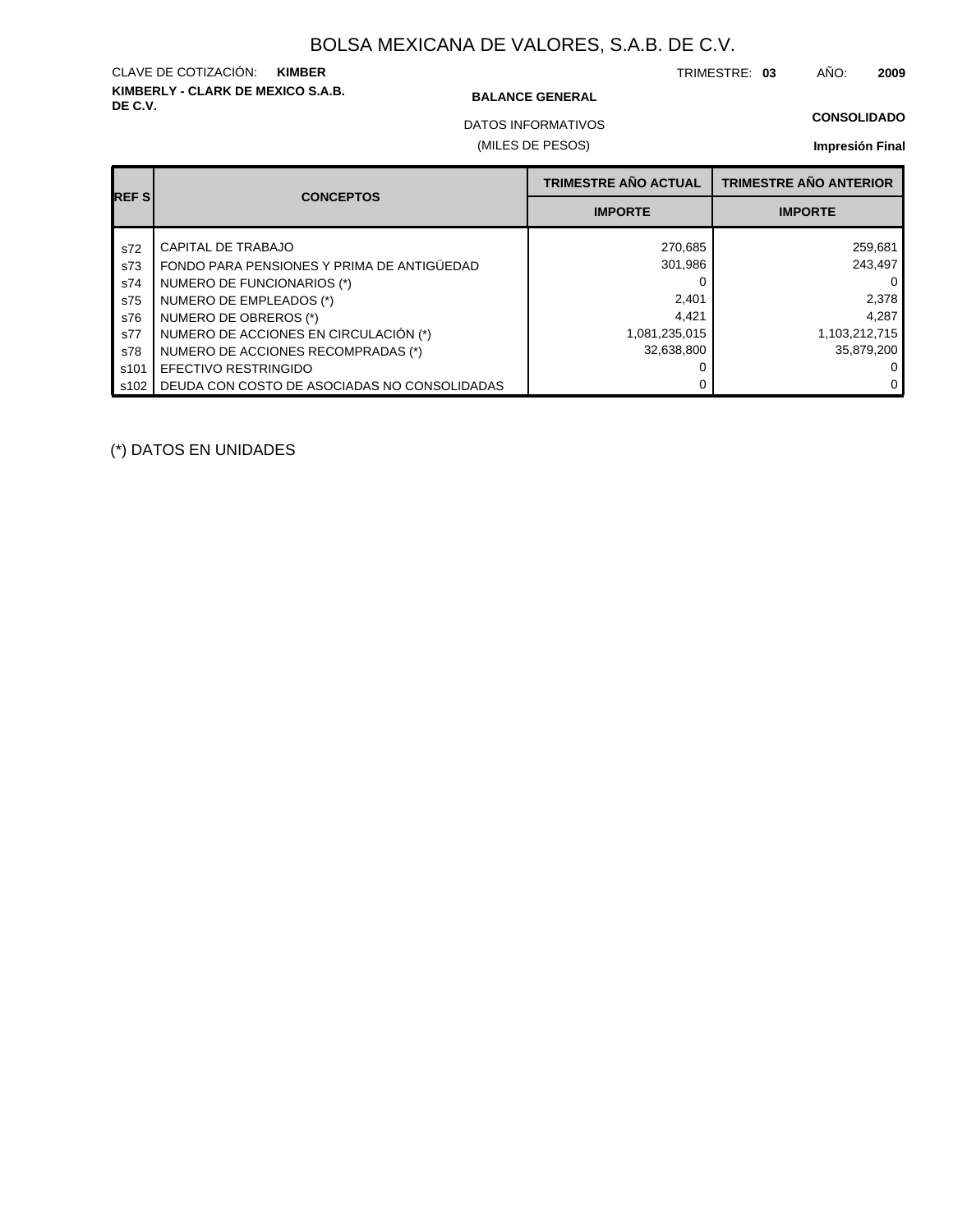# **KIMBERLY - CLARK DE MEXICO S.A.B.** CLAVE DE COTIZACIÓN:

**DE C.V. ESTADO DE RESULTADOS**

TRIMESTRE: AÑO: **KIMBER 03 2009**

(MILES DE PESOS) DEL 1 DE ENERO AL 30 DE SEPTIEMBRE DE 2009 Y 2008 **CONSOLIDADO**

| <b>REFR</b> | <b>CONCEPTOS</b>                                                                             | <b>TRIMESTRE AÑO ACTUAL</b> |          | <b>TRIMESTRE AÑO ANTERIOR</b> |               |
|-------------|----------------------------------------------------------------------------------------------|-----------------------------|----------|-------------------------------|---------------|
|             |                                                                                              | <b>IMPORTE</b>              | $\%$     | <b>IMPORTE</b>                | $\frac{9}{6}$ |
| r01         | <b>VENTAS NETAS</b>                                                                          | 18,219,021                  | 100      | 16,943,867                    | 100           |
| r02         | <b>COSTO DE VENTAS</b>                                                                       | 10,816,029                  | 59       | 10,301,835                    | 61            |
| r03         | UTILIDAD (PÉRDIDA) BRUTA                                                                     | 7,402,992                   | 41       | 6,642,032                     | 39            |
| r04         | <b>GASTOS GENERALES</b>                                                                      | 2,605,847                   | 14       | 2,418,855                     | 14            |
| r05         | UTILIDAD ( PÉRDIDA) DE OPERACIÓN                                                             | 4,797,145                   | 26       | 4,223,177                     | 25            |
| r08         | OTROS INGRESOS Y (GASTOS), NETO.                                                             | $-414.342$                  | $-2$     | $-331,381$                    | $-2$          |
| r06         | RESULTADO INTEGRAL DE FINANCIAMIENTO                                                         | $-391,591$                  | $-2$     | $-365,883$                    | $-2$          |
| r12         | PARTICIPACIÓN EN LOS RESULTADOS DE SUBS. NO<br>CONSOLIDADAS, NEGOCIOS CONJUNTOS Y ASOCIADAS. | O                           | 0        | 0                             | $\mathbf{0}$  |
| r48         | PARTIDAS NO ORDINARIAS                                                                       | O                           | 0        | 0                             | $\mathbf{0}$  |
| r09         | UTILIDAD (PÉRDIDA) ANTES DE IMPUESTOS A LA UTILIDAD                                          | 3,991,212                   | 22       | 3,525,913                     | 21            |
| r10         | <b>IMPUESTOS A LA UTILIDAD</b>                                                               | 1,115,314                   | 6        | 864,662                       | 5             |
| r11         | UTILIDAD (PÉRDIDA) ANTES DE LAS OPERACIONES<br><b>DISCONTINUADAS</b>                         | 2,875,898                   | 16       | 2,661,251                     | 16            |
| r14         | OPERACIONES DISCONTINUADAS                                                                   | 0                           | $\Omega$ | 0                             | $\mathbf 0$   |
| r18         | UTILIDAD (PÉRDIDA) NETA CONSOLIDADA                                                          | 2,875,898                   | 16       | 2,661,251                     | 16            |
| r19         | PARTICIPACIÓN NO CONTROLADORA EN LA UTILIDAD<br>(PÉRDIDA) NETA                               | 0                           | 0        | 0                             | $\Omega$      |
| r20         | <b>PARTICIPACIÓN CONTROLADORA EN LA UTILIDAD</b><br>(PÉRDIDA) NETA                           | 2,875,898                   | 16       | 2,661,251                     | 16            |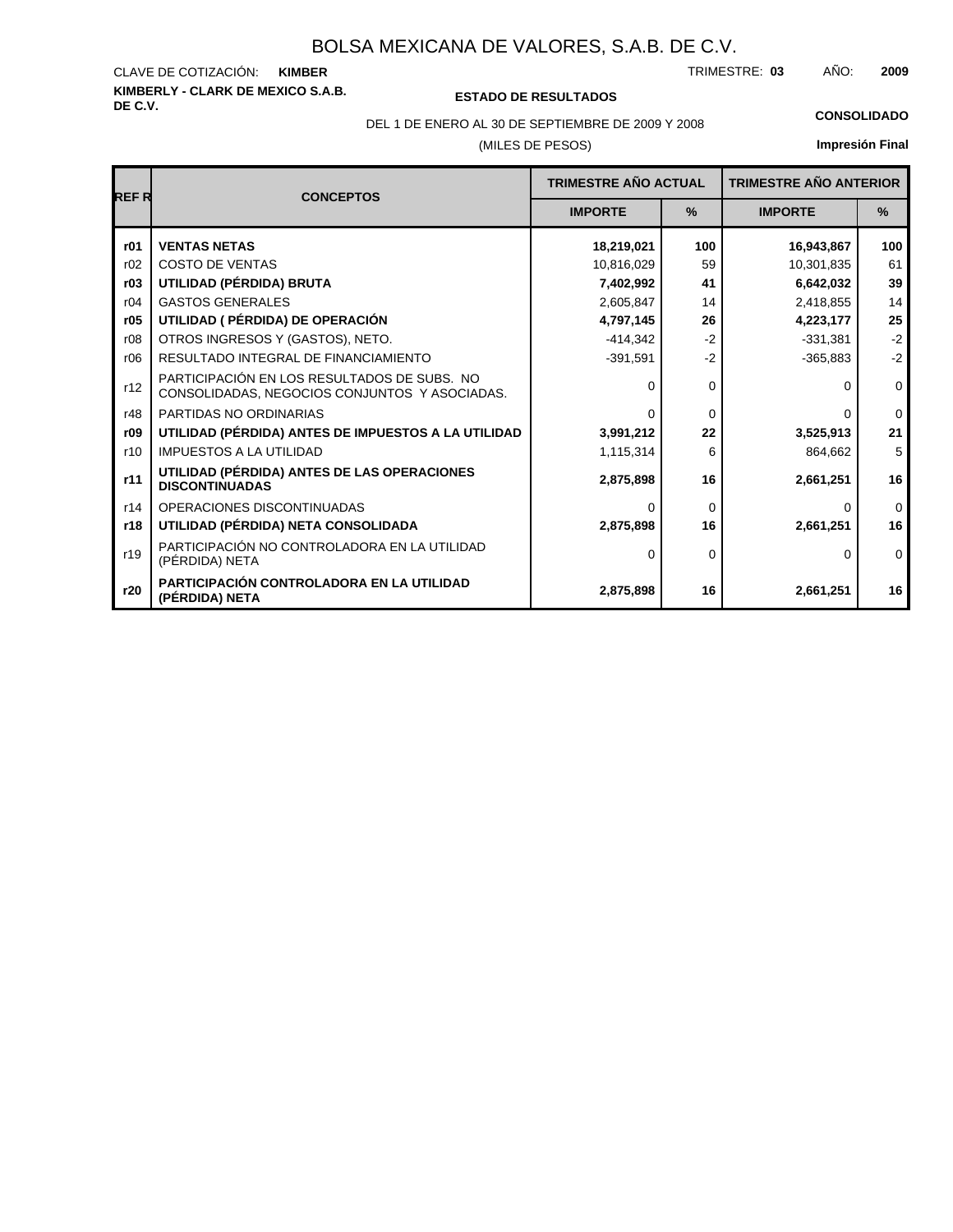# **KIMBERLY - CLARK DE MEXICO S.A.B.** CLAVE DE COTIZACIÓN:

#### **DE C.V. ESTADO DE RESULTADOS**

TRIMESTRE: AÑO: **KIMBER 03 2009**

#### **CONSOLIDADO**

DESGLOSE DE PRINCIPALES CONCEPTOS

#### (MILES DE PESOS)

### **Impresión Final**

| REF R | <b>CONCEPTOS</b>                            | TRIMESTRE AÑO ACTUAL |          | <b>TRIMESTRE AÑO ANTERIOR</b> |                |  |
|-------|---------------------------------------------|----------------------|----------|-------------------------------|----------------|--|
|       |                                             | <b>IMPORTE</b>       | $\%$     | <b>IMPORTE</b>                | %              |  |
| r01   | <b>VENTAS NETAS</b>                         | 18,219,021           | 100      | 16,943,867                    | 100            |  |
| r21   | <b>NACIONALES</b>                           | 17,364,022           | 95       | 15,833,677                    | 93             |  |
| r22   | <b>EXTRANJERAS</b>                          | 854,999              | 5        | 1,110,190                     | $\overline{7}$ |  |
| r23   | CONVERSIÓN EN DÓLARES (***)                 | 62,632               | 0        | 105,564                       | $\mathbf{1}$   |  |
| r08   | OTROS INGRESOS Y (GASTOS), NETO.            | $-414,342$           | 100      | $-331,381$                    | 100            |  |
| r49   | OTROS INGRESOS Y (GASTOS), NETO.            | 2,808                | $\Omega$ | 13,722                        | $-4$           |  |
| r34   | P.T.U. CAUSADA                              | 438.150              | $-106$   | 325,103                       | -98            |  |
| r35   | P.T.U. DIFERIDA                             | $-21,000$            | 5        | 20,000                        | $-6$           |  |
| r06   | <b>RESULTADO INTEGRAL DE FINANCIAMIENTO</b> | $-391,591$           | 100      | $-365,883$                    | 100            |  |
| r24   | <b>INTERESES PAGADOS</b>                    | 587,683              | $-150$   | 475,704                       | $-130$         |  |
| r42   | UTILIDAD (PÉRDIDA) EN ACTUALIZACIÓN DE UDIS | O                    | 0        | ŋ                             | $\Omega$       |  |
| r45   | <b>OTROS GASTOS FINANCIEROS</b>             |                      | $\Omega$ |                               | $\Omega$       |  |
| r26   | <b>INTERESES GANADOS</b>                    | 198,351              | $-51$    | 152,063                       | $-42$          |  |
| r46   | OTROS PRODUCTOS FINANCIEROS                 | 0                    | 0        | 0                             | $\mathbf 0$    |  |
| r25   | UTILIDAD (PÉRDIDA) EN CAMBIOS NETO          | $-2,259$             |          | $-42,242$                     | 12             |  |
| r28   | RESULTADO POR POSICIÓN MONETARIA            | 0                    | 0        | 0                             | $\mathbf 0$    |  |
| r10   | <b>IMPUESTOS A LA UTILIDAD</b>              | 1,115,314            | 100      | 864,662                       | 100            |  |
| r32   | <b>IMPUESTO CAUSADO</b>                     | 1,212,545            | 109      | 953,782                       | 110            |  |
| r33   | <b>IMPUESTO DIFERIDO</b>                    | $-97,231$            | -9       | $-89,120$                     | $-10$          |  |

(\*\*\*) DATOS EN MILES DE DOLARES AL TIPO DE CAMBIO DE CIERRE DEL TRIMESTRE QUE SE REPORTA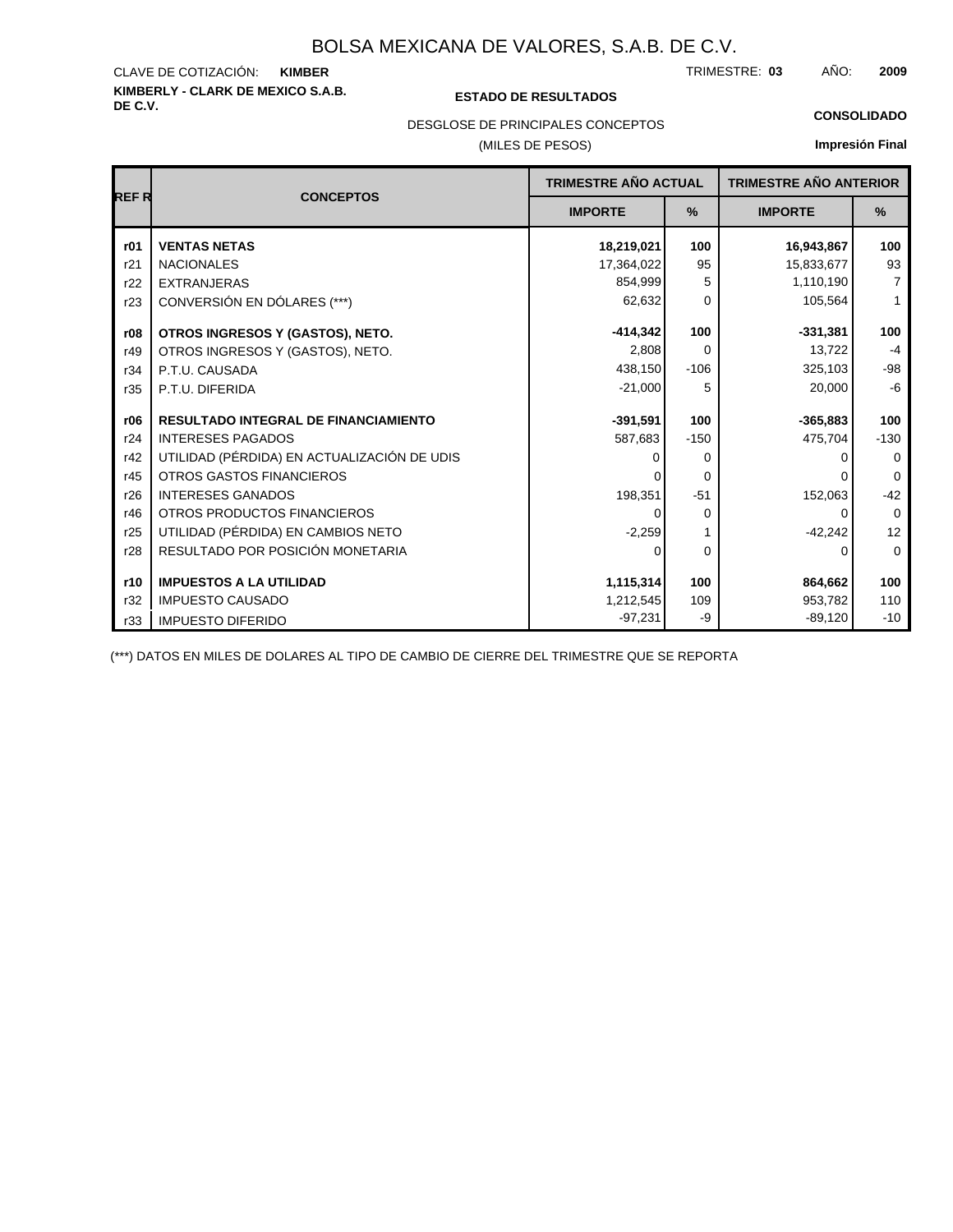**KIMBERLY - CLARK DE MEXICO S.A.B.** CLAVE DE COTIZACIÓN:

#### **DE C.V. ESTADO DE RESULTADOS**

TRIMESTRE: AÑO: **KIMBER 03 2009**

OTROS CONCEPTOS DE RESULTADOS

(MILES DE PESOS)

## **CONSOLIDADO**

**Impresión Final**

|       |                                                                 | <b>TRIMESTRE AÑO ACTUAL</b> | <b>TRIMESTRE AÑO ANTERIOR</b> |
|-------|-----------------------------------------------------------------|-----------------------------|-------------------------------|
| REF R | <b>CONCEPTOS</b>                                                | <b>IMPORTE</b>              | <b>IMPORTE</b>                |
| r36   | <b>VENTAS TOTALES</b>                                           | 27,374,586                  | 25,317,900                    |
| r37   | RESULTADO FISCAL DEL EJERCICIO                                  | 4,908,315                   | 4,196,170                     |
| r38   | <b>VENTAS NETAS (**)</b>                                        | 24,326,676                  | 22,299,150                    |
| r39   | RESULTADO DE OPERACIÓN (**)                                     | 6,525,051                   | 5,655,994                     |
| r40   | PARTICIPACIÓN CONTROLADORA EN LA UTILIDAD<br>(PÉRDIDA) NETA(**) | 3,526,786                   | 3,684,082                     |
| r41   | UTILIDAD (PÉRDIDA) NETA CONSOLIDADA (**)                        | 3,526,786                   | 3,684,082                     |
| r47   | DEPRECIACIÓN Y AMORTIZACIÓN OPERATIVA                           | 881,114                     | 865,811                       |

(\*\*) INFORMACIÓN ÚLTIMOS DOCE MESES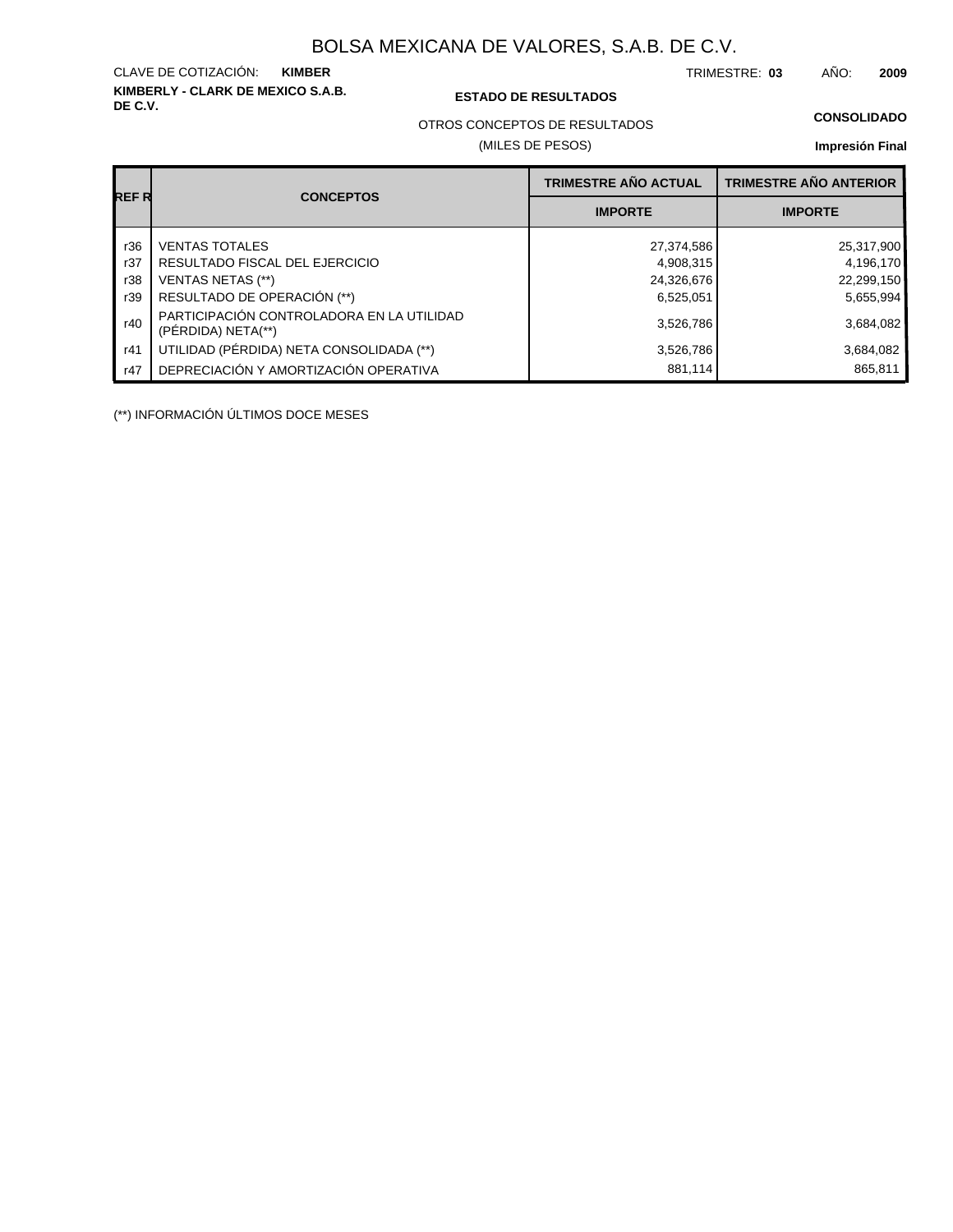**KIMBERLY - CLARK DE MEXICO S.A.B.** CLAVE DE COTIZACIÓN: TRIMESTRE: AÑO: **KIMBER 03 2009**

### **ESTADO DE RESULTADOS TRIMESTRAL**

DEL 1 DE JULIO AL 30 DE SEPTIEMBRE DE 2009 **CONSOLIDADO**

#### (MILES DE PESOS)

| <b>REF</b>       | <b>CONCEPTOS</b>                                                                             | <b>TRIMESTRE AÑO ACTUAL</b> |               | <b>TRIMESTRE AÑO ANTERIOR</b> |               |
|------------------|----------------------------------------------------------------------------------------------|-----------------------------|---------------|-------------------------------|---------------|
| <b>RT</b>        |                                                                                              | <b>IMPORTE</b>              | $\frac{9}{6}$ | <b>IMPORTE</b>                | $\frac{9}{6}$ |
| rt <sub>01</sub> | <b>IVENTAS NETAS</b>                                                                         | 5,951,686                   | 100           | 5,628,508                     | 100           |
| rt02             | <b>ICOSTO DE VENTAS</b>                                                                      | 3,479,862                   | 58            | 3,379,757                     | 60            |
| rt <sub>03</sub> | UTILIDAD (PÉRDIDA) BRUTA                                                                     | 2,471,824                   | 42            | 2,248,751                     | 40            |
| rt04             | <b>GASTOS GENERALES</b>                                                                      | 874,855                     | 15            | 832,559                       | 15            |
| rt <sub>05</sub> | UTILIDAD ( PÉRDIDA) DE OPERACIÓN                                                             | 1,596,969                   | 27            | 1,416,192                     | 25            |
| rt <sub>08</sub> | OTROS INGRESOS Y (GASTOS), NETO.                                                             | $-145.145$                  | $-2$          | $-97,486$                     | $-2$          |
| rt06             | <b>IRESULTADO INTEGRAL DE FINANCIAMIENTO</b>                                                 | $-139,117$                  | $-2$          | $-306,951$                    | $-5$          |
| rt12             | PARTICIPACIÓN EN LOS RESULTADOS DE SUBS. NO<br>CONSOLIDADAS, NEGOCIOS CONJUNTOS Y ASOCIADAS. | 0                           | 0             | 0                             | 0             |
| rt48             | <b>IPARTIDAS NO ORDINARIAS</b>                                                               | $\Omega$                    | $\Omega$      | 0                             | $\Omega$      |
| rt <sub>09</sub> | UTILIDAD (PÉRDIDA) ANTES DE IMPUESTOS A LA UTILIDAD                                          | 1,312,707                   | 22            | 1,011,755                     | 18            |
| rt10             | <b>IIMPUESTOS A LA UTILIDAD</b>                                                              | 393,361                     | 7             | 148,363                       | 3             |
| rt11             | UTILIDAD (PÉRDIDA) ANTES DE LAS OPERACIONES<br><b>DISCONTINUADAS</b>                         | 919,346                     | 15            | 863,392                       | 15            |
| rt14             | <b>IOPERACIONES DISCONTINUADAS</b>                                                           | $\Omega$                    | $\Omega$      | 0                             | $\Omega$      |
| rt18             | UTILIDAD (PÉRDIDA) NETA CONSOLIDADA                                                          | 919,346                     | 15            | 863,392                       | 15            |
| rt19             | PARTICIPACIÓN NO CONTROLADORA EN LA UTILIDAD<br>(PÉRDIDA) NETA                               | $\Omega$                    | 0             | 0                             | 0             |
| rt20             | PARTICIPACIÓN CONTROLADORA EN LA UTILIDAD<br>(PÉRDIDA) NETA                                  | 919,346                     | 15            | 863,392                       | 15            |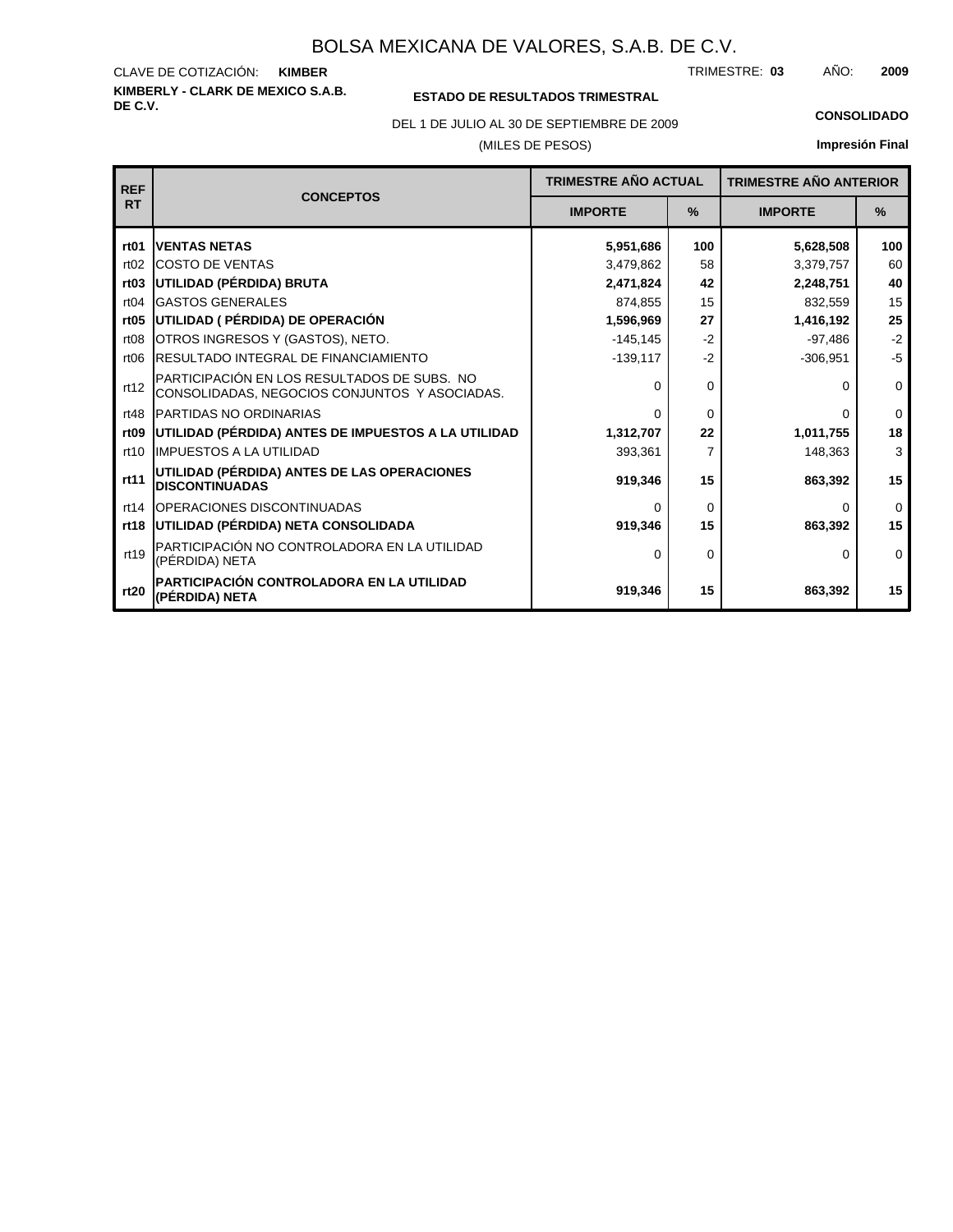#### **KIMBERLY - CLARK DE MEXICO S.A.B.** CLAVE DE COTIZACIÓN: TRIMESTRE: AÑO: **KIMBER 03 2009**

#### **ESTADO DE RESULTADOS TRIMESTRAL**

DESGLOSE DE PRINCIPALES CONCEPTOS

#### (MILES DE PESOS)

#### **CONSOLIDADO**

**Impresión Final**

| <b>REF</b>       | <b>CONCEPTOS</b>                            | TRIMESTRE AÑO ACTUAL |               | <b>TRIMESTRE AÑO ANTERIOR</b> |              |
|------------------|---------------------------------------------|----------------------|---------------|-------------------------------|--------------|
| <b>RT</b>        |                                             | <b>IMPORTE</b>       | $\frac{9}{6}$ | <b>IMPORTE</b>                | %            |
| rt <sub>01</sub> | <b>VENTAS NETAS</b>                         | 5,951,686            | 100           | 5,628,508                     | 100          |
| rt21             | <b>NACIONALES</b>                           | 5,589,600            | 94            | 5,162,639                     | 92           |
| rt22             | <b>EXTRANJERAS</b>                          | 362,086              | 6             | 465,869                       | 8            |
| rt23             | CONVERSIÓN EN DÓLARES (***)                 | 27,219               | $\Omega$      | 45,102                        | $\mathbf{1}$ |
| rt <sub>08</sub> | OTROS INGRESOS Y (GASTOS), NETO.            | $-145, 145$          | 100           |                               | 100          |
| rt49             | OTROS INGRESOS Y (GASTOS), NETO.            | 712                  | $\Omega$      | 5,112                         | $-5$         |
| rt34             | P.T.U. CAUSADA                              | 145,857              | $-100$        | 74,598                        | $-77$        |
| rt35             | P.T.U. DIFERIDA                             | 0<br>0               |               | 28,000                        | $-29$        |
|                  |                                             |                      |               |                               |              |
| rt <sub>06</sub> | <b>RESULTADO INTEGRAL DE FINANCIAMIENTO</b> | $-139, 117$          | 100           | $-306,951$                    | 100          |
| rt24             | <b>INTERESES PAGADOS</b>                    | 172,504              | $-124$        | 156,478                       | $-51$        |
| rt42             | UTILIDAD (PÉRDIDA) EN ACTUALIZACIÓN DE UDIS |                      | 0             |                               | $\Omega$     |
| rt45             | <b>OTROS GASTOS FINANCIEROS</b>             |                      | $\Omega$      |                               | $\Omega$     |
| rt26             | <b>INTERESES GANADOS</b>                    | 52,552               | $-38$         | 50,969                        | $-17$        |
| rt46             | OTROS PRODUCTOS FINANCIEROS                 | 0                    | $\Omega$      | 0                             | $\Omega$     |
| rt25             | UTILIDAD (PÉRDIDA) EN CAMBIOS NETO          | $-19,165$            | 14            | $-201,442$                    | 66           |
| rt28             | RESULTADO POR POSICIÓN MONETARIA            | 0                    | $\Omega$      |                               | $\Omega$     |
|                  |                                             |                      |               |                               |              |
| rt10             | <b>IMPUESTOS A LA UTILIDAD</b>              | 393,361              | 100           | 148,363                       | 100          |
| rt32             | <b>IMPUESTO CAUSADO</b>                     | 437,592              | 111           | 222,483                       | 150          |
| rt33             | <b>IMPUESTO DIFERIDO</b>                    | $-44,231$            | $-11$         | $-74,120$                     | $-50$        |

(\*\*\*) DATOS EN MILES DE DOLARES AL TIPO DE CAMBIO DE CIERRE DEL TRIMESTRE QUE SE REPORTA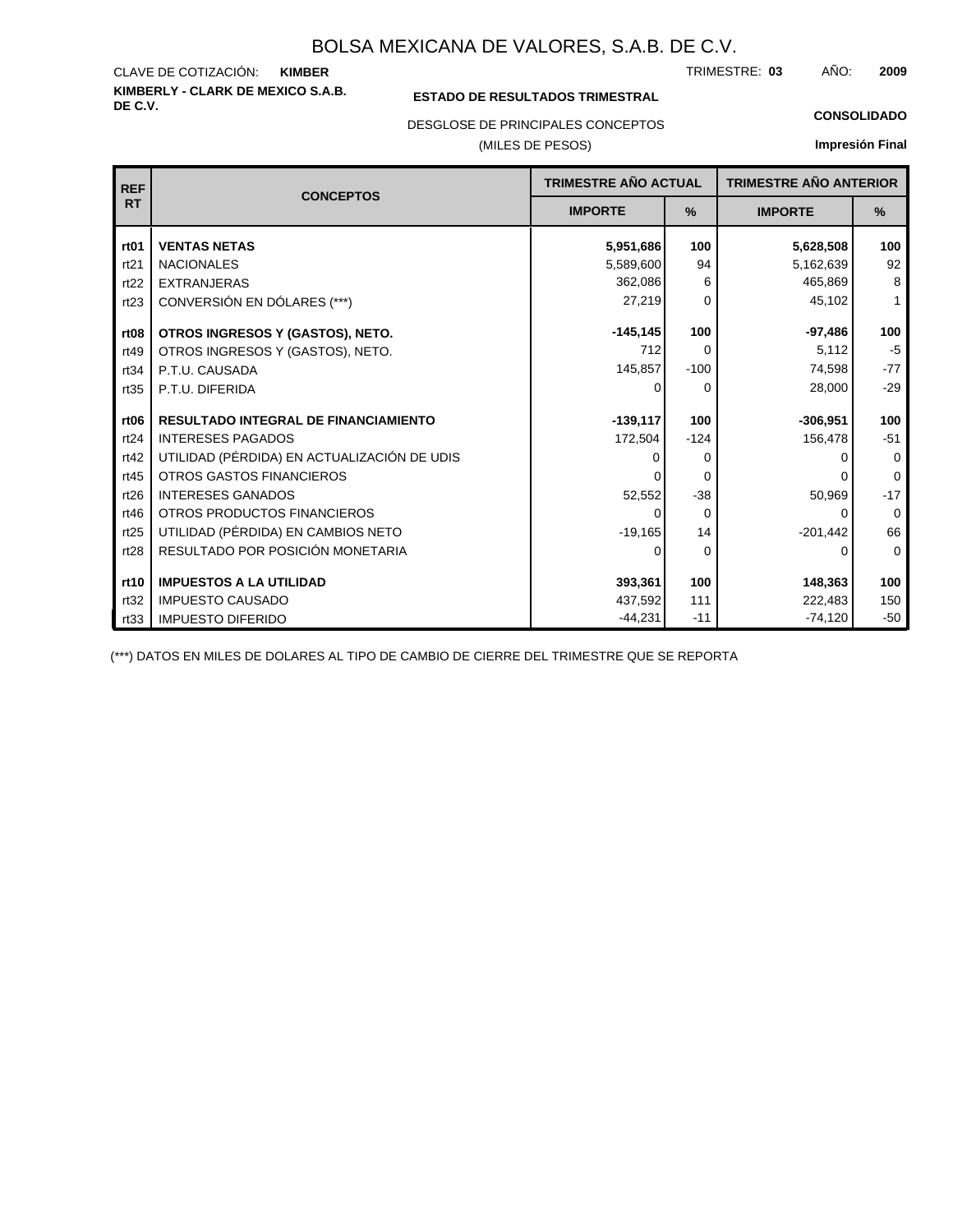TRIMESTRE: **03** AÑO: **2009**

#### **ESTADO DE RESULTADOS TRIMESTRAL**

#### OTROS CONCEPTOS DE RESULTADOS

(MILES DE PESOS)

#### **CONSOLIDADO**

**Impresión Final**

|           | (MILES DE PESOS) |                  |                             | Impresión Fin                 |
|-----------|------------------|------------------|-----------------------------|-------------------------------|
|           | <b>REF</b>       | <b>CONCEPTOS</b> | <b>TRIMESTRE AÑO ACTUAL</b> | <b>TRIMESTRE AÑO ANTERIOR</b> |
| <b>RT</b> |                  | <b>IMPORTE</b>   | <b>IMPORTE</b>              |                               |

|      |                                       | $\cdots$ $\cdots$ | - 11111 VIII L |
|------|---------------------------------------|-------------------|----------------|
| rt47 | DEPRECIACIÓN Y AMORTIZACIÓN OPERATIVA | 310,866           | 292,005        |

**KIMBERLY - CLARK DE MEXICO S.A.B.** CLAVE DE COTIZACIÓN: **KIMBER**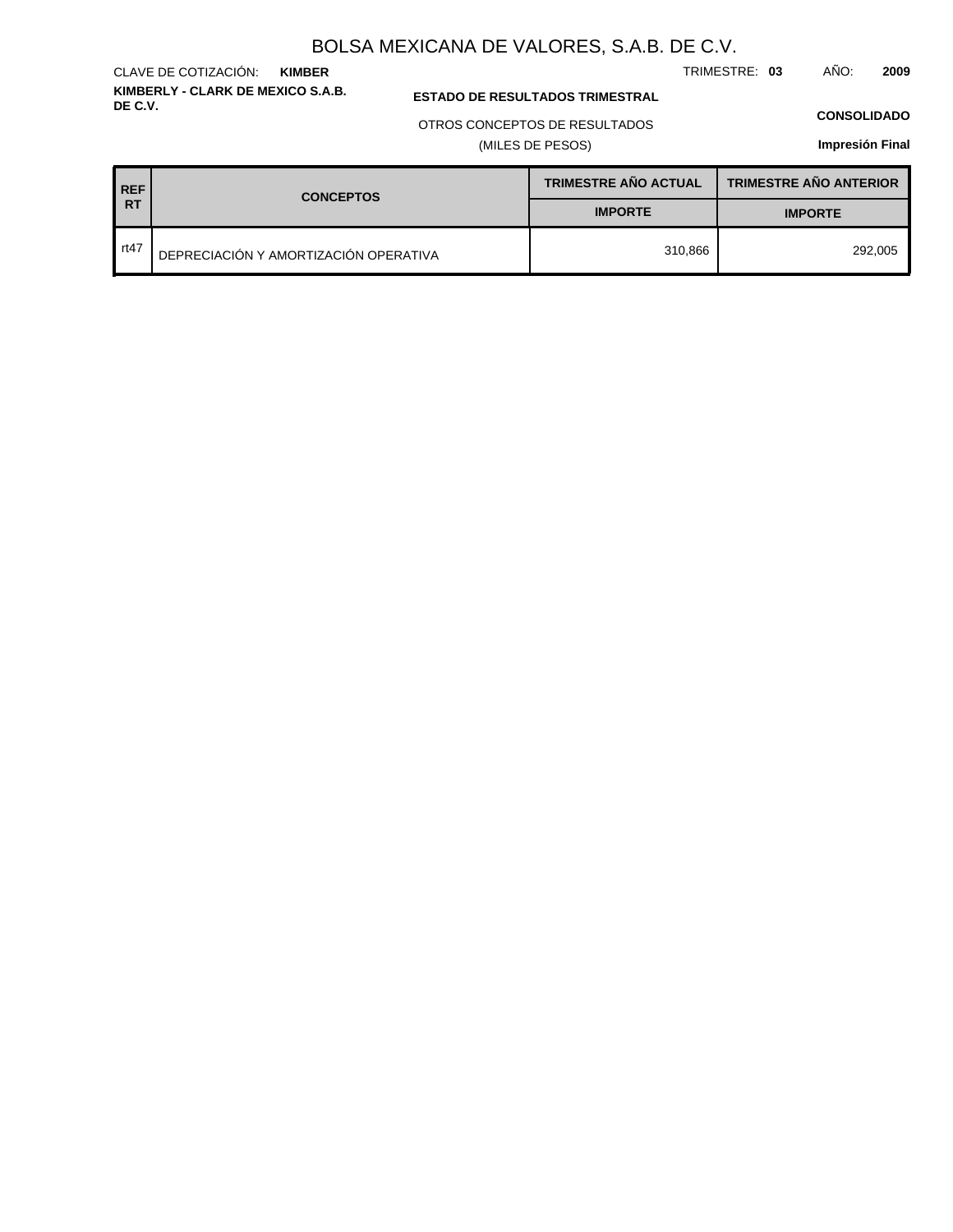CLAVE DE COTIZACIÓN: **KIMBER**

**KIMBERLY - CLARK DE MEXICO S.A.B. DE C.V.**

#### **ESTADO DE FLUJO DE EFECTIVO (MÉTODO INDIRECTO)**

**Impresión Final**

## PRINCIPALES CONCEPTOS

#### (MILES DE PESOS)

**CONSOLIDADO**

| REF EI          | <b>CONCEPTOS</b>                                                                       | <b>TRIMESTRE AÑO</b><br><b>ACTUAL</b> | <b>TRIMESTRE AÑO</b><br><b>ANTERIOR</b> |
|-----------------|----------------------------------------------------------------------------------------|---------------------------------------|-----------------------------------------|
|                 |                                                                                        | <b>IMPORTE</b>                        | <b>IMPORTE</b>                          |
|                 | <b>ACTIVIDADES DE OPERACIÓN</b>                                                        |                                       |                                         |
| e01             | UTILIDAD (PÉRDIDA) ANTES DE IMPUESTOS A LA UTILIDAD                                    | 3,991,212                             | 3,525,913                               |
| e02             | +(-) PARTIDAS SIN IMPACTO EN EL EFECTIVO                                               | 417,150                               | 345,103                                 |
| e03             | +(-) PARTIDAS RELACIONADAS CON ACTIVIDADES DE INVERSIÓN                                | 679,955                               | 700,026                                 |
| e04             | +(-) PARTIDAS RELACIONADAS CON ACTIVIDADES DE FINANCIAMIENTO                           | 589.942                               | 517,946                                 |
| e05             | <b>FLUJO DERIVADO DEL RESULTADO ANTES DE IMPUESTOS A LA UTILIDAD</b>                   | 5,678,259                             | 5,088,988                               |
| e06             | FLUJOS GENERADOS O UTILIZADOS EN LA OPERACIÓN                                          | $-914,882$                            | $-1,113,330$                            |
| e07             | <b>FLUJOS NETOS DE EFECTIVO DE ACTIVIDADES DE OPERACIÓN</b>                            | 4,763,377                             | 3,975,658                               |
|                 | <b>ACTIVIDADES DE INVERSION</b>                                                        |                                       |                                         |
| e08             | FLUJOS NETOS DE EFECTIVO DE ACTIVIDADES DE INVERSIÓN                                   | -659,446                              | -697,388                                |
| e09             | EFECTIVO EXCEDENTE (REQUERIDO) PARA APLICAR EN ACTIVIDADES DE<br><b>FINANCIAMIENTO</b> | 4,103,931                             | 3,278,270                               |
|                 | <b>ACTIVIDADES DE FINANCIAMIENTO</b>                                                   |                                       |                                         |
| e10             | FLUJOS NETOS DE EFECTIVO DE ACTIVIDADES DE FINANCIAMIENTO                              | $-3,269,080$                          | $-2,864,031$                            |
| e11             | INCREMENTO (DISMINUCIÓN) NETO DE EFECTIVO Y DEMÁS EQUIVALENTES DE<br><b>EFECTIVO</b>   | 834,851                               | 414,239                                 |
| e <sub>12</sub> | DIFERENCIA EN CAMBIOS EN EL EFECTIVO Y EQUIVALENTES DE EFECTIVO                        | 6,728                                 | 2,254                                   |
| e13             | EFECTIVO Y EQUIVALENTES DE EFECTIVO AL PRINCIPIO DEL PERIODO                           | 3,017,607                             | 2,914,968                               |
| e14             | EFECTIVO Y EQUIVALENTES DE EFECTIVO AL FINAL DEL PERIODO                               | 3,859,186                             | 3,331,461                               |

TRIMESTRE: **03** AÑO: **2009**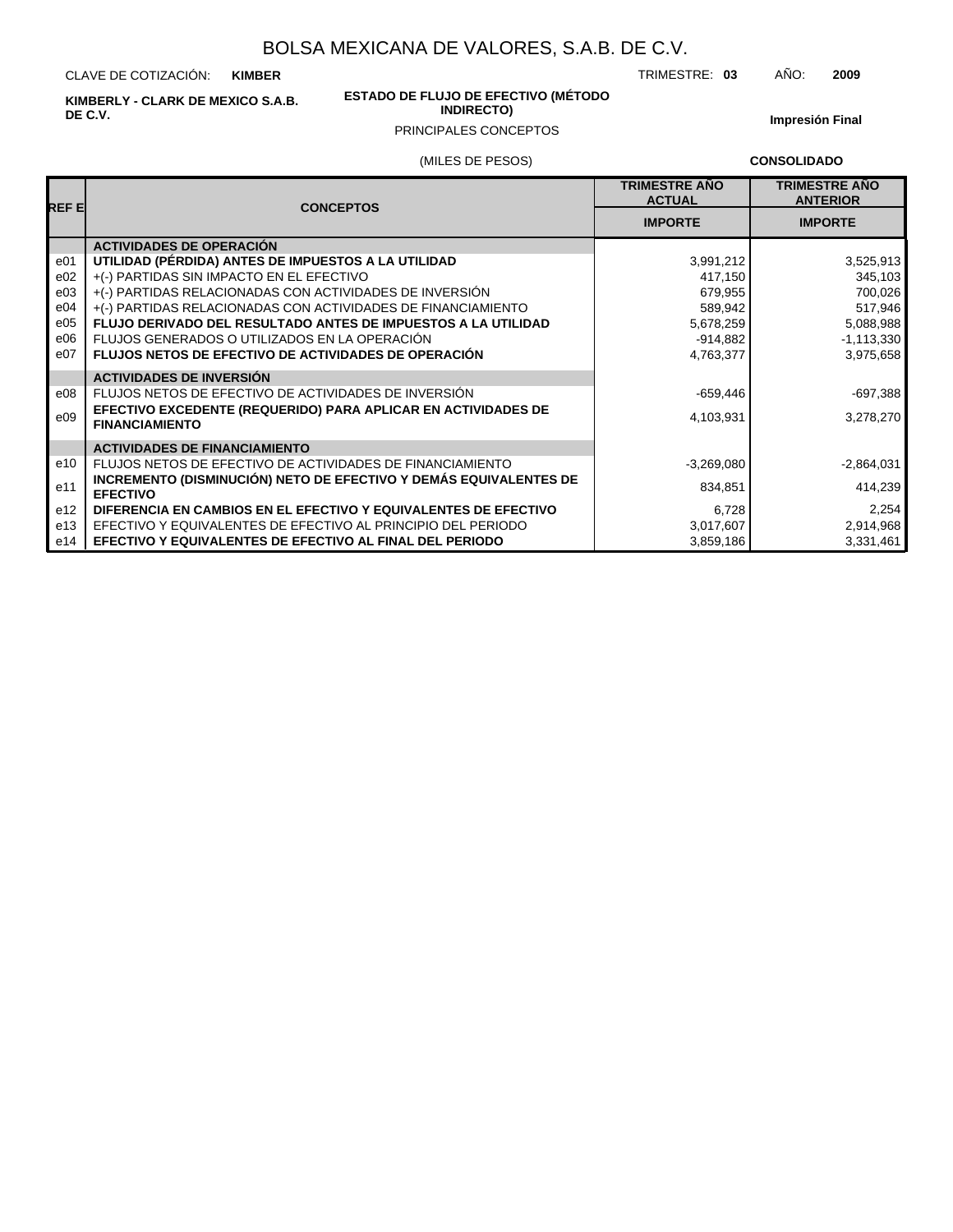CLAVE DE COTIZACIÓN: **KIMBER**

**KIMBERLY - CLARK DE MEXICO S.A.B. DE C.V.**

#### **ESTADO DE FLUJO DE EFECTIVO (MÉTODO INDIRECTO)**

DESGLOSE DE PRINCIPALES CONCEPTOS

TRIMESTRE: **03** AÑO: **2009**

**Impresión Final**

#### (MILES DE PESOS)

**CONSOLIDADO**

|                 |                                                                                                         | <b>TRIMESTRE AÑO</b><br><b>ACTUAL</b> | <b>TRIMESTRE AÑO</b><br><b>ANTERIOR</b> |
|-----------------|---------------------------------------------------------------------------------------------------------|---------------------------------------|-----------------------------------------|
| REF E           | <b>CONCEPTOS</b>                                                                                        | <b>IMPORTE</b>                        | <b>IMPORTE</b>                          |
| e02             | +(-) PARTIDAS SIN IMPACTO EN EL EFECTIVO                                                                | 417,150                               | 345,103                                 |
| e15             | +ESTIMACIÓN DEL EJERCICIO                                                                               | 0                                     | $\Omega$                                |
| e16             | +PROVISIÓN DEL EJERCICIO                                                                                | 417,150                               | 345,103                                 |
| e17             | + (-) OTRAS PARTIDAS NO REALIZADAS                                                                      | 0                                     | 0                                       |
| e03             | +(-) PARTIDAS RELACIONADAS CON ACTIVIDADES DE INVERSIÓN                                                 | 679,955                               | 700,026                                 |
| e18             | + DEPRECIACIÓN Y AMORTIZACIÓN DEL EJERCICIO *                                                           | 881,114                               | 865,811                                 |
| e19             | (-) + UTILIDAD O PÉRDIDA EN VENTA DE INMUEBLES, MAQUINARIA Y EQUIPO                                     | $-2,808$                              | $-13,722$                               |
| e20             | + PÉRDIDA POR DETERIORO                                                                                 | 0                                     | 0                                       |
| e21             | (-)+PARTICIPACIÓN EN ASOCIADAS Y NEGOCIOS CONJUNTOS                                                     | 0                                     | 0                                       |
| e22             | (-)DIVIDENDOS COBRADOS                                                                                  | 0                                     | 0                                       |
| e23             | (-)INTERESES A FAVOR                                                                                    | $-198,351$                            | $-152,063$                              |
| e24             | (-) +OTRAS PARTIDAS                                                                                     | 0                                     | 0                                       |
| e04             | +(-) PARTIDAS RELACIONADAS CON ACTIVIDADES DE FINANCIAMIENTO                                            | 589,942                               | 517,946                                 |
| e25             | +INTERESES DEVENGADOS                                                                                   | 587,683                               | 475,704                                 |
| e26             | + (-) OTRAS PARTIDAS                                                                                    | 2,259                                 | 42,242                                  |
| e06             | <b>FLUJOS GENERADOS O UTILIZADOS EN LA OPERACIÓN</b>                                                    | $-914,882$                            | $-1,113,330$                            |
| e27             | + (-) DECREMENTO (INCREMENTO) EN CUENTAS POR COBRAR                                                     | 84,080                                | $-392,954$                              |
| e28             | + (-) DECREMENTO (INCREMENTO) EN INVENTARIOS                                                            | 138,298                               | $-175,101$                              |
| e29             | + (-) DECREMENTO (INCREMENTO) EN OTRAS CUENTAS POR COBRAR Y OTROS<br><b>ACTIVOS</b>                     | 0                                     | 0                                       |
| e30             | + (-) INCREMENTO (DECREMENTO) EN PROVEEDORES                                                            | $-4,903$                              | 128,177                                 |
| e31             | + (-) INCREMENTO (DECREMENTO) EN OTROS PASIVOS                                                          | $-293,016$                            | $-171,745$                              |
| e32             | + (-)IMPUESTOS A LA UTILIDAD PAGADOS O DEVUELTOS                                                        | $-839,341$                            | -501,707                                |
| e08             | FLUJOS NETOS DE EFECTIVO DE ACTIVIDADES DE INVERSIÓN                                                    | $-659,446$                            | $-697,388$                              |
| e33             | - INVERSIÓN DE ACCS. CON CARÁCTER PERMANENTE                                                            | 0                                     | 0                                       |
| e34             | +DISPOSICIÓN DE ACCIONES CON CARÁCTER PERMANENTE                                                        | 0                                     | 0                                       |
| e35             | -INVERSIÓN EN INMUEBLES, PLANTA Y EQUIPO                                                                | $-822,930$                            | $-813,987$                              |
| e36             | +VENTA DE INMUEBLES, PLANTA Y EQUIPO                                                                    | 0                                     | 0                                       |
| e37             | -INVERSIÓN EN ACTIVOS INTANGIBLES                                                                       | 0                                     | 0                                       |
| e38<br>e39      | +DISPOSICIÓN DE ACTIVOS INTANGIBLES                                                                     | 0                                     | 0                                       |
| e40             | -OTRAS INVERSIONES CON CARÁCTER PERMANENTE<br>+DISPOSICIÓN DE OTRAS INVERSIONES CON CARÁCTER PERMANENTE | 0<br>0                                | 0<br>0                                  |
| e41             | +DIVIDENDOS COBRADOS                                                                                    | 0                                     | 0                                       |
| e42             | +INTERESES COBRADOS                                                                                     | 163,484                               | 116,599                                 |
| e43             | +(-) DECREMENTO (INCREMENTO) ANTICIPOS Y PRESTAMOS A TERCEROS                                           | 0                                     | 0                                       |
| e44             | + (-) OTRAS PARTIDAS                                                                                    | 0                                     | $\Omega$                                |
| e10             | <b>FLUJOS NETOS DE EFECTIVO DE ACTIVIDADES DE FINANCIAMIENTO</b>                                        | $-3,269,080$                          | $-2,864,031$                            |
| e45             | + FINANCIAMIENTOS BANCARIOS                                                                             | 0                                     | 0                                       |
| e46             | + FINANCIAMIENTOS BURSÁTILES                                                                            | 3,493,293                             | $\mathbf 0$                             |
| e47             | + OTROS FINANCIAMIENTOS                                                                                 |                                       | 0                                       |
| e48             | (-) AMORTIZACIÓN DE FINANCIAMIENTOS BANCARIOS                                                           | $-3,375,496$                          | $-53,072$<br>$\Omega$                   |
| e49<br>e50      | (-) AMORTIZACIÓN DE FINANCIAMIENTOS BURSÁTILES<br>(-) AMORTIZACIÓN DE OTROS FINANCIAMIENTOS             | 0                                     | 0                                       |
| e51             | + (-) INCREMENTO (DECREMENTO) EN EL CAPITAL SOCIAL                                                      | 0                                     | 0                                       |
| e52             | (-) DIVIDENDOS PAGADOS                                                                                  | $-1,611,173$                          | $-1,530,799$                            |
| e <sub>53</sub> | + PRIMA EN VENTA DE ACCIONES                                                                            | 0                                     | 0                                       |
| e54             | + APORTACIONES PARA FUTUROS AUMENTOS DE CAPITAL                                                         | 0                                     | 0                                       |
| e <sub>55</sub> | -INTERESES PAGADOS                                                                                      | $-695,531$                            | $-507,612$                              |
| e56             | -RECOMPRA DE ACCIONES                                                                                   | $-894,200$                            | $-673,131$                              |
| e57             | + (-) OTRAS PARTIDAS                                                                                    | $-185,973$                            | $-99,417$                               |

\* EN CASO DE QUE DICHO IMPORTE SEA DIFERENTE A LA CUENTA R47 DEBERÁ EXPLICAR EN NOTAS.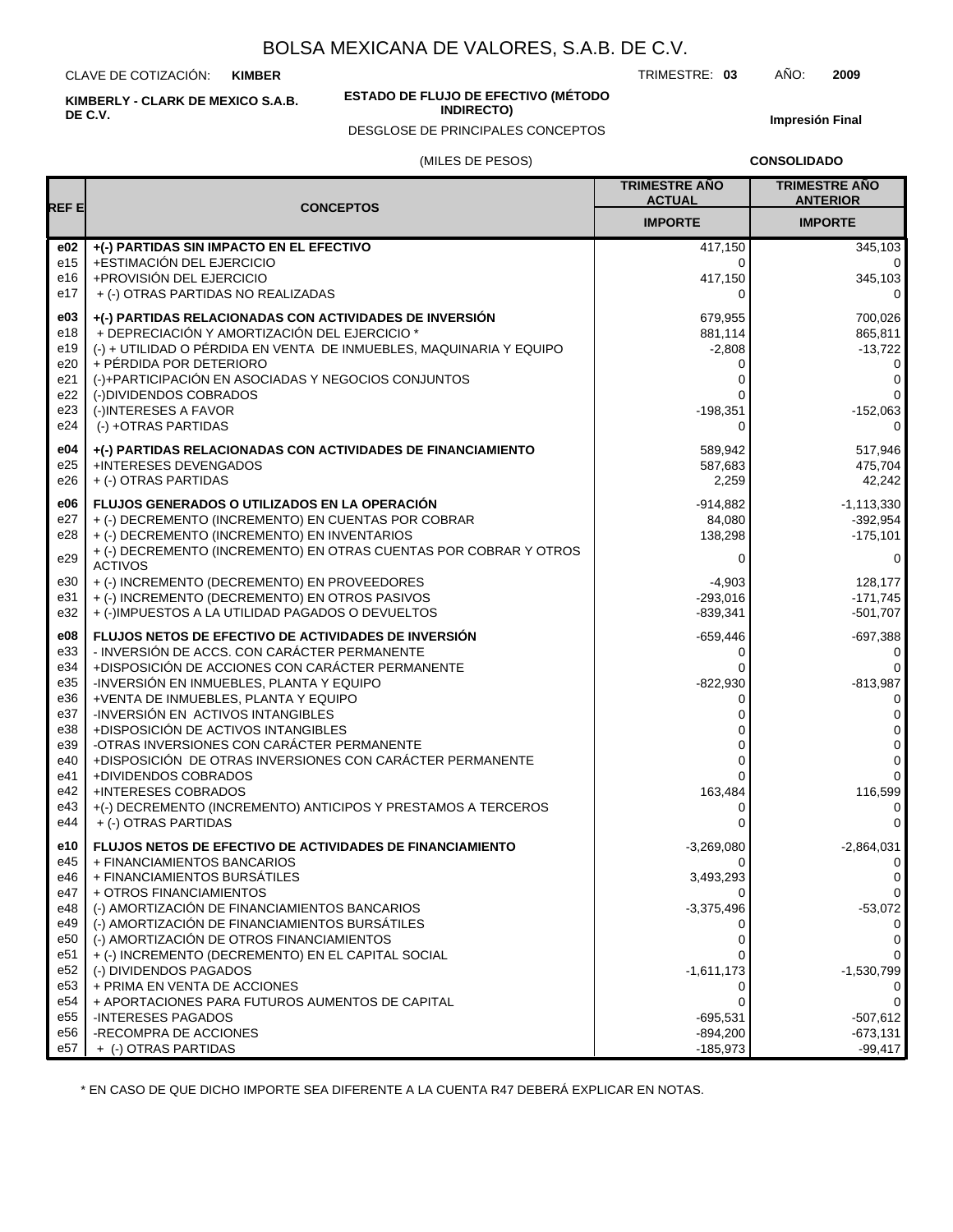**KIMBERLY - CLARK DE MEXICO S.A.B.** CLAVE DE COTIZACIÓN: TRIMESTRE: **03** AÑO: **2009 KIMBER**

#### **DE C.V. DATOS POR ACCIÓN**

## **CONSOLIDADO**

**Impresión Final**

|                 |                                                                                     |                      |                |                               |          | <b>IIIIpresiuli Filiai</b> |  |
|-----------------|-------------------------------------------------------------------------------------|----------------------|----------------|-------------------------------|----------|----------------------------|--|
|                 |                                                                                     | TRIMESTRE AÑO ACTUAL |                | <b>TRIMESTRE AÑO ANTERIOR</b> |          |                            |  |
| <b>REF D</b>    | <b>CONCEPTOS</b>                                                                    | <b>IMPORTE</b>       | <b>IMPORTE</b> |                               |          |                            |  |
| d <sub>01</sub> | UTILIDAD BÁSICA POR ACCIÓN ORDINARIA (**)                                           | \$<br>3.22           |                | \$                            | 3.31     |                            |  |
| d02             | UTILIDAD BÁSICA POR ACCIÓN PREFERENTE (**)                                          | \$<br>$\mathbf 0$    |                | \$                            | $\Omega$ |                            |  |
| d03             | UTILIDAD DILUIDA POR ACCIÓN (**)                                                    | \$<br>0              |                | \$                            | $\Omega$ |                            |  |
| d04             | UTILIDAD (PÉRDIDA) ANTES DE OPERACIONES<br>DISCONTINUADAS POR ACCIÓN ORDINARIA (**) | \$<br>3.22           |                | \$                            | 3.31     |                            |  |
| d05             | EFECTO DE OPERACIONES DISCONTINUADAS SOBRE LA<br>UTILIDAD (PÉRDIDA) POR ACCIÓN (**) | \$<br>0.00           |                | \$                            | $\Omega$ |                            |  |
| d08             | VALOR EN LIBROS POR ACCIÓN                                                          | \$<br>6.97           |                | \$                            | 7.50     |                            |  |
| d09             | DIVIDENDO EN EFECTIVO ACUMULADO POR ACCIÓN                                          | \$<br>1.44           |                | \$                            | 1.34     |                            |  |
| d10             | DIVIDENDO EN ACCIONES POR ACCIÓN                                                    | $\Omega$             | acciones       |                               |          | $\alpha$ acciones          |  |
| d11             | PRECIO DE MERCADO (ULTIMO HECHO) A VALOR EN<br>LIBROS.                              | 8.12                 | veces          |                               | 5.87     | veces                      |  |
| d12             | PRECIO DE MERCADO (ULTIMO HECHO) A UTILIDAD<br>BÁSICA POR ACCIÓN ORDINARIA (**)     | 17.58<br>veces       |                |                               | 13.29    | veces                      |  |
| d13             | PRECIO DE MERCADO (ULTIMO HECHO) A UTILIDAD<br>BÁSICA POR ACCIÓN PREFERENTE (**)    | 0                    | veces          |                               | $\Omega$ | veces                      |  |

(\*\*) INFORMACIÓN ULTIMOS DOCE MESES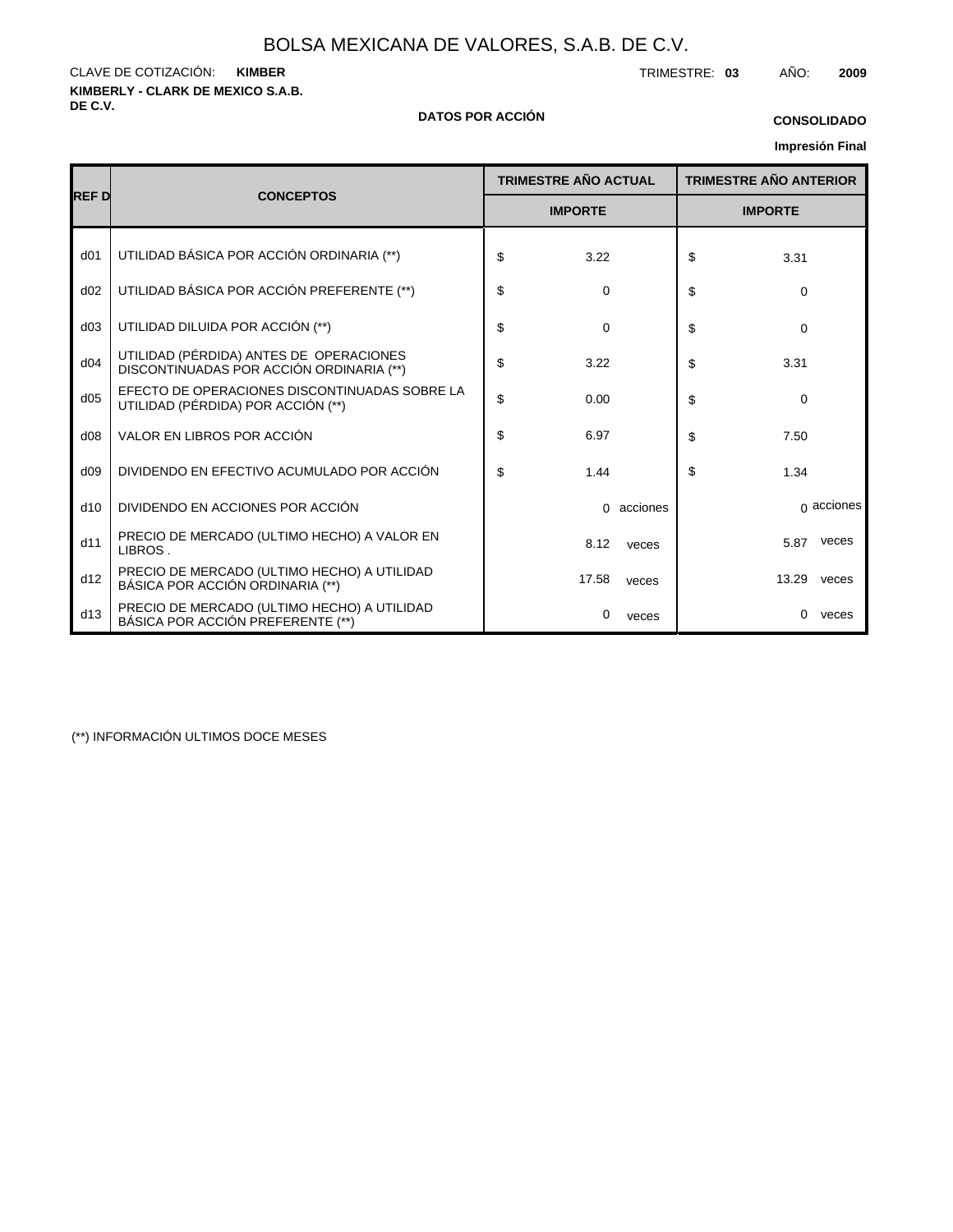**KIMBERLY - CLARK DE MEXICO S.A.B. DE C.V.** CLAVE DE COTIZACIÓN: TRIMESTRE: **03** AÑO: **2009 KIMBER**

#### **RAZONES Y PROPORCIONES**

### **CONSOLIDADO**

**Impresión Final**

| REF P | <b>CONCEPTOS</b>                                                          | <b>TRIMESTRE AÑO ACTUAL</b> |               | <b>TRIMESTRE AÑO ANTERIOR</b> |               |  |  |
|-------|---------------------------------------------------------------------------|-----------------------------|---------------|-------------------------------|---------------|--|--|
| p01   | <b>RENDIMIENTO</b><br>UTILIDAD (PERDIDA) NETA CONSOLIDADA A VENTAS NETAS  | 15.79                       | $\frac{9}{6}$ | 15.71                         | $\%$          |  |  |
| p02   | UTILIDAD (PÉRDIDA) NETA CONSOLIDADA A CAPITAL<br>CONTABLE (**)            | 46.79                       | ℅             | 44.51                         | %             |  |  |
| p03   | UTILIDAD (PÉRDIDA) NETA CONSOLIDADA A ACTIVO TOTAL (**)                   | 14.19                       | $\%$          | 15.08                         | %             |  |  |
| p04   | DIVIDENDOS EN EFECTIVO A RESULTADO NETO DEL<br><b>EJERCICIO ANTERIOR</b>  | 48.64                       | $\%$          | 41.06                         | %             |  |  |
| p05   | RESULTADO POR POSICIÓN MONETARIA A UTILIDAD<br>(PÉRDIDA) NETA CONSOLIDADA | 0.00                        | $\frac{0}{0}$ | 0.00                          | $\%$          |  |  |
|       | <b>ACTIVIDAD</b>                                                          |                             |               |                               |               |  |  |
| p06   | VENTAS NETAS A ACTIVO TOTAL (**)                                          | 0.98                        | veces         | 0.91                          | veces         |  |  |
| p07   | VENTAS NETAS A INMUEBLES, PLANTA Y EQUIPO (NETO) (**)                     | 1.69                        | veces         | 1.54                          | veces         |  |  |
| p08   | ROTACIÓN DE INVENTARIOS(**)                                               | 7.90                        | veces         | 7.90                          | veces         |  |  |
| p09   | DÍAS DE VENTAS POR COBRAR                                                 | 51                          | dias          | 53                            | dias          |  |  |
| p10   | INTERESES PAGADOS A PASIVO TOTAL CON COSTO (**)                           | 8.30                        | ℅             | 8.65                          | %             |  |  |
|       | <b>APALACAMIENTO</b>                                                      |                             |               |                               |               |  |  |
| p11   | PASIVO TOTAL A ACTIVO TOTAL                                               | 69.67                       | $\%$          | 66.11                         | $\frac{9}{6}$ |  |  |
| p12   | PASIVO TOTAL A CAPITAL CONTABLE                                           | 2.30                        | veces         | 1.95                          | veces         |  |  |
| p13   | PASIVO EN MONEDA EXTRANJERA A PASIVO TOTAL                                | 8.07                        | $\%$          | 26.36                         | $\%$          |  |  |
| p14   | PASIVO A LARGO PLAZO A INMUEBLES, PLANTA Y EQUIPO<br>(NETO)               | 37.33                       | $\%$          | 31.91                         | $\frac{0}{0}$ |  |  |
| p15   | UTILIDAD (PÉRDIDA) DESPUÉS DE GTOS. GRALES. A<br><b>INTERESES PAGADOS</b> | 8.16                        | veces         | 8.88                          | veces         |  |  |
| p16   | VENTAS NETAS A PASIVO TOTAL (**)                                          | 1.41                        | veces         | 1.38                          | veces         |  |  |
|       | <b>LIQUIDEZ</b>                                                           |                             |               |                               |               |  |  |
| p17   | ACTIVO CIRCULANTE A PASIVO CIRCULANTE                                     | 1.03                        | veces         | 1.03                          | veces         |  |  |
| p18   | ACTIVO CIRCULANTE MENOS INVENTARIOS A PASIVO<br><b>CIRCULANTE</b>         | 0.85                        | veces         | 0.83                          | veces         |  |  |
| p19   | ACTIVO CIRCULANTE A PASIVO TOTAL                                          | 0.58                        | veces         | 0.58                          | veces         |  |  |
| p20   | EFECTIVO E INVERSIONES TEMPORALES A PASIVO<br><b>CIRCULANTE</b>           | 39.66                       | %             | 36.57                         | $\frac{9}{6}$ |  |  |

(\*\*) INFORMACIÓN ULTIMOS DOCE MESES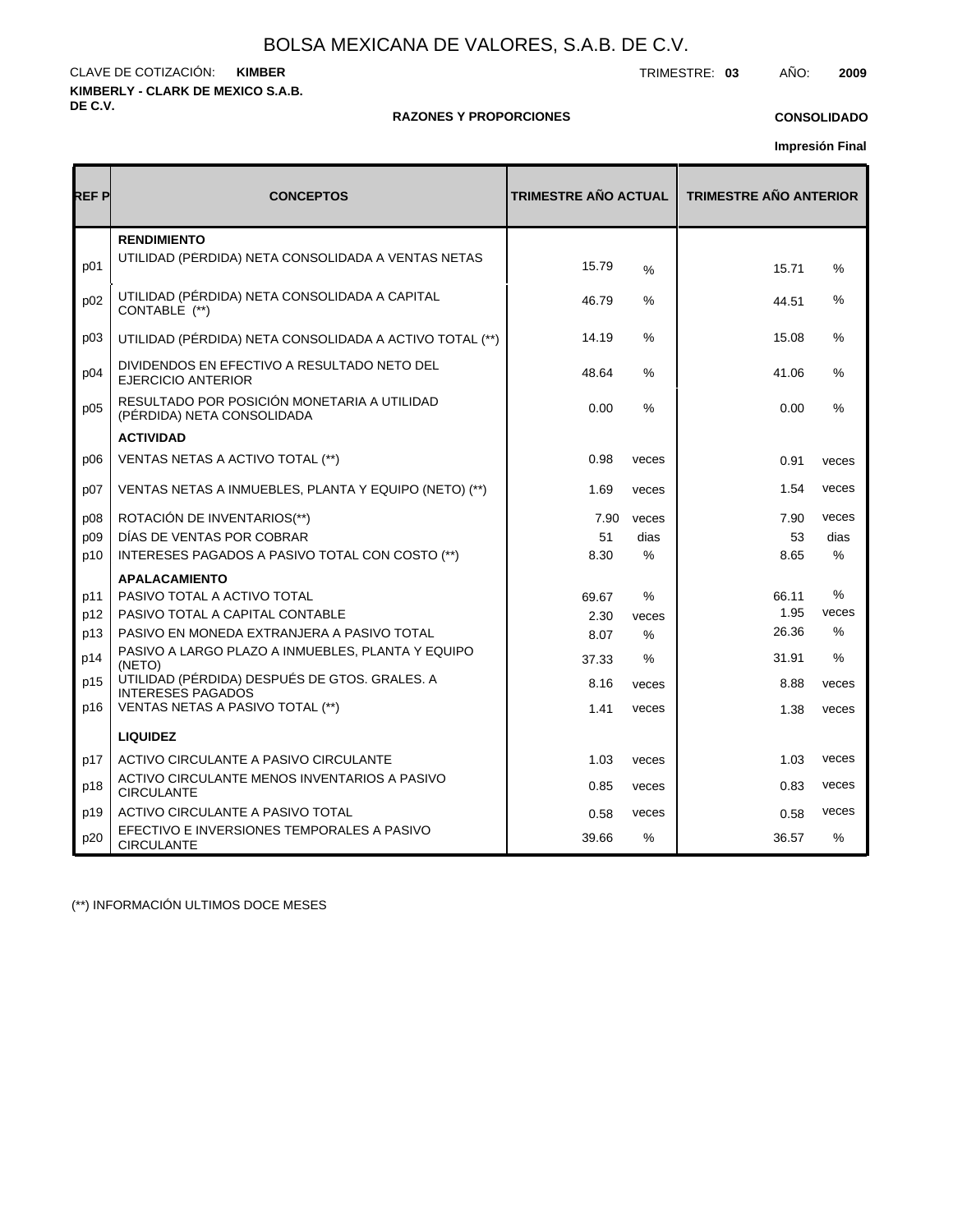CLAVE DE COTIZACIÓN: **KIMBER**

**KIMBERLY - CLARK DE MEXICO**

**COMENTARIOS Y ANALISIS DE LA ADMINISTRACIÓN SOBRE LOS RESULTADOS DE S.A.B. DE C.V.** PAGINA / 2 **OPERACIÓN Y SITUACIÓN FINANCIERA DE LA COMPAÑÍA**

TRIMESTRE: **03** AÑO: **2009**

 $1/2$ **CONSOLIDADO Impresión Final**

PUNTOS SOBRESALIENTES:

•INCREMENTO EN VENTAS NETAS DEL 6 PORCIENTO. •INCREMENTO EN UTILIDAD DE OPERACIÓN DEL 13 PORCIENTO. •INCREMENTO EN EBITDA DEL 12 PORCIENTO. •INCREMENTO EN UTILIDAD NETA DEL 6 PORCIENTO.

LOS RESULTADOS DEL TERCER TRIMESTRE FUERON BUENOS. LAS VENTAS NETAS CRECIERON 6 PORCIENTO, 3 PORCIENTO POR MAYOR VOLUMEN Y 3 PORCIENTO POR MEJOR PRECIO Y MEZCLA. LA UTILIDAD DE OPERACIÓN CRECIÓ 13 PORCIENTO CON LO QUE YA SUMAN 6 TRIMESTRES CON UNA TENDENCIA POSITIVA. LA UTILIDAD NETA CRECIÓ 6 PORCIENTO DEBIDO A UN EFECTO FAVORABLE EN EL IMPUESTO SOBRE LA RENTA EL AÑO PASADO.

EN PRODUCTOS AL CONSUMIDOR, EL PRINCIPAL NEGOCIO DE LA COMPAÑÍA, EL CRECIMIENTO FUE SUPERIOR EN 8 PORCIENTO, LOGRANDO MAYOR VOLUMEN POR 5 PORCIENTO Y MEJOR PRECIO Y MEZCLA EN 3 PORCIENTO. HUBO CRECIMIENTO EN VOLUMEN EN PRÁCTICAMENTE TODOS LOS PRODUCTOS AL CONSUMIDOR, DESTACANDO PAPEL HIGIÉNICO, TOALLAS HÚMEDAS Y PRODUCTOS DE INCONTINENCIA. LA LÍNEA DE VENTAS DE PRODUCTOS PROFESSIONAL TAMBIÉN MOSTRÓ UN CRECIMIENTO MUY IMPORTANTE. POR OTRO LADO TUVIMOS MENORES VENTAS EN PRODUCTOS DE EXPORTACIÓN Y EN ROLLOS MAESTROS DE WADDING PARA EL MERCADO DOMÉSTICO.

LA DESACELERACIÓN EN LA ECONOMÍA A NIVEL MUNDIAL Y PARTICULARMENTE EN ESTADOS UNIDOS HA PERMITIDO QUE ALGUNOS INSUMOS MOSTRARAN UNA TENDENCIA A LA BAJA EN SU COTIZACIÓN INTERNACIONAL. ESTE EFECTO POSITIVO FUE PARCIALMENTE COMPENSADO POR UN MAYOR TIPO DE CAMBIO, PERO FINALMENTE EL RESULTADO HA SIDO UN MEJOR COSTO DE INSUMOS. ESTA SITUACIÓN AUNADA A LOS ESFUERZOS INTERNOS EN PROGRAMAS DE REDUCCIÓN Y CONTENCIÓN DE COSTOS; A EL RESULTADO DEL ARRANQUE DE LAS NUEVAS INVERSIONES ESPECÍFICAMENTE DEDICADAS A LA REDUCCIÓN DE COSTOS; Y A LA ALTA PRODUCTIVIDAD CON LA QUE HEMOS ESTADO OPERANDO, RESULTÓ EN QUE LA UTILIDAD DE OPERACIÓN FUERA 13 PORCIENTO SUPERIOR AL AÑO ANTERIOR.

LA UTILIDAD ANTES DE IMPUESTOS CRECIÓ 30 PORCIENTO DEBIDO AL CRECIMIENTO EN UTILIDAD DE OPERACIÓN Y A QUE TUVIMOS UN MENOR COSTO INTEGRAL DE FINANCIAMIENTO. LA UTILIDAD NETA CRECIÓ 6 PORCIENTO YA QUE EL AÑO ANTERIOR SE VIO BENEFICIADO POR EL EFECTO FAVORABLE DE UNA DEVOLUCIÓN DE IMPUESTOS.

GENERAMOS EBITDA DE \$1,908 MILLONES DE PESOS DURANTE EL TRIMESTRE, UN 12 PORCIENTO MAYOR. HEMOS INVERTIDO EN LOS ÚLTIMOS DOCE MESES \$2,096 MILLONES DE PESOS (\$1,032 EN ACTIVOS FIJOS O CAPEX Y \$1,064 EN LA RECOMPRA DE ACCIONES PROPIAS) Y SE PAGÓ UN DIVIDENDO A NUESTROS ACCIONISTAS POR \$3,126 MILLONES DE PESOS.

AL 30 DE SEPTIEMBRE DE 2009 TERMINAMOS CON EFECTIVO POR \$3,859 MILLONES DE PESOS.

AL 30 DE SEPTIEMBRE DE 2009, TAL Y COMO SE HA REVELADO EN LOS ESTADOS FINANCIEROS, LA COMPAÑÍA CUENTA CON INSTRUMENTOS FINANCIEROS DERIVADOS QUE SE UTILIZAN PARA REDUCIR LOS RIESGOS DE LOS EFECTOS DE LAS VARIACIONES EN LAS TASAS DE INTERÉS Y EN EL PRECIO DEL GAS NATURAL. INDEPENDIENTEMENTE DEL VALOR DE MERCADO DE ESTOS INSTRUMENTOS, SU EFECTO EN LOS ESTADOS FINANCIEROS NO SERÍA MATERIAL.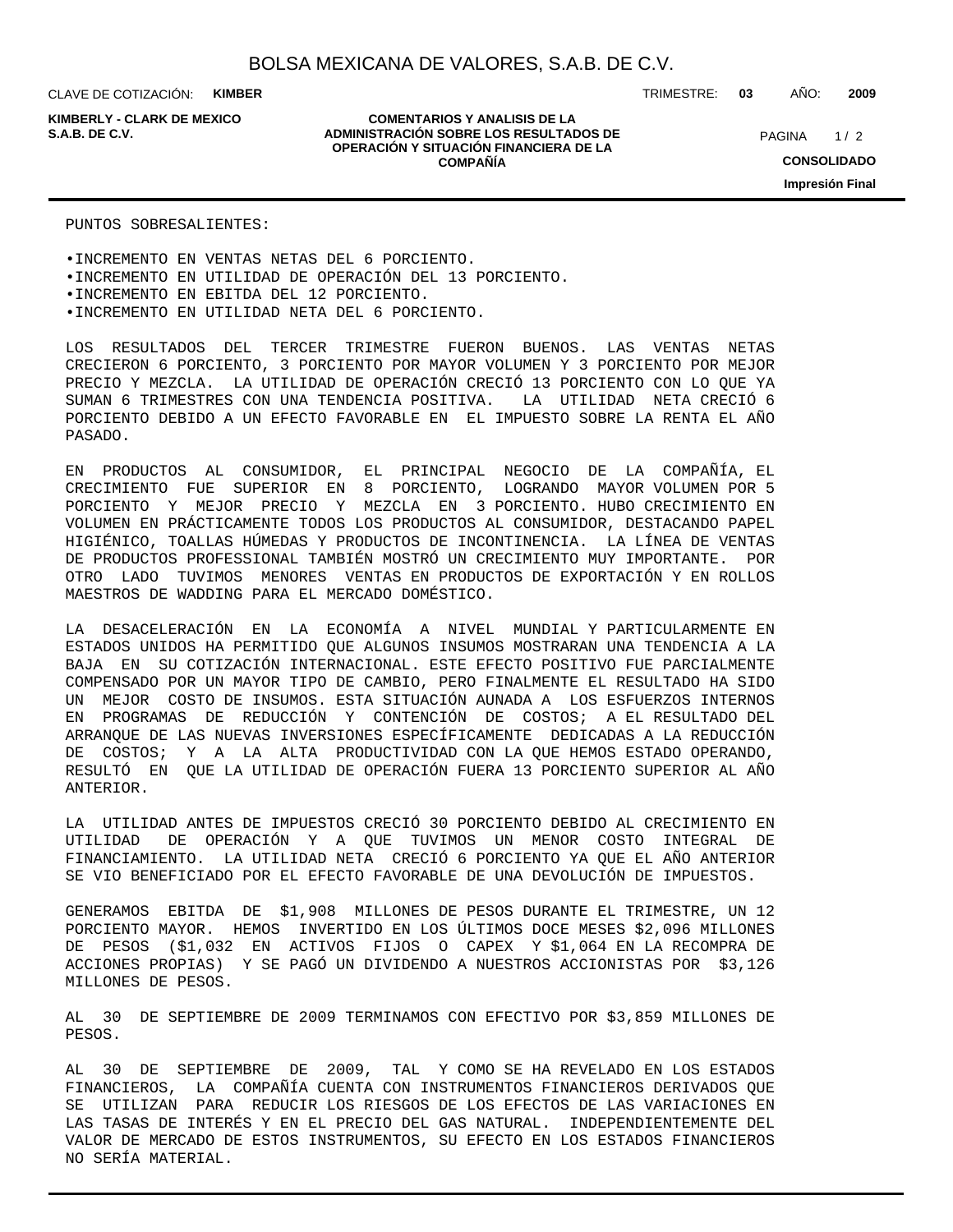CLAVE DE COTIZACIÓN: **KIMBER**

**KIMBERLY - CLARK DE MEXICO**

#### **COMENTARIOS Y ANALISIS DE LA ADMINISTRACIÓN SOBRE LOS RESULTADOS DE PAGINA 2/2 ADMINISTRACIÓN SOBRE LOS RESULTADOS DE** PAGINA 2/2 **OPERACIÓN Y SITUACIÓN FINANCIERA DE LA COMPAÑÍA**

 $2/2$ 

TRIMESTRE: **03** AÑO: **2009**

**CONSOLIDADO**

**Impresión Final**

HECHO POSTERIOR: EL 6 DE OCTUBRE DE 2009 LA COMPAÑÍA EMITIÓ CERTIFICADOS BURSÁTILES POR 2,700 MILLONES DE PESOS EN DOS PARTES: 2,300 MILLONES DE PESOS A 5 AÑOS A UNA TASA VARIABLE DE TIIE + 95 PUNTOS BÁSICOS, Y 400 MILLONES DE PESOS A 10 AÑOS A UNA TASA FIJA DE 9.65 PORCIENTO.

ESTOS FONDOS SE OBTUVIERON COMO UN PREFINANCIAMIENTO PARA CUBRIR UN VENCIMIENTO DE CEBURES POR 2,700 MILLONES DE PESOS PARA EL MES DE ABRIL DE 2010.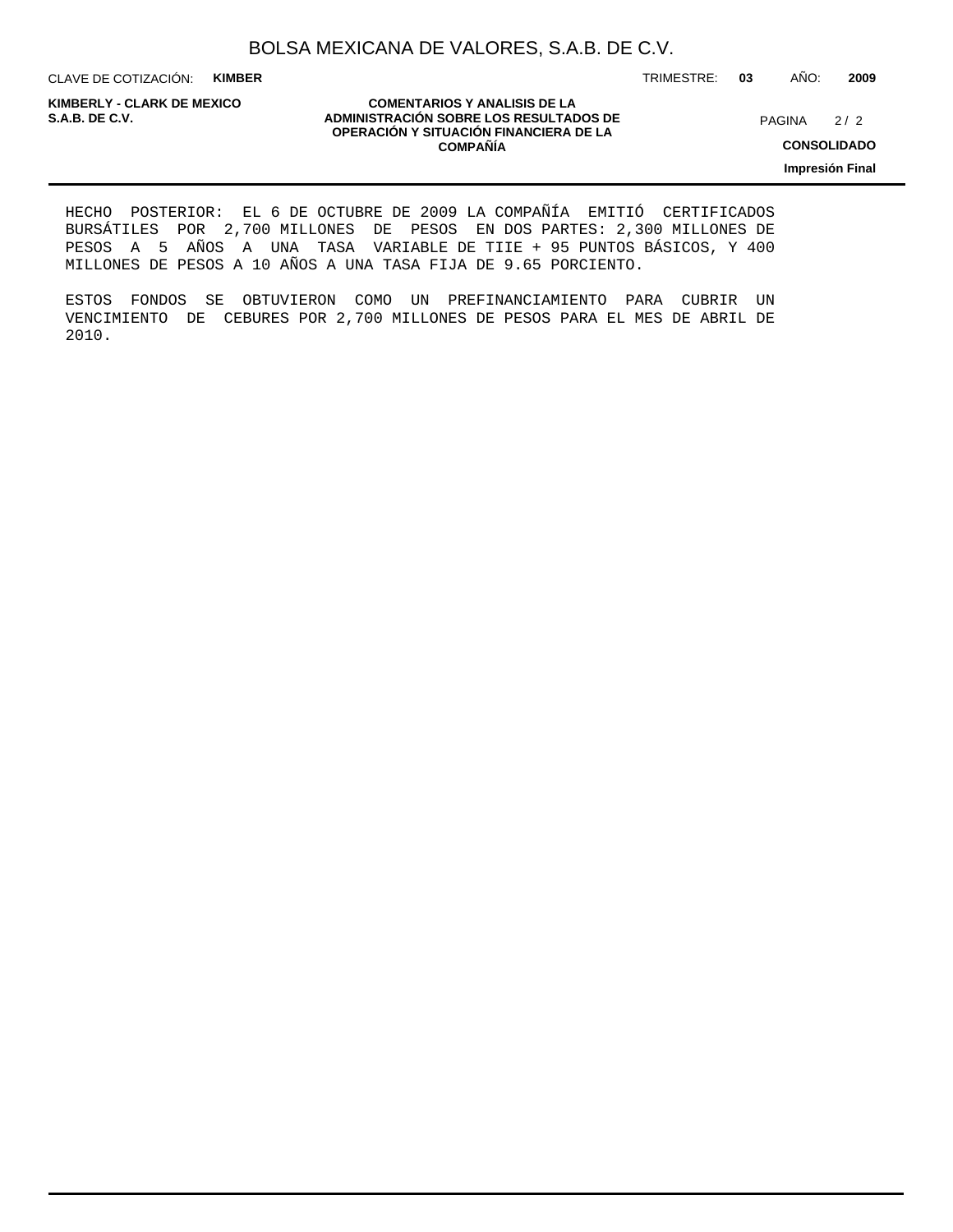**KIMBER**

**KIMBERLY - CLARK DE MEXICO**

**NOTAS COMPLEMENTARIAS A LA INFORMACIÓN FINANCIERA S.A.B. DE C.V.** PAGINA 1/5

CLAVE DE COTIZACIÓN: TRIMESTRE: **03** AÑO: **2009**

**CONSOLIDADO Impresión Final**

#### OPERACIONES

-----------

KIMBERLY-CLARK DE MEXICO, S. A. B. DE C. V. Y SUBSIDIARIAS (LA "COMPAÑIA") SE DEDICA A LA MANUFACTURA Y COMERCIALIZACION DE PRODUCTOS DESECHABLES PARA EL CONSUMIDOR DE USO DIARIO DENTRO Y FUERA DEL HOGAR, COMO SON: PAÑALES Y PRODUCTOS PARA BEBE, TOALLAS FEMENINAS, PRODUCTOS PARA INCONTINENCIA, PAPEL HIGIENICO, SERVILLETAS, PAÑUELOS, TOALLAS PARA MANOS Y COCINA, TOALLITAS HUMEDAS Y PRODUCTOS PARA EL CUIDADO DE LA SALUD. ENTRE SUS PRINCIPALES MARCAS SE ENCUENTRAN: HUGGIES®, KLEENBEBE®, KLEENEX®, KIMLARK®, PETALO®, COTTONELLE®, DEPEND® Y KOTEX®.

BASES DE PRESENTACION DE ESTADOS FINANCIEROS

--------------------------------------------

UNIDAD MONETARIA DE LOS ESTADOS FINANCIEROS - LOS ESTADOS FINANCIEROS Y NOTAS AL 30 DE SEPTIEMBRE DE 2009 Y 2008 Y POR LOS PERIODOS QUE TERMINARON EN ESAS FECHAS INCLUYEN SALDOS Y TRANSACCIONES DE PESOS DE DIFERENTE PODER ADQUISITIVO.

CONSOLIDACION - LOS ESTADOS FINANCIEROS CONSOLIDADOS INCLUYEN LAS CIFRAS DE KIMBERLY-CLARK DE MEXICO, S. A. B. DE C. V. Y DE LAS SIGUIENTES SUBSIDIARIAS, DE LAS CUALES POSEE LA TOTALIDAD DE LAS ACCIONES:

- CRISOBA INDUSTRIAL, S. A. DE C. V. PROPORCIONA SERVICIOS DE RENTA DE EQUIPO Y OTROS A KIMBERLY-CLARK DE MEXICO, S. A. B. DE C. V.
- PAPER PRODUCTS TRADE CORPORATION. EMPRESA COMERCIALIZADORA ESTABLECIDA EN EL EXTERIOR PARA PROMOVER LAS EXPORTACIONES DE LOS PRODUCTOS DE LA COMPAÑIA.
- SERVICIOS EMPRESARIALES SORAN, S. A. DE C. V. PROPORCIONA FINANCIAMIENTO Y A TRAVES DE SUS COMPAÑIAS SUBSIDIARIAS, SERVICIOS DE DISTRIBUCION Y OTROS A KIMBERLY-CLARK DE MEXICO, S. A. B. DE C. V.
- TAXI AEREO DE MEXICO, S. A. PROPORCIONA SERVICIO DE TRANSPORTE AEREO A PERSONAL DE KIMBERLY-CLARK DE MEXICO, S. A. B. DE C. V., SUS SUBSIDIARIAS Y AL PUBLICO EN GENERAL.
- OTRAS SUBSIDIARIAS CUYA ACTIVIDAD ES EL ARRENDAMIENTO DE INMUEBLES, A OTRAS SUBSIDIARIAS DE KIMBERLY-CLARK DE MEXICO, S. A. B. DE C. V.

LAS OPERACIONES Y SALDOS INTERCOMPAÑIAS HAN SIDO ELIMINADOS EN LA CONSOLIDACION.

RESUMEN DE POLITICAS CONTABLES SIGNIFICATIVAS ---------------------------------------------

LOS ESTADOS FINANCIEROS CONSOLIDADOS ADJUNTOS CUMPLEN CON LAS NORMAS DE INFORMACIÓN FINANCIERA "NIF". SU PREPARACIÓN REQUIERE QUE LA ADMINISTRACIÓN EFECTÚE CIERTAS ESTIMACIONES Y UTILICE DETERMINADOS SUPUESTOS PARA VALUAR ALGUNAS DE LAS PARTIDAS DE LOS ESTADOS FINANCIEROS Y PARA EFECTUAR LAS REVELACIONES QUE SE CONSIDEREN ADECUADAS EN LAS CIRCUNSTANCIAS. LAS PRINCIPALES POLÍTICAS CONTABLES SON LAS SIGUIENTES: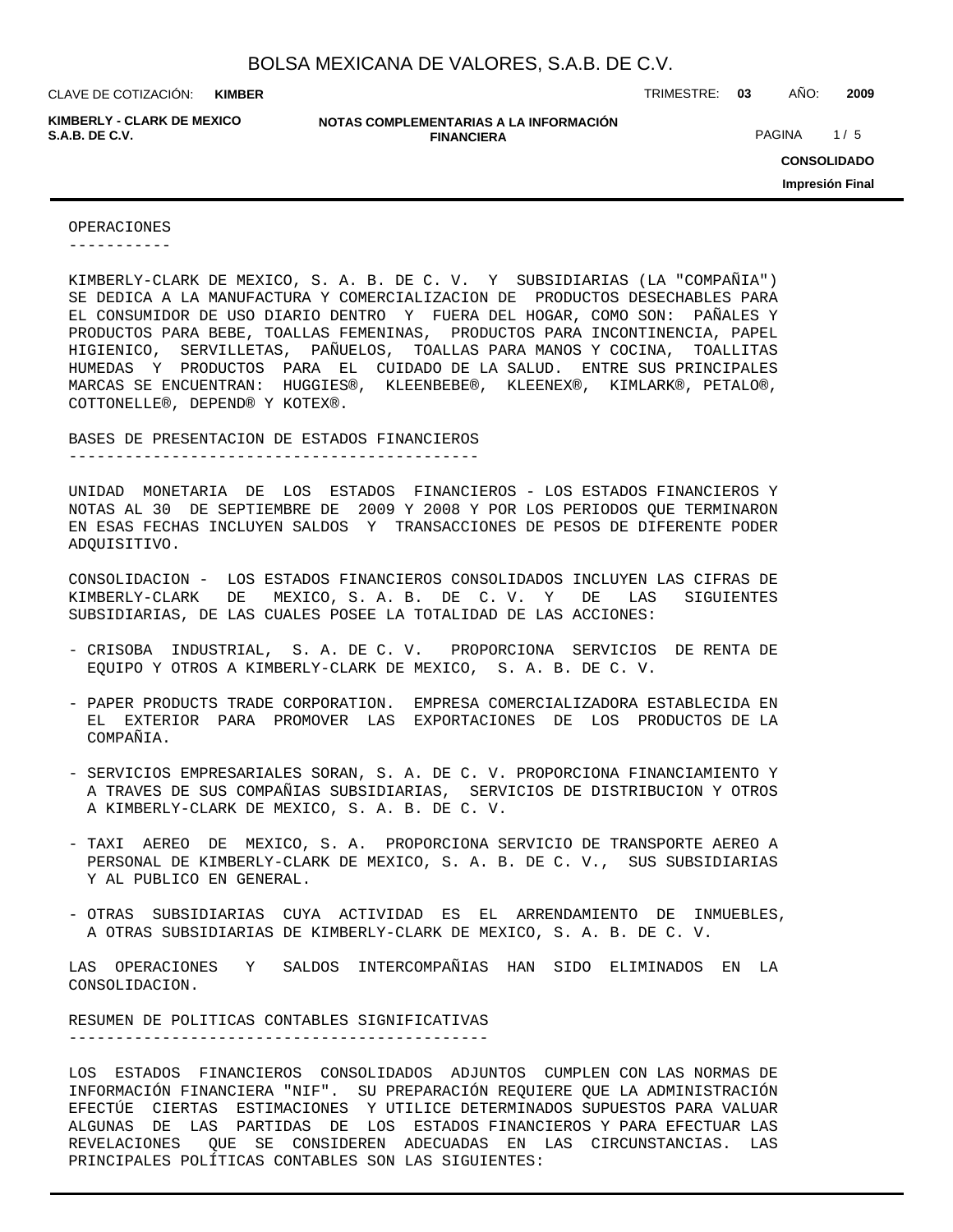**KIMBER**

CLAVE DE COTIZACIÓN: TRIMESTRE: **03** AÑO: **2009**

**KIMBERLY - CLARK DE MEXICO**

**NOTAS COMPLEMENTARIAS A LA INFORMACIÓN FINANCIERA S.A.B. DE C.V.** PAGINA 2 / 5

**CONSOLIDADO Impresión Final**

CAMBIOS CONTABLES

A PARTIR DEL 1 DE ENERO DE 2008 ENTRARON EN VIGOR LAS SIGUIENTES NUEVAS NIF: NIF B-2, ESTADO DE FLUJOS DE EFECTIVO ("NIF B-2") - SUSTITUYE AL BOLETÍN B-12, ESTADO DE CAMBIOS EN LA SITUACIÓN FINANCIERA. DE ACUERDO CON LA NIF B-2 LA COMPAÑÍA DETERMINA LOS FLUJOS DE EFECTIVO DE LAS ACTIVIDADES DE OPERACIÓN USANDO EL MÉTODO INDIRECTO. EL ESTADO DE FLUJOS DE EFECTIVO SE PRESENTA EN PESOS NOMINALES.

NIF B-10, EFECTOS DE LA INFLACIÓN ("NIF B-10") - CONSIDERA DOS ENTORNOS ECONÓMICOS: A) INFLACIONARIO, CUANDO LA INFLACIÓN ACUMULADA DE LOS TRES EJERCICIOS ANUALES ANTERIORES ES IGUAL O SUPERIOR A 26%, CASO EN EL CUAL REQUIERE EL RECONOCIMIENTO DE LOS EFECTOS DE LA INFLACIÓN, Y B) NO INFLACIONARIO, CUANDO EN EL MISMO PERÍODO LA INFLACIÓN ES MENOR A 26%; EN ESTE ÚLTIMO CASO, NO SE DEBEN RECONOCER LOS EFECTOS DE LA INFLACIÓN EN LOS ESTADOS FINANCIEROS. ADEMÁS, SE ELIMINA LA VALUACIÓN DE INVENTARIOS Y ACTIVO FIJO BAJO EL MÉTODO DE COSTOS ESPECÍFICOS.

DEBIDO A QUE LA INFLACIÓN ACUMULADA DE LOS TRES EJERCICIOS ANUALES ANTERIORES ES 11.56%, EL ENTORNO ECONÓMICO CALIFICA COMO NO INFLACIONARIO. POR LO TANTO A PARTIR DEL 1 DE ENERO DE 2008 SE SUSPENDIÓ EL RECONOCIMIENTO DE LOS EFECTOS DE LA INFLACIÓN EN LOS ESTADOS FINANCIEROS; SIN EMBARGO, LOS ACTIVOS, PASIVOS Y CAPITAL CONTABLE AL 30 DE SEPTIEMBRE DE 2009 Y 2008 INCLUYEN LOS EFECTOS DE REEXPRESIÓN RECONOCIDOS HASTA EL 31 DE DICIEMBRE DE 2007.

EQUIVALENTES DE EFECTIVO - CONSISTE EN INVERSIONES DIARIAS DE EXCEDENTES DE EFECTIVO E INVERSIONES EN VALORES FÁCILMENTE CONVERTIBLES EN EFECTIVO Y SUJETOS A RIESGOS POCO SIGNIFICATIVOS DE CAMBIOS EN VALOR.

INVENTARIOS Y COSTO DE VENTAS - LOS INVENTARIOS SE PRESENTAN AL MENOR ENTRE SU COSTO O EL VALOR DE REALIZACIÓN.

INMUEBLES, MAQUINARIA Y EQUIPO - SE REGISTRAN AL COSTO DE ADQUISICIÓN. LOS SALDOS QUE PROVIENEN DE ADQUISICIONES DE PROCEDENCIA NACIONAL REALIZADAS HASTA EL 31 DE DICIEMBRE DE 2007 SE ACTUALIZARON APLICANDO FACTORES DERIVADOS DEL INPC HASTA ESA FECHA. EN EL CASO DE ACTIVOS FIJOS DE ORIGEN EXTRANJERO SU COSTO DE ADQUISICIÓN SE ACTUALIZÓ, HASTA ESA MISMA FECHA, CON LA INFLACIÓN DEL PAÍS DE ORIGEN Y SE CONSIDERÓ LA FLUCTUACIÓN DEL PESO MEXICANO CON RELACIÓN A LA MONEDA DE DICHO PAÍS DE ORIGEN.

LA DEPRECIACIÓN DE LOS INMUEBLES, MAQUINARIA Y EQUIPO SE CALCULA CONFORME AL MÉTODO DE LÍNEA RECTA Y CON BASE EN LAS VIDAS ÚTILES ESTIMADAS DE LOS ACTIVOS, COMO SIGUE:

|                      | AÑOS     |
|----------------------|----------|
|                      | PROMEDIO |
|                      |          |
| <b>EDIFICIOS</b>     | 45       |
| MAOUINARIA Y EOUIPO  | 15 A 25  |
| EOUIPO DE TRANSPORTE | 12 Y 25  |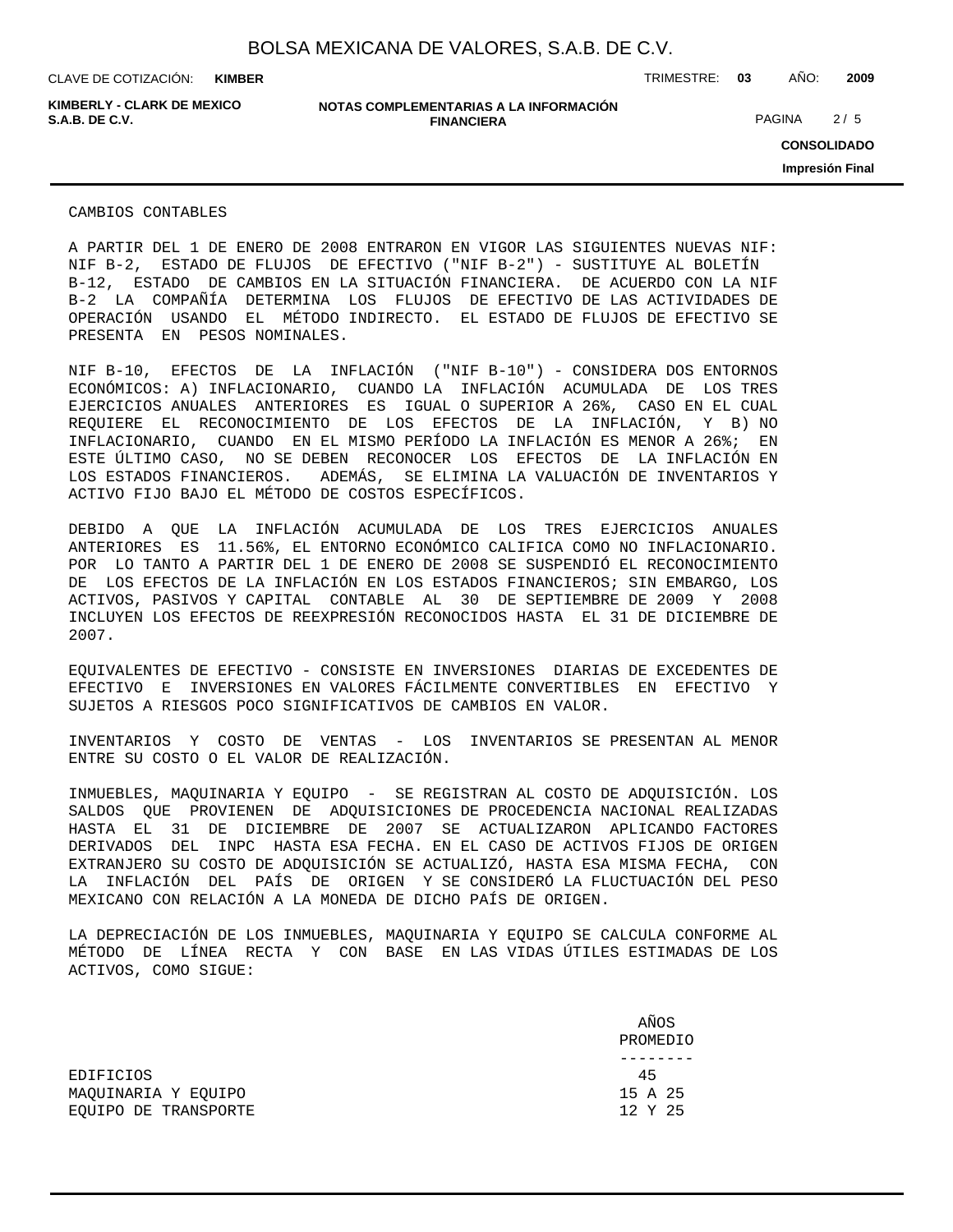**KIMBER**

CLAVE DE COTIZACIÓN: TRIMESTRE: **03** AÑO: **2009**

**KIMBERLY - CLARK DE MEXICO**

#### **NOTAS COMPLEMENTARIAS A LA INFORMACIÓN FINANCIERA S.A.B. DE C.V.** PAGINA 3 / 5

**CONSOLIDADO**

**Impresión Final**

CAPITALIZACIÓN DEL RESULTADO INTEGRAL DE FINANCIAMIENTO - EL RESULTADO INTEGRAL DE FINANCIAMIENTO INCURRIDO Y ATRIBUIBLE AL PERÍODO DURANTE EL CUAL SE LLEVÓ A CABO LA CONSTRUCCIÓN E INSTALACIÓN DE PROYECTOS MAYORES DE INVERSIÓN EN INMUEBLES, MAQUINARIA Y EQUIPO SE CAPITALIZA.

DETERIORO DE ACTIVOS DE LARGA DURACIÓN EN USO - ANUALMENTE SE REVISA EL VALOR EN LIBROS DE LOS ACTIVOS DE LARGA DURACIÓN EN USO, PARA DETECTAR LA PRESENCIA DE ALGÚN INDICIO DE DETERIORO. AL 30 DE SEPTIEMBRE DE 2009 Y 2008 NO EXISTEN INDICIOS DE DETERIORO.

BENEFICIOS A LOS EMPLEADOS - INCLUYEN LAS PRESTACIONES QUE SE DEVENGAN A FAVOR DE LOS EMPLEADOS POR BENEFICIOS DIRECTOS, BENEFICIOS POR TERMINACIÓN Y AL RETIRO.

INSTRUMENTOS FINANCIEROS DERIVADOS - SE VALÚAN A SU VALOR RAZONABLE Y SUS EFECTOS SE RECONOCEN EN LOS RESULTADOS DEL PERÍODO Y EN EL CAPITAL CONTABLE. ESTOS INSTRUMENTOS SE UTILIZAN PARA REDUCIR LOS RIESGOS DE LOS EFECTOS DE LAS VARIACIONES EN LAS TASAS DE INTERÉS Y EL PRECIO DE CIERTOS INSUMOS.

OPERACIONES EN MONEDA EXTRANJERA - LAS OPERACIONES EN MONEDA EXTRANJERA SE REGISTRAN AL TIPO DE CAMBIO VIGENTE A LA FECHA DE SU CELEBRACIÓN. LOS ACTIVOS Y PASIVOS MONETARIO EN MONEDA EXTRANJERA SE VALÚAN EN MONEDA NACIONAL AL TIPO DE CAMBIO VIGENTE A LA FECHA DE LOS ESTADOS FINANCIEROS. LAS FLUCTUACIONES CAMBIARIAS SE REGISTRAN EN EL RESULTADO INTEGRAL DE FINANCIAMIENTO DEL PERÍODO EN QUE OCURREN.

RECONOCIMIENTO DE INGRESOS - LOS INGRESOS SE RECONOCEN EN EL PERÍODO EN QUE SE TRANSFIERE LA PROPIEDAD Y/O RESPONSABILIDAD DE LOS INVENTARIOS A LOS CLIENTES QUE LOS ADQUIEREN.

PARTICIPACIÓN DE LOS TRABAJADORES EN LAS UTILIDADES "PTU" - LA PTU SE REGISTRA EN LOS RESULTADOS DEL AÑO EN QUE SE CAUSA Y SE PRESENTA EN EL RUBRO DE OTROS GASTOS (INGRESOS) EN LOS ESTADOS DE RESULTADOS CONSOLIDADOS ADJUNTOS. SE RECONOCE LA PTU DIFERIDA PROVENIENTE DE LAS DIFERENCIAS TEMPORALES QUE RESULTAN DE LA COMPARACIÓN DE LOS VALORES CONTABLES Y FISCALES DE LOS ACTIVOS Y PASIVOS, CUANDO SE PUEDA PRESUMIR RAZONABLEMENTE QUE VAN A PROVOCAR UN PASIVO O BENEFICIO, Y NO EXISTA ALGÚN INDICIO DE QUE VAYA A CAMBIAR ESA SITUACIÓN, DE TAL MANERA QUE LOS PASIVOS O LOS BENEFICIOS NO SE MATERIALICEN.

IMPUESTOS A LA UTILIDAD - EL IMPUESTO SOBRE LA RENTA ("ISR"), SE REGISTRA EN LOS RESULTADOS DEL AÑO EN QUE SE CAUSA, RECONOCIÉNDOSE LOS EFECTOS DIFERIDOS ORIGINADOS POR LAS DIFERENCIAS TEMPORALES, CORRESPONDIENTES A OPERACIONES Y OTROS EVENTOS ECONÓMICOS RECONOCIDOS EN LOS ESTADOS FINANCIEROS EN PERÍODOS DIFERENTES AL CONSIDERADO EN LAS DECLARACIONES DEL IMPUESTO SOBRE LA RENTA DE LAS EMPRESAS. DICHOS EFECTOS SE REGISTRAN CONSIDERANDO TODAS LAS DIFERENCIAS TEMPORALES QUE SE DETERMINAN MEDIANTE LA COMPARACIÓN DE LOS VALORES CONTABLES Y FISCALES DE LOS ACTIVOS Y PASIVOS.

PARA RECONOCER EL IMPUESTO DIFERIDO ES NECESARIO REALIZAR UNA PROYECCIÓN FINANCIERA PARA IDENTIFICAR CUAL SERÁ LA BASE GRAVABLE PREPONDERANTE (IMPUESTO SOBRE LA RENTA O IMPUESTO EMPRESARIAL A TASA ÚNICA "IETU") PARA EL PAGO DE IMPUESTOS A LA UTILIDAD.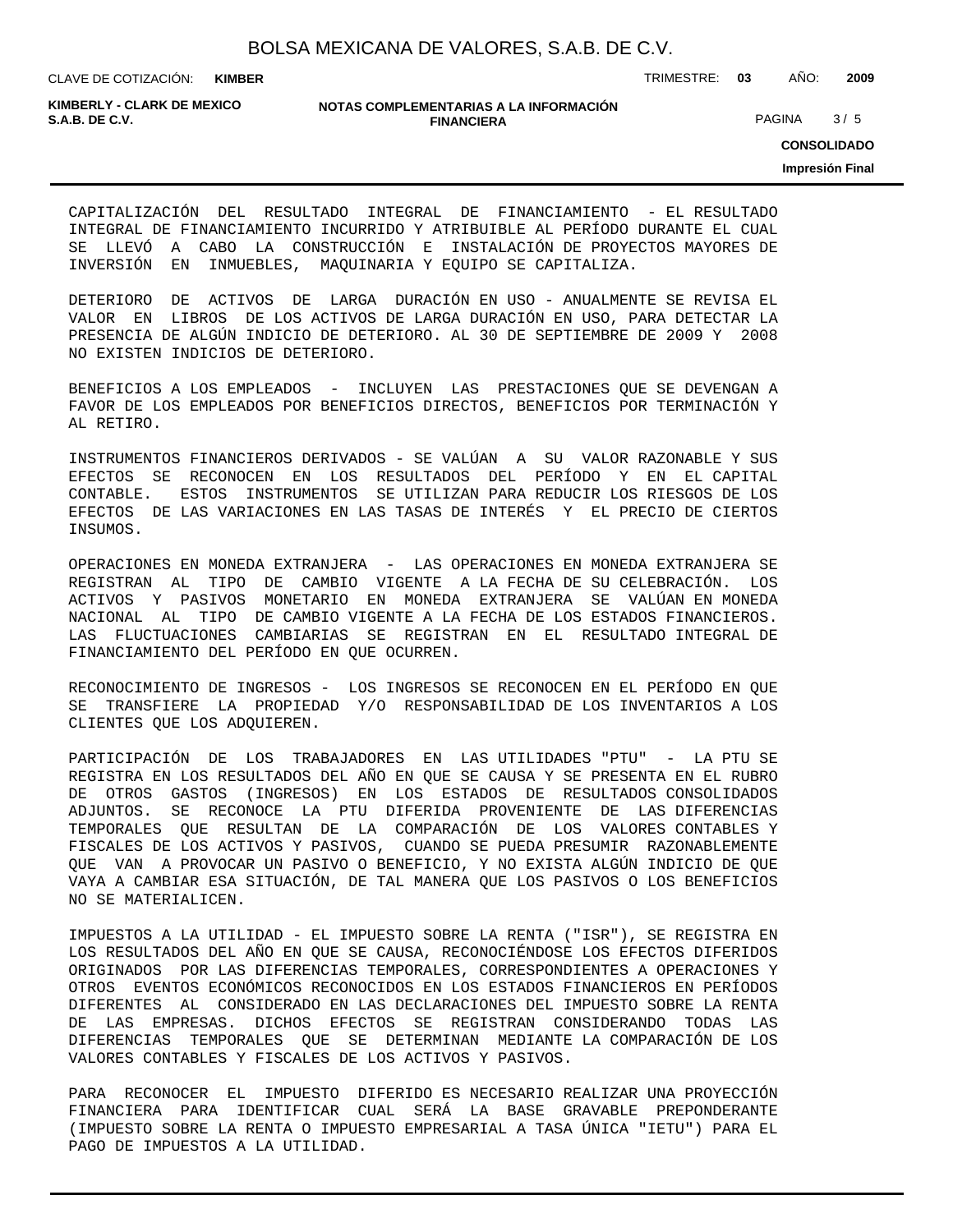CLAVE DE COTIZACIÓN: TRIMESTRE: **03** AÑO: **2009 KIMBER**

**KIMBERLY - CLARK DE MEXICO**

#### **NOTAS COMPLEMENTARIAS A LA INFORMACIÓN FINANCIERA S.A.B. DE C.V.** PAGINA 4 / 5

**CONSOLIDADO**

**Impresión Final**

#### CUENTAS POR COBRAR A CLIENTES -----------------------------

|                                                     | 2009 |                           |  | 2008                      |
|-----------------------------------------------------|------|---------------------------|--|---------------------------|
|                                                     |      |                           |  |                           |
| CLIENTES<br>ESTIMACION PARA CUENTAS DE COBRO DUDOSO |      | $$4,107,285$ $$3,994,140$ |  | $(141, 800)$ $(134, 515)$ |
| NETO                                                |      | $$3,965,485 \t$3,859,625$ |  |                           |

OTRAS CUENTAS Y DOCUMENTOS POR COBRAR -------------------------------------

| NETO                                             |  | S | 425,192 \$         |    | 350,273            |
|--------------------------------------------------|--|---|--------------------|----|--------------------|
| CORPORACION SCRIBE - PORCION CIRCULANTE<br>OTRAS |  | S | 213,047<br>212,145 | S. | 160,486<br>189,787 |
|                                                  |  |   | 2009               |    | 2008               |

INVENTARIOS

-----------

| TOTAL                       | $$1,751,437$ $$1,829,201$ |   |         |
|-----------------------------|---------------------------|---|---------|
| MATERIA PRIMA Y REFACCIONES | 849,428                   |   | 888,132 |
| PRODUCCION EN PROCESO       | 180,711                   |   | 192,296 |
| PRODUCTOS TERMINADOS        | 721,298                   | S | 748,773 |
|                             | 2009                      |   | 2008    |

#### INFORMACION POR SEGMENTOS

-------------------------

LA PROPORCION EN LAS VENTAS NETAS Y EN LA UTILIDAD DE OPERACION MAS DEPRECIACION Y AMORTIZACION (EBITDA) POR SEGMENTO DEL TERCER TRIMESTRE DE 2009 Y 2008, SE RESUME COMO SIGUE:

|                                           | 2009         |              |              | 2008         |  |  |  |
|-------------------------------------------|--------------|--------------|--------------|--------------|--|--|--|
|                                           | VENTA<br>ిన  | EBITDA<br>ిన | VENTA<br>٩,  | EBITDA<br>ిన |  |  |  |
| CONSUMIDOR<br>PROFESSIONAL<br>EXPORTACION | 86<br>8<br>6 | 91<br>6      | 84<br>8<br>8 | 91<br>5      |  |  |  |
| TOTAL                                     | 100          | 100          | 100          | 100          |  |  |  |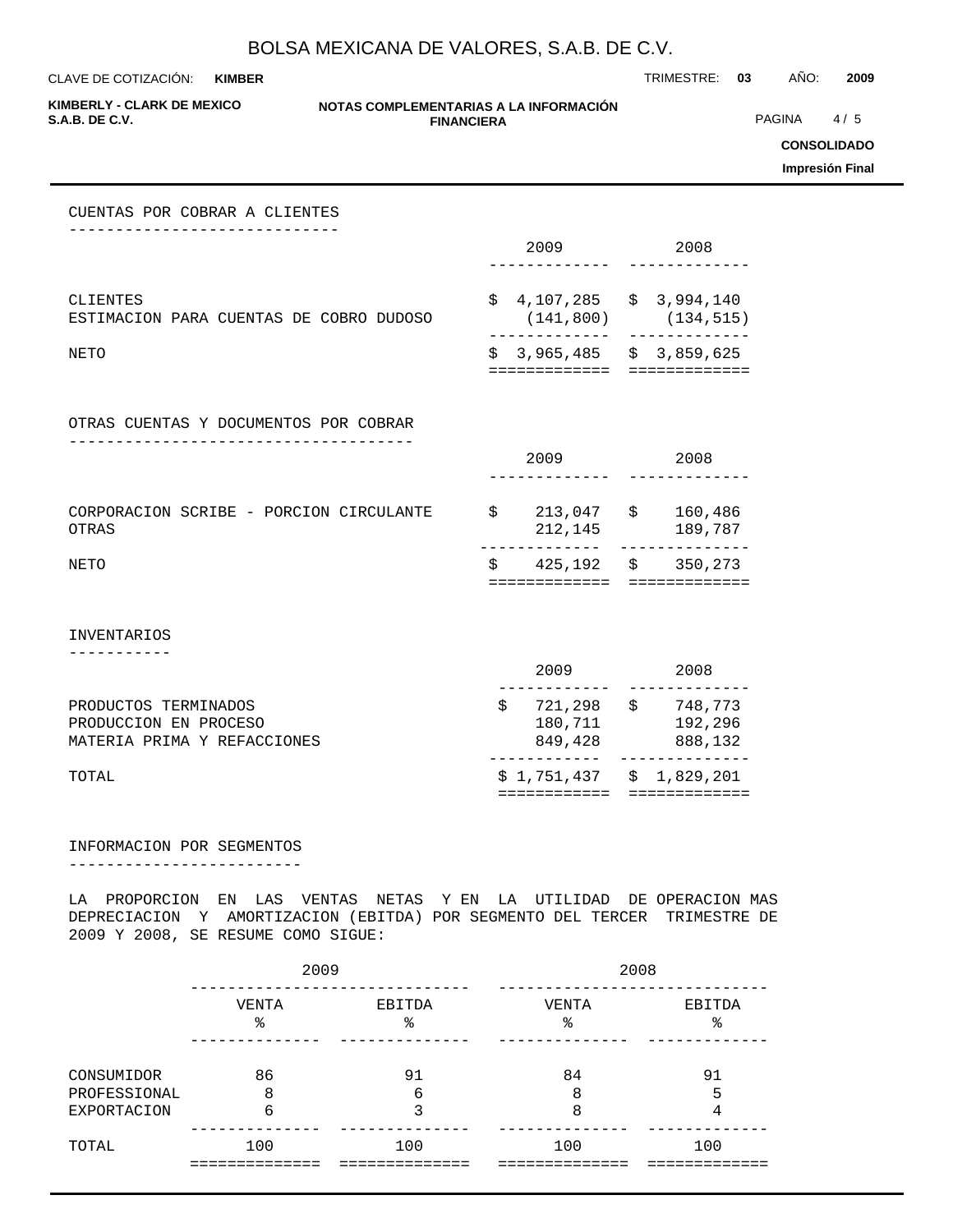**KIMBER**

CLAVE DE COTIZACIÓN: TRIMESTRE: **03** AÑO: **2009**

**KIMBERLY - CLARK DE MEXICO**

**NOTAS COMPLEMENTARIAS A LA INFORMACIÓN FINANCIERA S.A.B. DE C.V.** PAGINA 5 / 5

**CONSOLIDADO**

**Impresión Final**

BENEFICIOS AL RETIRO Y POR TERMINACIÓN LABORAL ----------------------------------------------

EL PASIVO Y EL COSTO ANUAL POR PRIMAS DE ANTIGÜEDAD LEGAL, PLAN DE PENSIONES PARA PERSONAL QUE REÚNA CIERTOS REQUISITOS E INDEMNIZACIONES AL TÉRMINO DE LA RELACIÓN LABORAL, ES CALCULADO POR ACTUARIO INDEPENDIENTE CON BASE EN EL MÉTODO DE CRÉDITO UNITARIO PROYECTADO. PARA HACER FRENTE A ESTAS OBLIGACIONES, LA COMPAÑÍA TIENE ESTABLECIDOS FONDOS EN ADMINISTRACIÓN.

NUEVOS PRONUNCIAMIENTOS CONTABLES ---------------------------------

NUEVOS PRONUNCIAMIENTOS CONTABLES - DURANTE 2008 EL CONSEJO MEXICANO PARA LA INVESTIGACIÓN Y DESARROLLO DE NORMAS DE INFORMACIÓN FINANCIERA PROMULGÓ CINCO NUEVAS NIF, QUE ENTRAN EN VIGOR PARA LOS EJERCICIOS QUE INICIEN A PARTIR DEL 1 DE ENERO DE 2009.

ADOPCIÓN DE NORMAS INTERNACIONALES - DE ACUERDO CON LO MENCIONADO EL 11 DE NOVIEMBRE DE 2008, EL 27 DE ENERO DE 2009 LA COMISIÓN NACIONAL BANCARIA Y DE VALORES PUBLICÓ LAS MODIFICACIONES A LA CIRCULAR ÚNICA DE EMISORAS PARA INCORPORAR LA OBLIGATORIEDAD DE PRESENTAR ESTADOS FINANCIEROS CON BASE EN LAS NORMAS INTERNACIONALES DE INFORMACIÓN FINANCIERA A PARTIR DE 2012 PERMITIENDO SU ADOPCIÓN ANTICIPADA.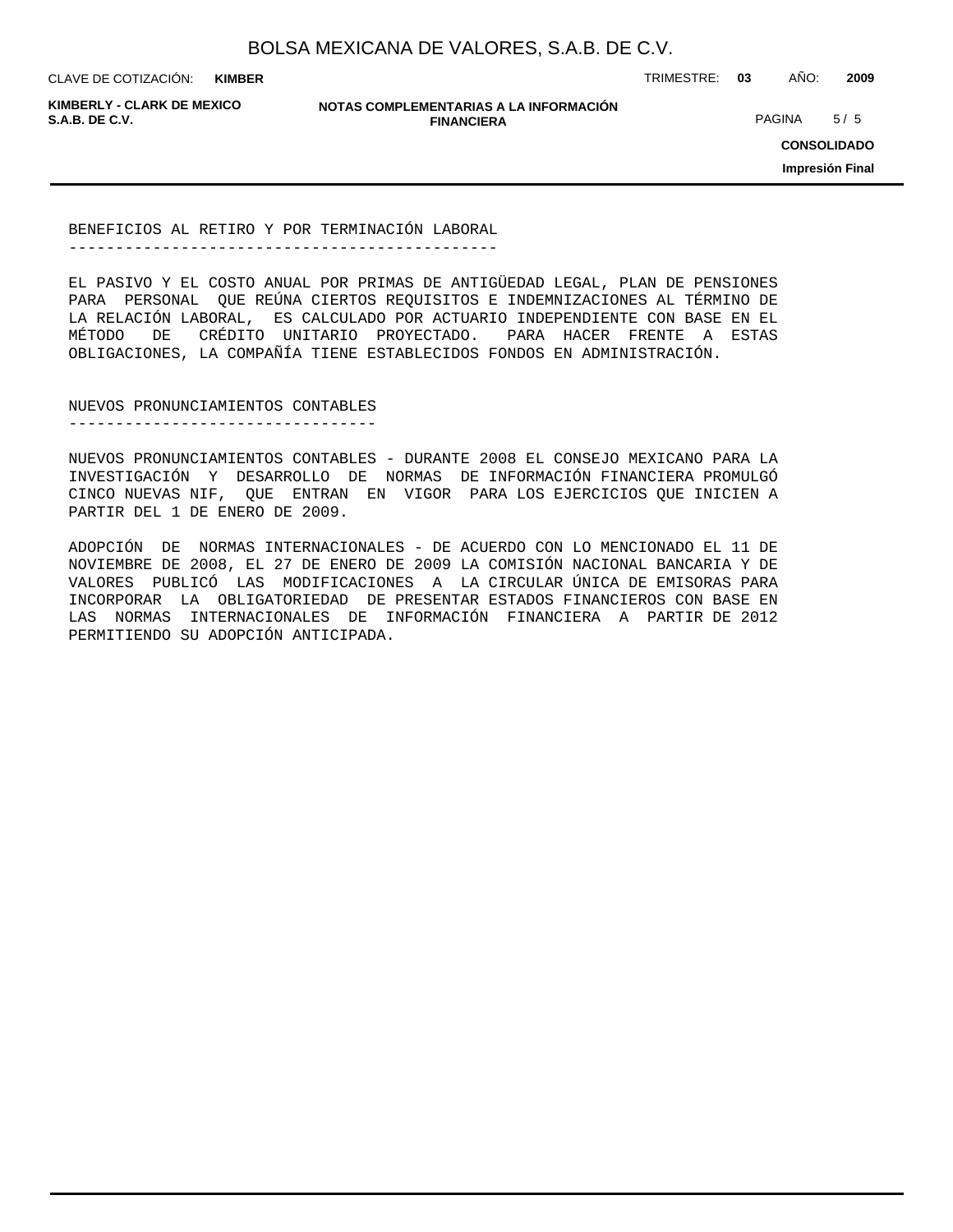CLAVE DE COTIZACIÓN TRIMESTRE **03** AÑO **2009 KIMBER**

**KIMBERLY - CLARK DE MEXICO S.A.B. DE C.V.**

## **RELACIÓN DE INVERSIÓN EN ACCIONES**

## **CONSOLIDADO**

#### SUBSIDIARIAS

| <b>NOMBRE DE LA EMPRESA</b>                           | <b>ACTIVIDAD PRINCIPAL</b>                       | <b>NO. DE ACCIONES</b> | % DE TEN |
|-------------------------------------------------------|--------------------------------------------------|------------------------|----------|
| CRISOBA INDUSTRIAL, S.A. DE C.V.                      | SERVICIOS DE RENTA DE EQUIPO Y<br><b>OTROS</b>   | 790,601,970            | 100.00   |
| <b>PAPER PRODUCTS TRADE</b><br><b>CORPORATION</b>     | COMERCIALIZADORA DE PROD. EN<br>EL EXTRANJ.      | 3,000,000              | 100.00   |
| <b>SERVICIOS EMPRESARIALES</b><br>SORAN, S.A. DE C.V. | SERVICIOS DE DISTRIB. Y<br><b>FINANCIAMIENTO</b> | 1,000,200,000          | 100.00   |
| TAXI AEREO DE MEXICO, S.A.                            | TRANSPORTE AEREO                                 | 105,002,055            | 100.00   |
| <b>CINCO SUBSIDIARIAS</b>                             | ARRENDAMIENTO DE INMUEBLES Y<br><b>EQUIPO</b>    |                        | 100.00   |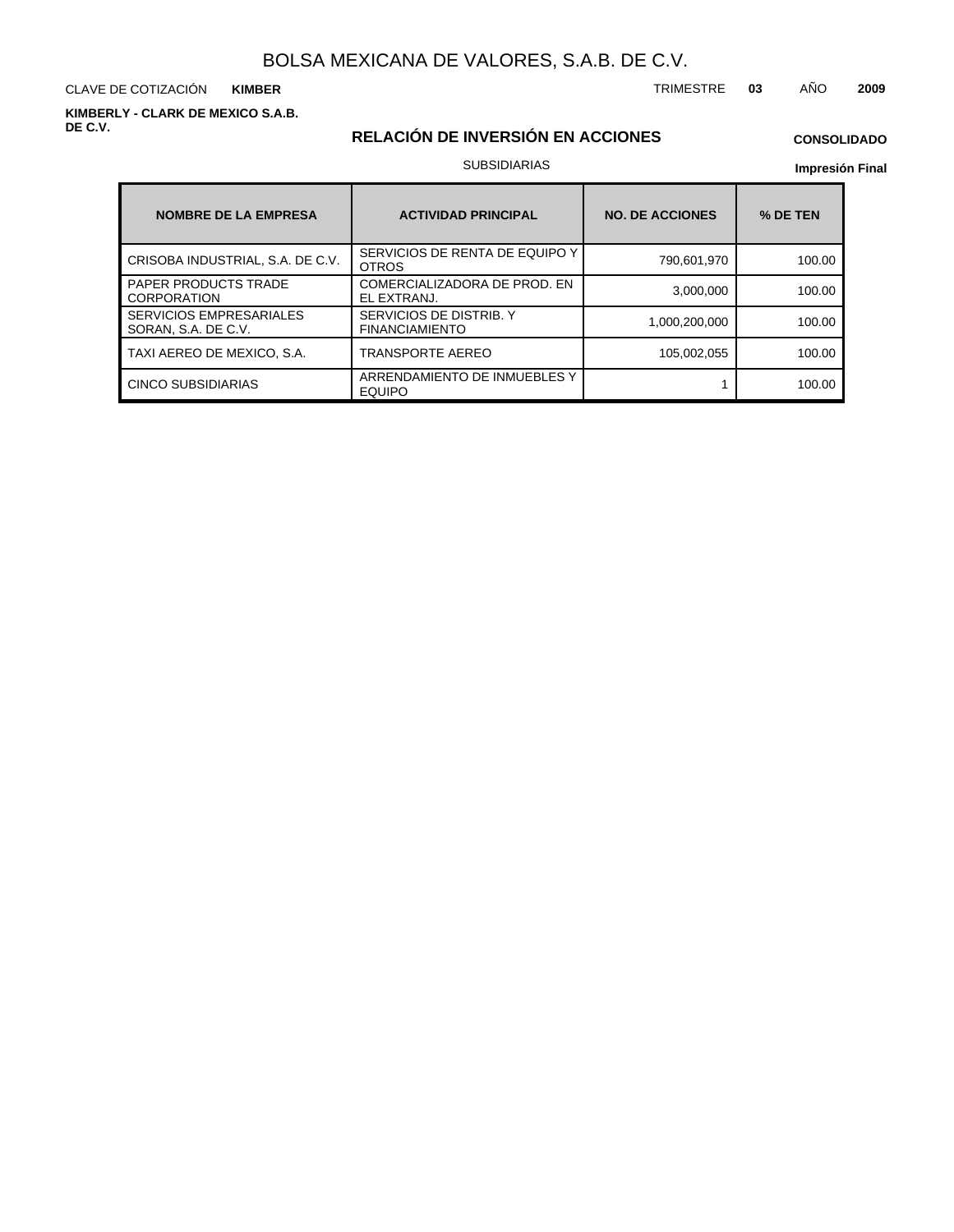#### **KIMBERLY - CLARK DE MEXICO S.A.B. DE C.V.** CLAVE DE COTIZACIÓN **KIMBER**

## **DESGLOSE DE CRÉDITOS**

### (MILES DE PESOS)

**CONSOLIDADO**

TRIMESTRE **03** AÑO **2009**

|                               |                                                                                                                                                                                                          |            |            |      |            | VENCTOS. O AMORT. DENOMINADOS EN MONEDA NACIONAL |                     |                     |                     |                              |                   |                    | <b>VENCTOS, O AMORT, DENOMINADOS EN MONEDA EXTRANJERA</b> |                     |              |                              |
|-------------------------------|----------------------------------------------------------------------------------------------------------------------------------------------------------------------------------------------------------|------------|------------|------|------------|--------------------------------------------------|---------------------|---------------------|---------------------|------------------------------|-------------------|--------------------|-----------------------------------------------------------|---------------------|--------------|------------------------------|
| TIPO DE CRÉDITO / INSTITUCIÓN | <b>CON</b><br><b>TASA DE</b><br><b>FECHA DE</b><br><b>FECHA DE FIRMA /</b><br><b>INTERÉS Y/O</b><br><b>INSTITUCIÓN</b><br><b>VENCIMIENTO</b><br><b>CONTRATO</b><br><b>EXTRANJERA</b><br><b>SOBRETASA</b> |            |            |      |            | <b>INTERVALO DE TIEMPO</b>                       |                     |                     |                     | <b>INTERVALO DE TIEMPO</b>   |                   |                    |                                                           |                     |              |                              |
|                               |                                                                                                                                                                                                          |            |            |      | AÑO ACTUAL | <b>HASTA 1 AÑO</b>                               | <b>HASTA 2 AÑOS</b> | <b>HASTA 3 AÑOS</b> | <b>HASTA 4 AÑOS</b> | <b>HASTA 5 AÑOS O</b><br>MÁS | <b>AÑO ACTUAL</b> | <b>HASTA 1 AÑO</b> | <b>HASTA 2 AÑOS</b>                                       | <b>HASTA 3 AÑOS</b> | HASTA 4 AÑOS | <b>HASTA 5 AÑOS O</b><br>MÁS |
| <b>BANCARIOS</b>              |                                                                                                                                                                                                          |            |            |      |            |                                                  |                     |                     |                     |                              |                   |                    |                                                           |                     |              |                              |
| <b>COMERCIO EXTERIOR</b>      |                                                                                                                                                                                                          |            |            |      |            |                                                  |                     |                     |                     |                              |                   |                    |                                                           |                     |              |                              |
| DEUTSCHE BANK                 | SI                                                                                                                                                                                                       | 16/08/2001 | 02/04/2012 | 2.00 |            |                                                  |                     |                     |                     |                              | 16,727            | 16.727             | 33,454                                                    | 33,454              |              | $\Omega$                     |
| DEUTSCHE BANK                 | SI                                                                                                                                                                                                       | 02/12/2002 | 20/08/2010 | 1.00 |            |                                                  |                     |                     |                     |                              |                   | 25,214             |                                                           |                     |              |                              |
| <b>BANK OF AMERICA</b>        | SI                                                                                                                                                                                                       | 30/04/2001 | 30/09/2011 | 2.27 |            |                                                  |                     |                     |                     |                              |                   | 17,375             | 17,375                                                    |                     |              |                              |
| <b>CON GARANTÍA</b>           |                                                                                                                                                                                                          |            |            |      |            |                                                  |                     |                     |                     |                              |                   |                    |                                                           |                     |              |                              |
| <b>BANCA COMERCIAL</b>        |                                                                                                                                                                                                          |            |            |      |            |                                                  |                     |                     |                     |                              |                   |                    |                                                           |                     |              |                              |
| <b>OTROS</b>                  |                                                                                                                                                                                                          |            |            |      |            |                                                  |                     |                     |                     |                              |                   |                    |                                                           |                     |              |                              |
| <b>TOTAL BANCARIOS</b>        |                                                                                                                                                                                                          |            |            |      |            |                                                  |                     |                     |                     |                              | 16,727            | 59,316             | 50,829                                                    | 33,454              |              |                              |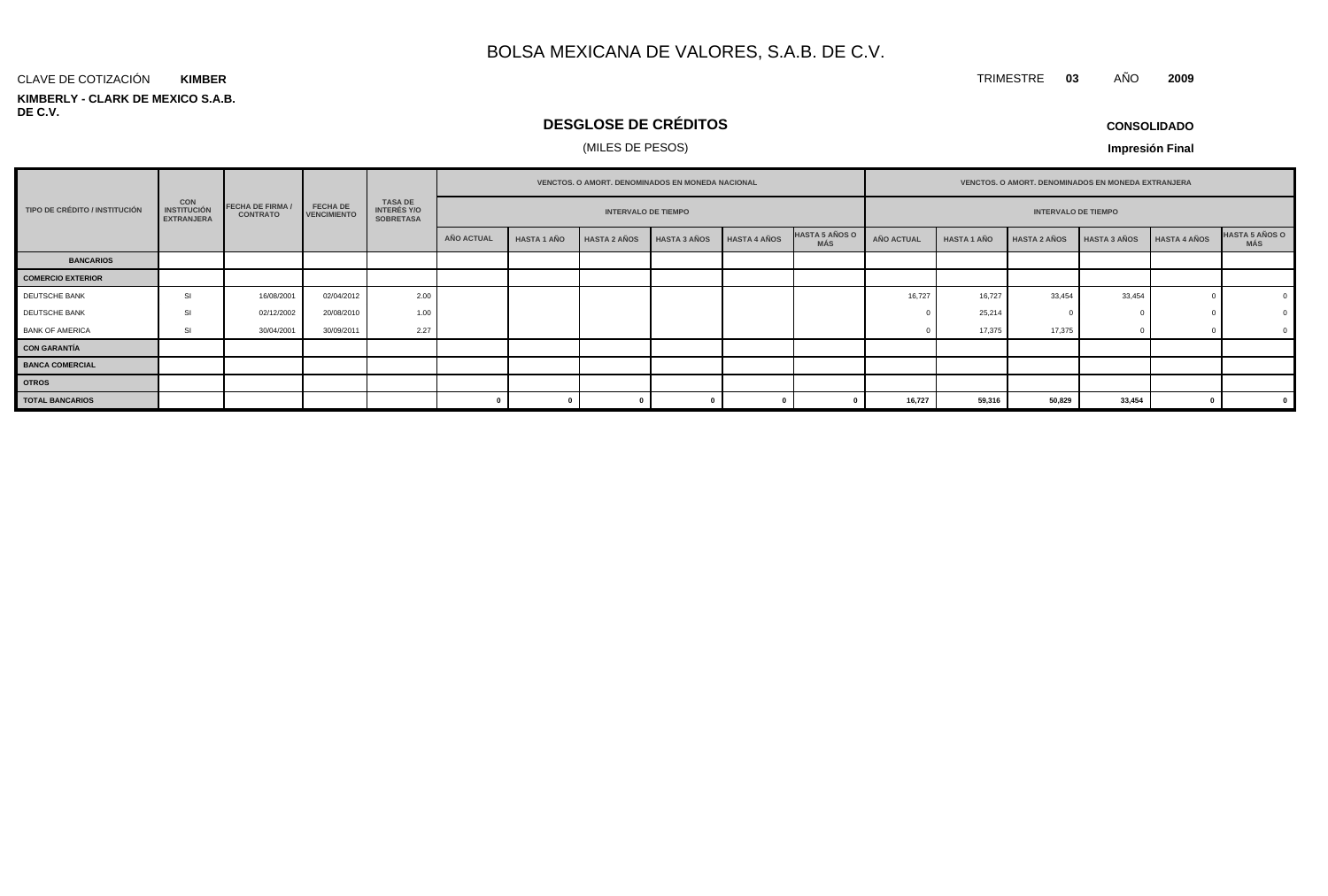#### CLAVE DE COTIZACIÓN TRIMESTRE **03** AÑO **2009 KIMBER**

#### **KIMBERLY - CLARK DE MEXICO S.A.B. DE C.V.**

## **DESGLOSE DE CRÉDITOS**

#### (MILES DE PESOS)

| <b>CONSOLIDADO</b> |  |
|--------------------|--|
|--------------------|--|

|                                                            |                                                       |                                            |            |      |                   |                    |                     | <b>VENCTOS, O AMORT, DENOMINADOS EN MONEDA NACIONAL</b> |                                       |                                        |                                              |                    | <b>VENCTOS, O AMORT, DENOMINADOS EN MONEDA EXTRANJERA</b> |                     |                     |                                     |                            |  |  |  |  |
|------------------------------------------------------------|-------------------------------------------------------|--------------------------------------------|------------|------|-------------------|--------------------|---------------------|---------------------------------------------------------|---------------------------------------|----------------------------------------|----------------------------------------------|--------------------|-----------------------------------------------------------|---------------------|---------------------|-------------------------------------|----------------------------|--|--|--|--|
| TIPO DE CRÉDITO / INSTITUCIÓN                              | <b>CON</b><br><b>INSTITUCIÓN</b><br><b>EXTRANJERA</b> | <b>FECHA DE FIRMA /</b><br><b>CONTRATO</b> |            |      |                   |                    |                     |                                                         | <b>FECHA DE</b><br><b>VENCIMIENTO</b> | <b>INTERÉS Y/O</b><br><b>SOBRETASA</b> | <b>TASA DE</b><br><b>INTERVALO DE TIEMPO</b> |                    |                                                           |                     |                     |                                     | <b>INTERVALO DE TIEMPO</b> |  |  |  |  |
|                                                            |                                                       |                                            |            |      | <b>AÑO ACTUAL</b> | <b>HASTA 1 AÑO</b> | <b>HASTA 2 AÑOS</b> | <b>HASTA 3 AÑOS</b>                                     | <b>HASTA 4 AÑOS</b>                   | <b>HASTA 5 AÑOS O</b><br>MÁS           | <b>AÑO ACTUAL</b>                            | <b>HASTA 1 AÑO</b> | <b>HASTA 2 AÑOS</b>                                       | <b>HASTA 3 AÑOS</b> | <b>HASTA 4 AÑOS</b> | <b>HASTA 5 AÑOS O</b><br><b>MÁS</b> |                            |  |  |  |  |
| <b>BURSÁTILES</b>                                          |                                                       |                                            |            |      |                   |                    |                     |                                                         |                                       |                                        |                                              |                    |                                                           |                     |                     |                                     |                            |  |  |  |  |
| <b>LISTADAS EN BOLSA (MÉXICO Y/O</b><br><b>EXTRANJERO)</b> |                                                       |                                            |            |      |                   |                    |                     |                                                         |                                       |                                        |                                              |                    |                                                           |                     |                     |                                     |                            |  |  |  |  |
| QUIROGRAFARIOS                                             |                                                       |                                            |            |      |                   |                    |                     |                                                         |                                       |                                        |                                              |                    |                                                           |                     |                     |                                     |                            |  |  |  |  |
| CERTIFICADOS BURSÁTILES                                    | <b>NA</b>                                             | 18/06/2003                                 | 08/12/2010 | 5.97 |                   |                    | 750,000             |                                                         |                                       |                                        |                                              |                    |                                                           |                     |                     |                                     |                            |  |  |  |  |
| CERTIFICADOS BURSÁTILES                                    | NA                                                    | 18/06/2003                                 | 05/06/2013 | 8.95 |                   |                    | - 0                 |                                                         | 1,250,000                             |                                        |                                              |                    |                                                           |                     |                     |                                     |                            |  |  |  |  |
| CERTIFICADOS BURSÁTILES                                    | NA                                                    | 05/07/2007                                 | 26/06/2017 | 4.84 |                   |                    | $\sqrt{ }$          |                                                         | $\Omega$                              | 2,500,000                              |                                              |                    |                                                           |                     |                     |                                     |                            |  |  |  |  |
| CERTIFICADOS BURSÁTILES                                    | <b>NA</b>                                             | 30/03/2009                                 | 26/04/2010 | 5.87 |                   | 2,696,432          |                     |                                                         |                                       |                                        |                                              |                    |                                                           |                     |                     |                                     |                            |  |  |  |  |
| CERTIFICADOS BURSÁTILES                                    | NA                                                    | 30/03/2009                                 | 22/03/2016 | 9.98 |                   |                    |                     |                                                         |                                       | 800,000                                |                                              |                    |                                                           |                     |                     |                                     |                            |  |  |  |  |
| <b>CON GARANTÍA</b>                                        |                                                       |                                            |            |      |                   |                    |                     |                                                         |                                       |                                        |                                              |                    |                                                           |                     |                     |                                     |                            |  |  |  |  |
| <b>COLOCACIONES PRIVADAS</b>                               |                                                       |                                            |            |      |                   |                    |                     |                                                         |                                       |                                        |                                              |                    |                                                           |                     |                     |                                     |                            |  |  |  |  |
| <b>QUIROGRAFARIOS</b>                                      |                                                       |                                            |            |      |                   |                    |                     |                                                         |                                       |                                        |                                              |                    |                                                           |                     |                     |                                     |                            |  |  |  |  |
| <b>CON GARANTÍA</b>                                        |                                                       |                                            |            |      |                   |                    |                     |                                                         |                                       |                                        |                                              |                    |                                                           |                     |                     |                                     |                            |  |  |  |  |
| <b>TOTAL BURSÁTILES Y</b><br><b>COLOCACIONES PRIVADAS</b>  |                                                       |                                            |            |      |                   | 2,696,432          | 750,000             | - 0                                                     | 1,250,000                             | 3,300,000                              |                                              |                    |                                                           |                     | $\bf{0}$            | $\overline{\mathbf{0}}$             |                            |  |  |  |  |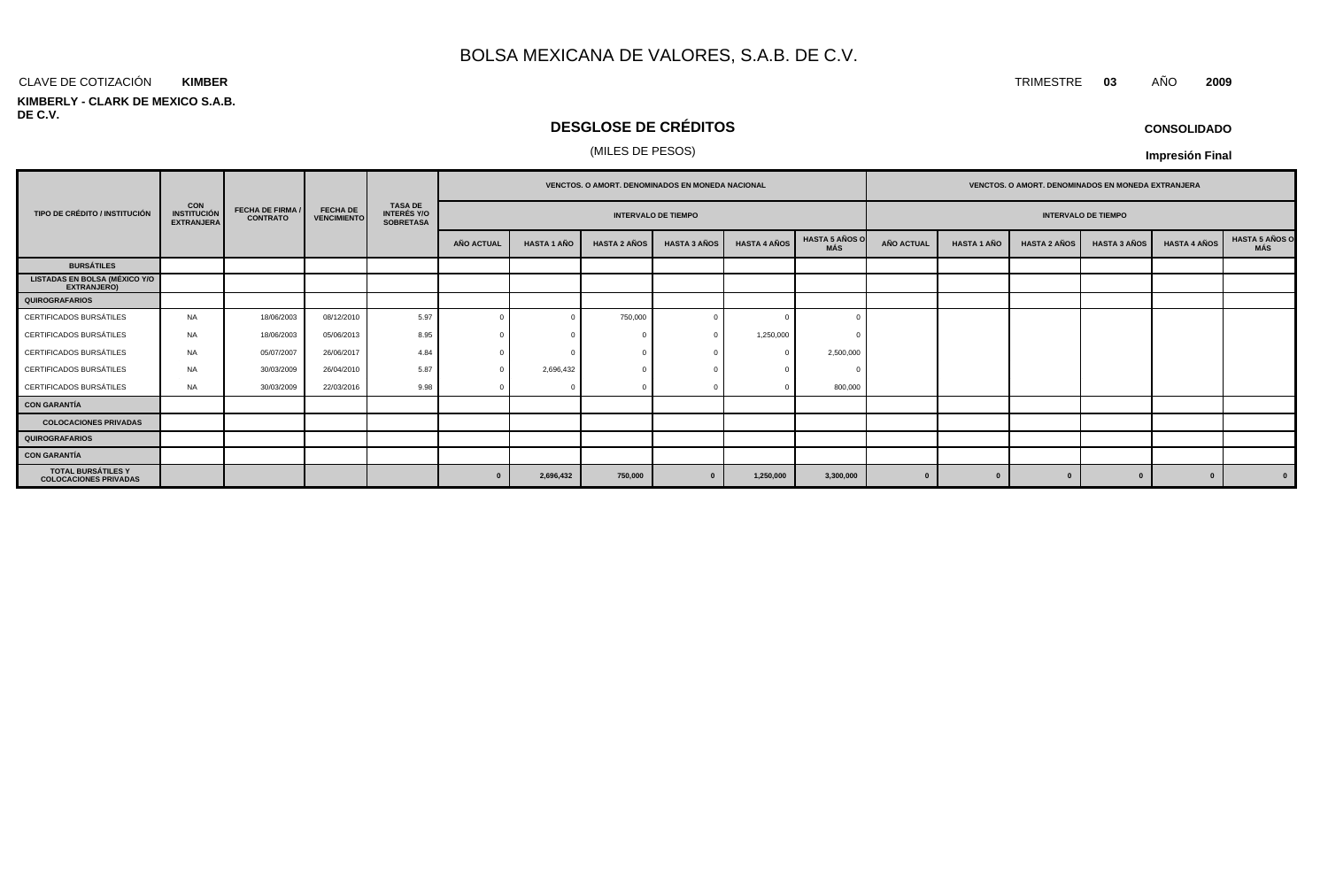#### CLAVE DE COTIZACIÓN TRIMESTRE **03** AÑO **2009 KIMBER**

 $\Box$ 

#### **KIMBERLY - CLARK DE MEXICO S.A.B. DE C.V.**

## **DESGLOSE DE CRÉDITOS**

#### (MILES DE PESOS)

|                                                                       |                                                       |                                 |                                | VENCTOS. O AMORT. DENOMINADOS EN MONEDA NACIONAL<br>VENCTOS. O AMORT. DENOMINADOS EN MONEDA EXTRANJERA |                    |                            |                     |                     |                               |                   |                    |                            |                     |                     |                              |
|-----------------------------------------------------------------------|-------------------------------------------------------|---------------------------------|--------------------------------|--------------------------------------------------------------------------------------------------------|--------------------|----------------------------|---------------------|---------------------|-------------------------------|-------------------|--------------------|----------------------------|---------------------|---------------------|------------------------------|
| TIPO DE CRÉDITO / INSTITUCIÓN                                         | <b>CON</b><br><b>INSTITUCIÓN</b><br><b>EXTRANJERA</b> | <b>FECHA DE</b><br>CONCERTACIÓN | FECHA DE<br><b>VENCIMIENTO</b> |                                                                                                        |                    | <b>INTERVALO DE TIEMPO</b> |                     |                     |                               |                   |                    | <b>INTERVALO DE TIEMPO</b> |                     |                     |                              |
|                                                                       |                                                       |                                 |                                | <b>AÑO ACTUAL</b>                                                                                      | <b>HASTA 1 AÑO</b> | <b>HASTA 2 AÑOS</b>        | <b>HASTA 3 AÑOS</b> | <b>HASTA 4 AÑOS</b> | <b>HASTA 5 AÑOS O<br/>MÁS</b> | <b>AÑO ACTUAL</b> | <b>HASTA 1 AÑO</b> | <b>HASTA 2 AÑOS</b>        | <b>HASTA 3 AÑOS</b> | <b>HASTA 4 AÑOS</b> | <b>HASTA 5 AÑOS O</b><br>MÁS |
| <b>PROVEEDORES</b>                                                    |                                                       |                                 |                                |                                                                                                        |                    |                            |                     |                     |                               |                   |                    |                            |                     |                     |                              |
| VARIOS                                                                | <b>NA</b>                                             | 01/09/2009                      |                                | 1,112,899                                                                                              | n                  | $\Omega$                   | $\sqrt{ }$          |                     | $\Omega$                      |                   |                    |                            |                     |                     |                              |
| VARIOS                                                                | <b>NO</b>                                             | 01/09/2009                      |                                |                                                                                                        |                    |                            |                     |                     |                               | 1,235,264         | $\Omega$           | $\Omega$                   | $\Omega$            | $\overline{0}$      |                              |
| <b>TOTAL PROVEEDORES</b>                                              |                                                       |                                 |                                | 1,112,899                                                                                              | $\overline{0}$     | $\Omega$                   | $\Omega$            | - C                 | $\mathbf{0}$                  | 1,235,264         | $\Omega$           |                            | $\Omega$            | $\mathbf{0}$        | $\overline{0}$               |
|                                                                       |                                                       |                                 |                                |                                                                                                        |                    |                            |                     |                     |                               |                   |                    |                            |                     |                     |                              |
| OTROS CRÉDITOS CON COSTO A<br>CORTO Y LARGO PLAZO(S103 Y S30)         |                                                       |                                 |                                |                                                                                                        |                    |                            |                     |                     |                               |                   |                    |                            |                     |                     |                              |
|                                                                       | <b>NA</b>                                             |                                 |                                | $\Omega$                                                                                               |                    | $\Omega$                   |                     |                     | $\sqrt{ }$                    |                   |                    |                            |                     |                     |                              |
|                                                                       | <b>NO</b>                                             |                                 |                                |                                                                                                        |                    |                            |                     |                     |                               | $\Omega$          | $\Omega$           | $\Omega$                   | $\mathbf 0$         | $\overline{0}$      | $\Omega$                     |
| <b>TOTAL OTROS CRÉDITOS CON</b><br><b>COSTO A CORTO Y LARGO PLAZO</b> |                                                       |                                 |                                | $\Omega$                                                                                               | $\Omega$           | $\Omega$                   | $\Omega$            |                     | $\overline{0}$                | $\Omega$          |                    |                            | $\Omega$            | $\overline{0}$      |                              |
|                                                                       |                                                       |                                 |                                |                                                                                                        |                    |                            |                     |                     |                               |                   |                    |                            |                     |                     |                              |
| OTROS PASIVOS CIRCULANTES SIN<br>COSTO (S26)                          |                                                       |                                 |                                |                                                                                                        |                    |                            |                     |                     |                               |                   |                    |                            |                     |                     |                              |
| VARIOS                                                                | <b>NA</b>                                             |                                 |                                | 3,959,351                                                                                              |                    |                            |                     |                     |                               |                   |                    |                            |                     |                     |                              |
| VARIOS                                                                |                                                       |                                 |                                |                                                                                                        |                    |                            |                     |                     |                               | 2,000             | $\Omega$           |                            |                     |                     |                              |
| <b>TOTAL OTROS PASIVOS</b><br><b>CIRCULANTES SIN COSTO</b>            |                                                       |                                 |                                | 3,959,351                                                                                              | $\Omega$           | $\Omega$                   | $\Omega$            |                     | $\mathbf{0}$                  | 2,000             | $\Omega$           |                            | $\Omega$            | $\overline{0}$      | $\Omega$                     |
|                                                                       |                                                       |                                 |                                |                                                                                                        |                    |                            |                     |                     |                               |                   |                    |                            |                     |                     |                              |
| <b>TOTAL GENERAL</b>                                                  |                                                       |                                 |                                | 5,072,250                                                                                              | 2,696,432          | 750,000                    | $\mathbf{0}$        | 1,250,000           | 3,300,000                     | 1,253,991         | 59,316             | 50,829                     | 33,454              | $\Omega$            |                              |

LOS CRÉDITOS SON EN DÓLARES AMERICANOS Y SE UTILIZÓ \$13.50 PESOS POR UN DÓLAR.

**CONSOLIDADO**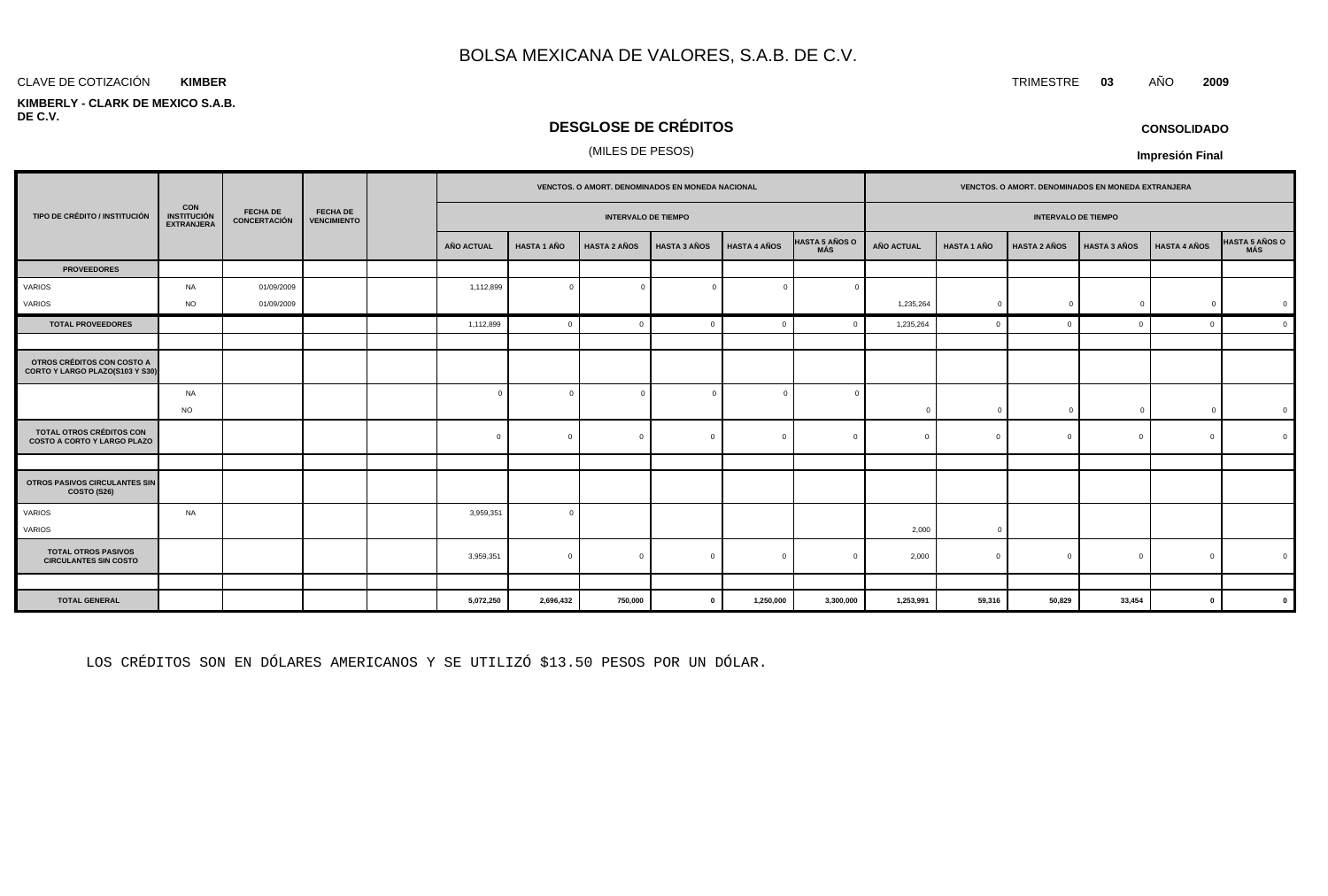#### CLAVE DE COTIZACIÓN: **KIMBER KIMBERLY - CLARK DE MEXICO S.A.B. DE C.V.**

**POSICIÓN MONETARIA EN MONEDA EXTRANJERA**

(MILES DE PESOS)

#### **CONSOLIDADO**

TRIMESTRE: **03** AÑO: **2009**

**Impresión Final**

|                               | <b>DÓLARES</b> |              |                | <b>OTRAS MONEDAS</b> | <b>TOTAL MILES DE</b><br><b>PESOS</b> |  |
|-------------------------------|----------------|--------------|----------------|----------------------|---------------------------------------|--|
| POSICIÓN EN MONEDA EXTRANJERA | <b>DÓLARES</b> | <b>PESOS</b> | <b>DÓLARES</b> | <b>PESOS</b>         |                                       |  |
| <b>ACTIVO MONETARIO</b>       | 101,213        | 1,366,376    | 0              | 0                    | 1,366,376                             |  |
| <b>PASIVO</b>                 | 103,525        | 1,397,590    | 0              | $\mathbf{0}$         | 1,397,590                             |  |
| CORTO PLAZO                   | 97,282         | 1,313,307    | 0              | 0l                   | 1,313,307                             |  |
| <b>LARGO PLAZO</b>            | 6,243          | 84,283       | 0              | $\Omega$             | 84,283                                |  |
| <b>SALDO NETO</b>             | $-2,312$       | $-31,214$    | 0              | $\mathbf{0}$         | $-31,214$                             |  |

#### **OBSERVACIONES**

EL TIPO DE CAMBIO UTILIZADO PARA LA CONVERSIÓN DE LOS DÓLARES ES DE \$13.50 PESOS POR UN DÓLAR.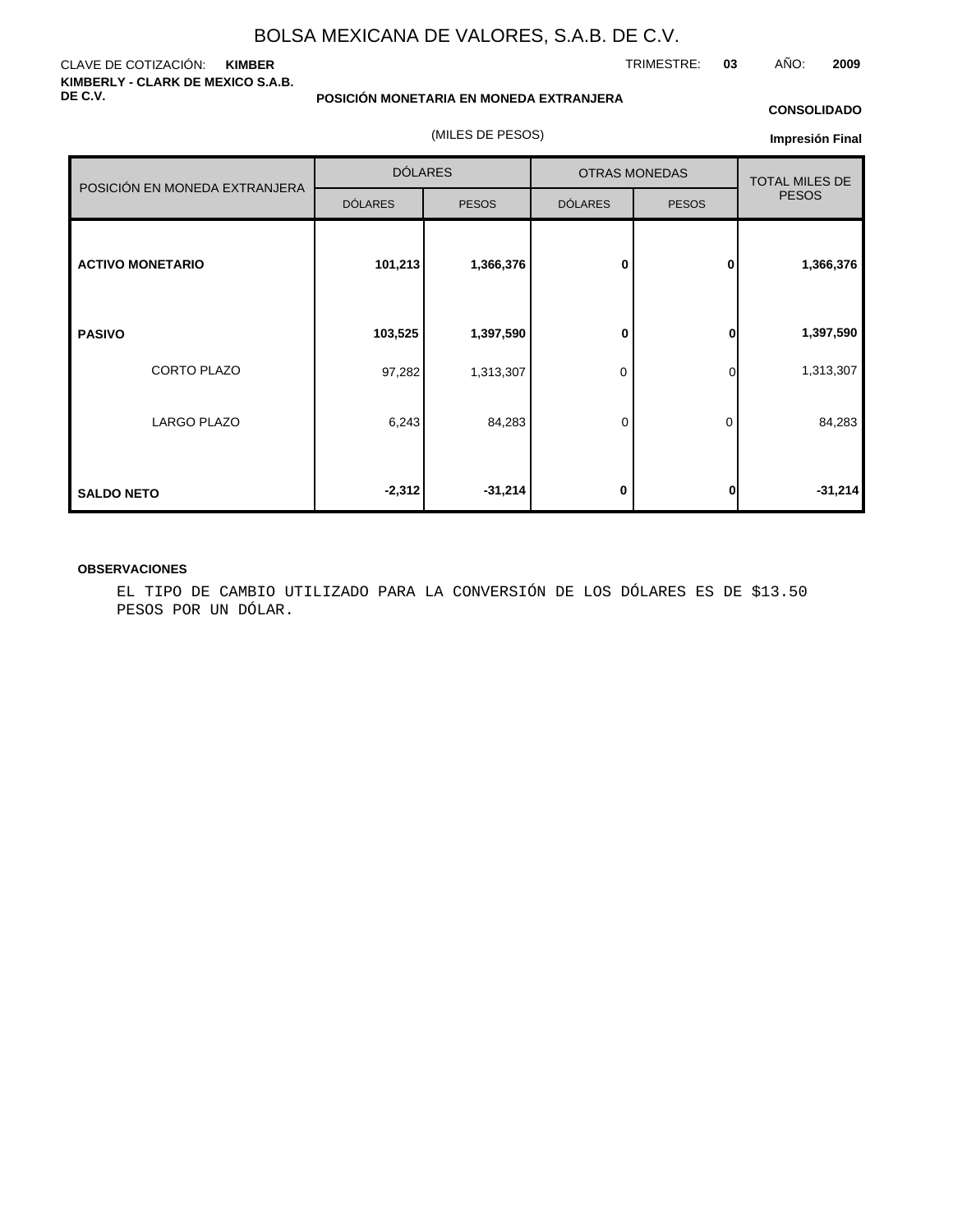TRIMESTRE: **03** AÑO: **2009**

CLAVE DE COTIZACIÓN: **KIMBER KIMBERLY - CLARK DE MEXICO S.A.B. DE C.V.**

#### **CEDULA DE INTEGRACIÓN Y CÁLCULO DE RESULTADO POR POSICIÓN MONETARIA** (MILES DE PESOS)

**CONSOLIDADO**

| <b>MES</b>    | <b>ACTIVOS</b><br><b>MONETARIOS</b> | <b>PASIVOS</b><br><b>MONETARIOS</b> | <b>POSICIÓN</b><br><b>MONETARIA</b><br>(ACTIVA) PASIVA | <b>INFLACIÓN</b><br><b>MENSUAL</b> | <b>EFECTO MENSUAL</b><br>(ACTIVO) PASIVO |
|---------------|-------------------------------------|-------------------------------------|--------------------------------------------------------|------------------------------------|------------------------------------------|
| <b>LENERO</b> |                                     |                                     |                                                        | 0.00                               |                                          |
| FEBRERO       |                                     |                                     |                                                        | 0.00                               |                                          |
| MARZO         |                                     |                                     |                                                        | 0.00                               |                                          |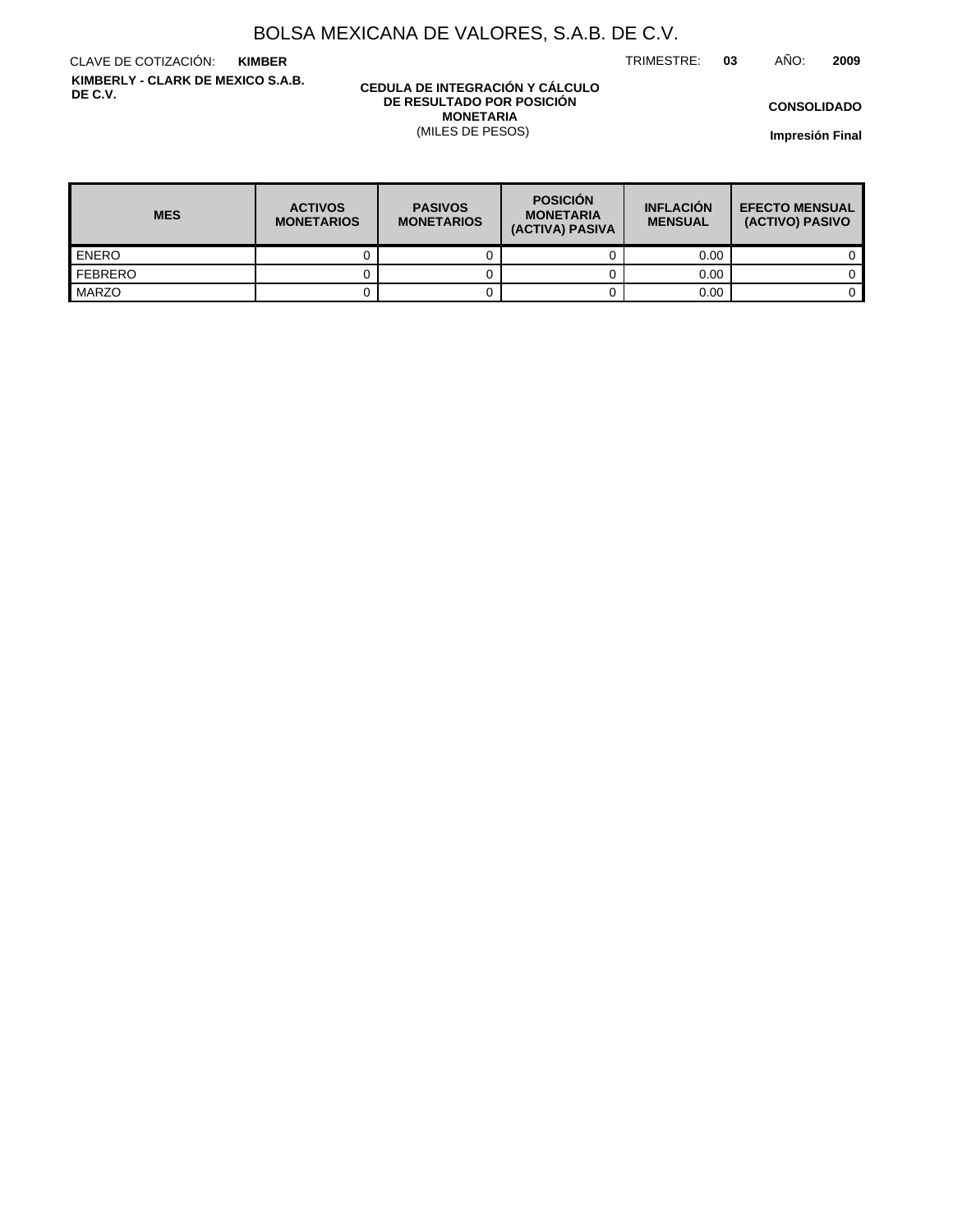**KIMBER**

CLAVE DE COTIZACIÓN: TRIMESTRE: **03** AÑO: **2009**

**INSTRUMENTOS DE DEUDA DE C.V.** PAGINA 1 / 2 **KIMBERLY - CLARK DE MEXICO S.A.B.**

**CONSOLIDADO**

**Impresión Final**

#### LIMITACIONES FINANCIERAS SEGÚN ESCRITURAS DE LA EMISIÓN Y/O TITULO

LAS LIMITACIONES DE LOS CERTIFICADOS BURSÁTILES, SON DE HACER Y DE NO HACER; LIMITACIONES FINANCIERAS NINGUNA.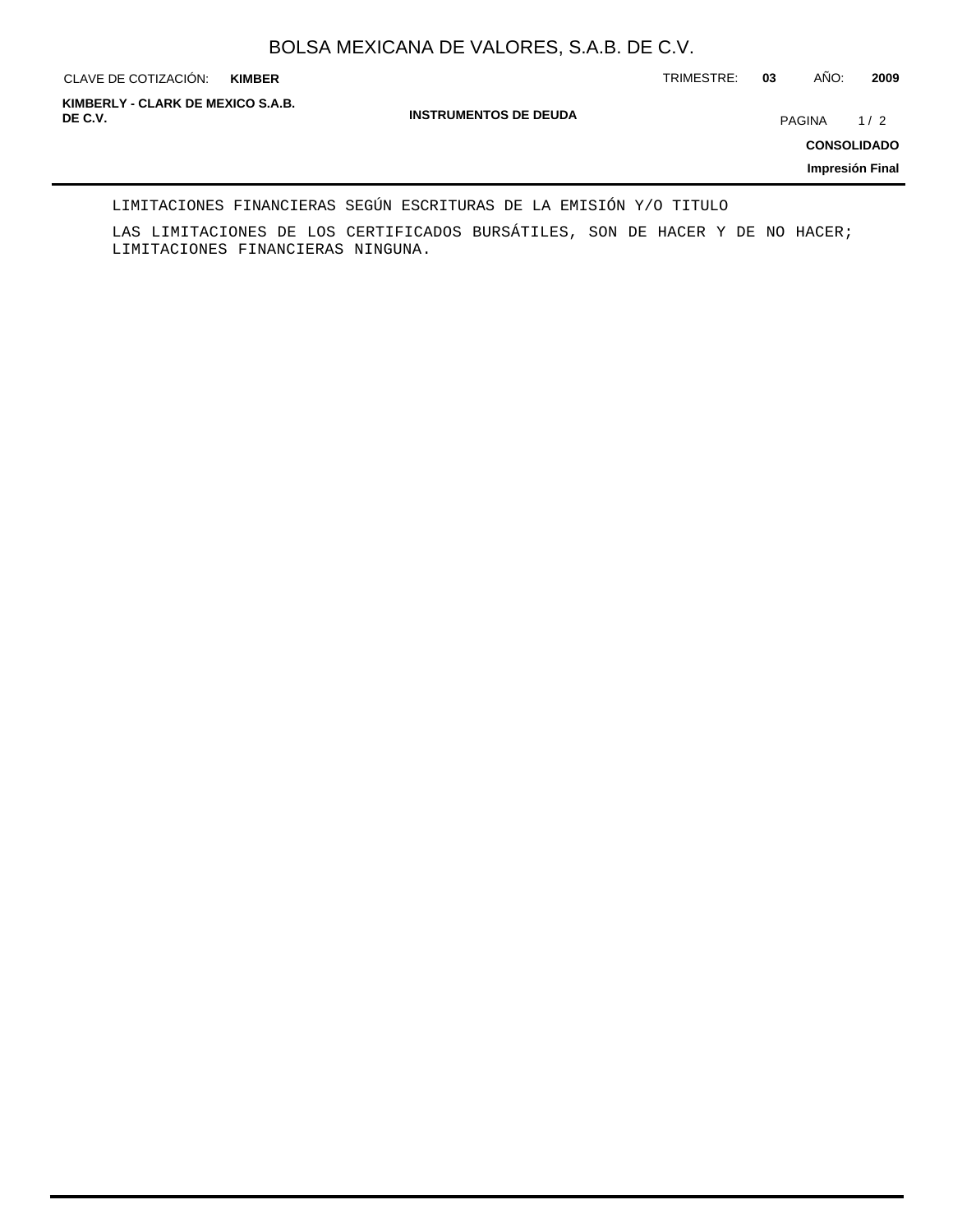| KIMBERLY - CLARK DE MEXICO S.A.B.<br><b>INSTRUMENTOS DE DEUDA</b><br>DE C.V.<br>2/2<br><b>PAGINA</b><br><b>CONSOLIDADO</b><br>Impresión Final | CLAVE DE COTIZACIÓN: | <b>KIMBER</b> | TRIMESTRE: | 03 | AÑO: | 2009 |
|-----------------------------------------------------------------------------------------------------------------------------------------------|----------------------|---------------|------------|----|------|------|
|                                                                                                                                               |                      |               |            |    |      |      |

SITUACIÓN ACTUAL DE LAS LIMITACIONES FINANCIERAS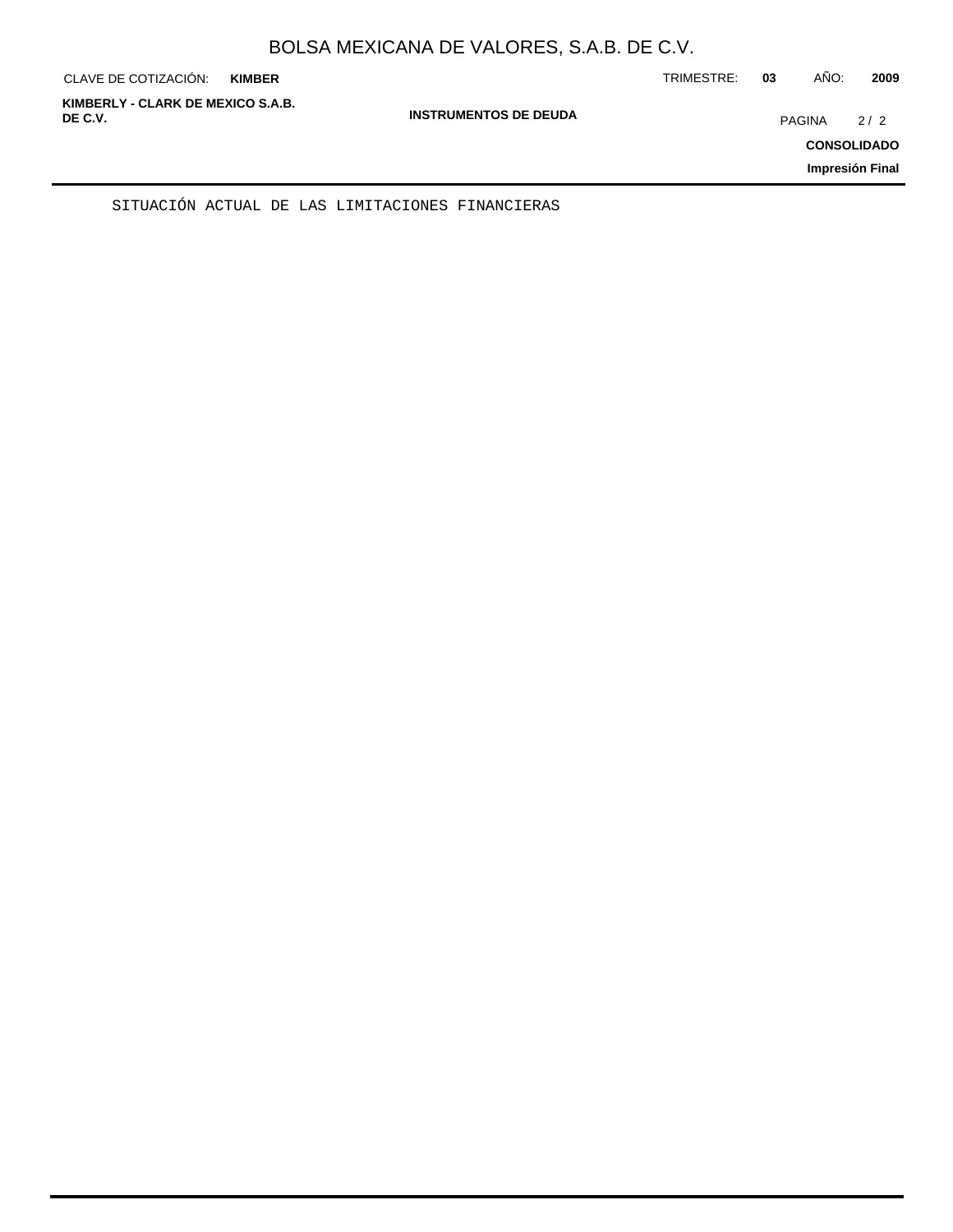CLAVE DE COTIZACIÓN: TRIMESTRE: **03** AÑO: **2009 KIMBER KIMBERLY - CLARK DE MEXICO S.A.B. DE C.V.**

#### **PLANTAS, CENTROS COMERCIALES, DE DISTRIBUCIÓN Y/O SERVICIO**

**CONSOLIDADO**

**Impresión Final**

| <b>PLANTA O CENTRO</b>     | <b>ACTIVIDAD ECONOMICA</b> | <b>CAPACIDAD INSTALADA</b> | % DE UTIL. |
|----------------------------|----------------------------|----------------------------|------------|
| <b>PANTA BAJIO</b>         | PRODUCTOS AL CONSUMIDOR    |                            | 0.00       |
| PLANTA ORIZABA             | PRODUCTOS AL CONSUMIDOR    |                            | $\Omega$   |
| <b>PLANTA RAMOS ARIZPE</b> | PRODUCTOS AL CONSUMIDOR    | ∩                          | $\Omega$   |
| PLANTA TLAXCALA            | PRODUCTOS AL CONSUMIDOR    |                            | $\Omega$   |
| PLANTA CUAUTITLAN          | PRODUCTOS AL CONSUMIDOR    |                            | $\Omega$   |
| PLANTA ECATEPEC            | PRODUCTOS AL CONSUMIDOR    | ∩                          | $\Omega$   |
| PLANTA TEXMELUCAN          | PRODUCTOS INSTITUCIONALES  |                            | 0          |
| PLANTA MORELIA             | PRODUCTOS AL CONSUMIDOR    |                            | ∩          |

#### **OBSERVACIONES**

LA CAPACIDAD INSTALADA Y EL PORCENTAJE DE UTILIZACIÓN VARIA SEGÚN LA PRODUCCIÓN.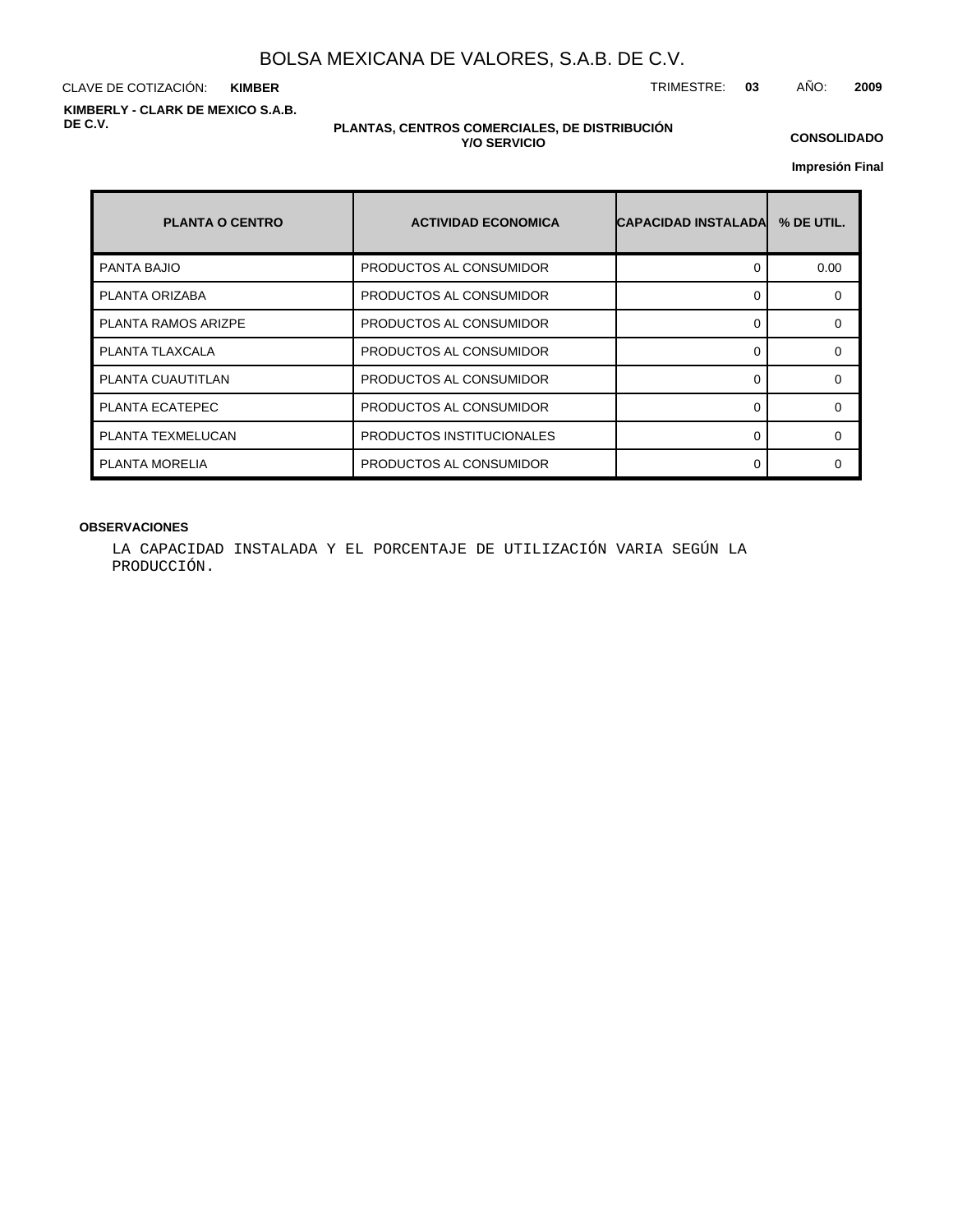CLAVE DE COTIZACIÓN **KIMBER KIMBERLY - CLARK DE MEXICO S.A.B. DE C.V.**

#### **MATERIAS PRIMAS DIRECTAS**

## **CONSOLIDADO**

**Impresión Final**

| <b>MATERIAS PRIMAS</b>              | <b>PRINCIPALES PROVEEDORES</b>    | <b>ORIGEN</b> | SUST.<br>NAL. | % COSTO<br><b>PRODUCCIÓN</b><br><b>TOTAL</b> |
|-------------------------------------|-----------------------------------|---------------|---------------|----------------------------------------------|
| <b>POLIETILENO</b>                  | POLYCEL, PROPIFLEX                | Nacional      |               | $\Omega$                                     |
| <b>QUIMICOS</b>                     | POLIQUIMICOS, PROEQSA             | Nacional      |               | $\Omega$                                     |
| <b>CORRUGADOS</b>                   | TITAN, GPO. INLAND                | Nacional      |               | $\Omega$                                     |
| <b>FIBRA PARA RECICLAR</b>          | RECYCLE, REPACSA                  | Nacional      |               | $\Omega$                                     |
| <b>ADHESIVOS</b>                    | <b>NATIONAL</b>                   | Nacional      |               | $\Omega$                                     |
| <b>CINTAS Y ELASTOMEROS</b>         | 3M, ARTEVA                        | Nacional      |               | $\Omega$                                     |
| <b>CELULOSA DE MADERA</b>           | ARACRUZ, GP CELL., DOMTAR, WEYER. | Importación   |               | $\Omega$                                     |
| <b>FIBRA P/RECICLAR Y RECICLADA</b> | HARMON, INT. PAPER, FIB           | Importación   |               | $\Omega$                                     |
| <b>POLIACRILATO DE SODIO</b>        | BASF, TOYOTA, STOCKHAUSEN         | Importación   |               | $\Omega$                                     |
| <b>POLIPROPILENO</b>                | <b>EXXONMOBIL</b>                 | Importación   |               | $\Omega$                                     |

**OBSERVACIONES**

TRIMESTRE **03** AÑO **2009**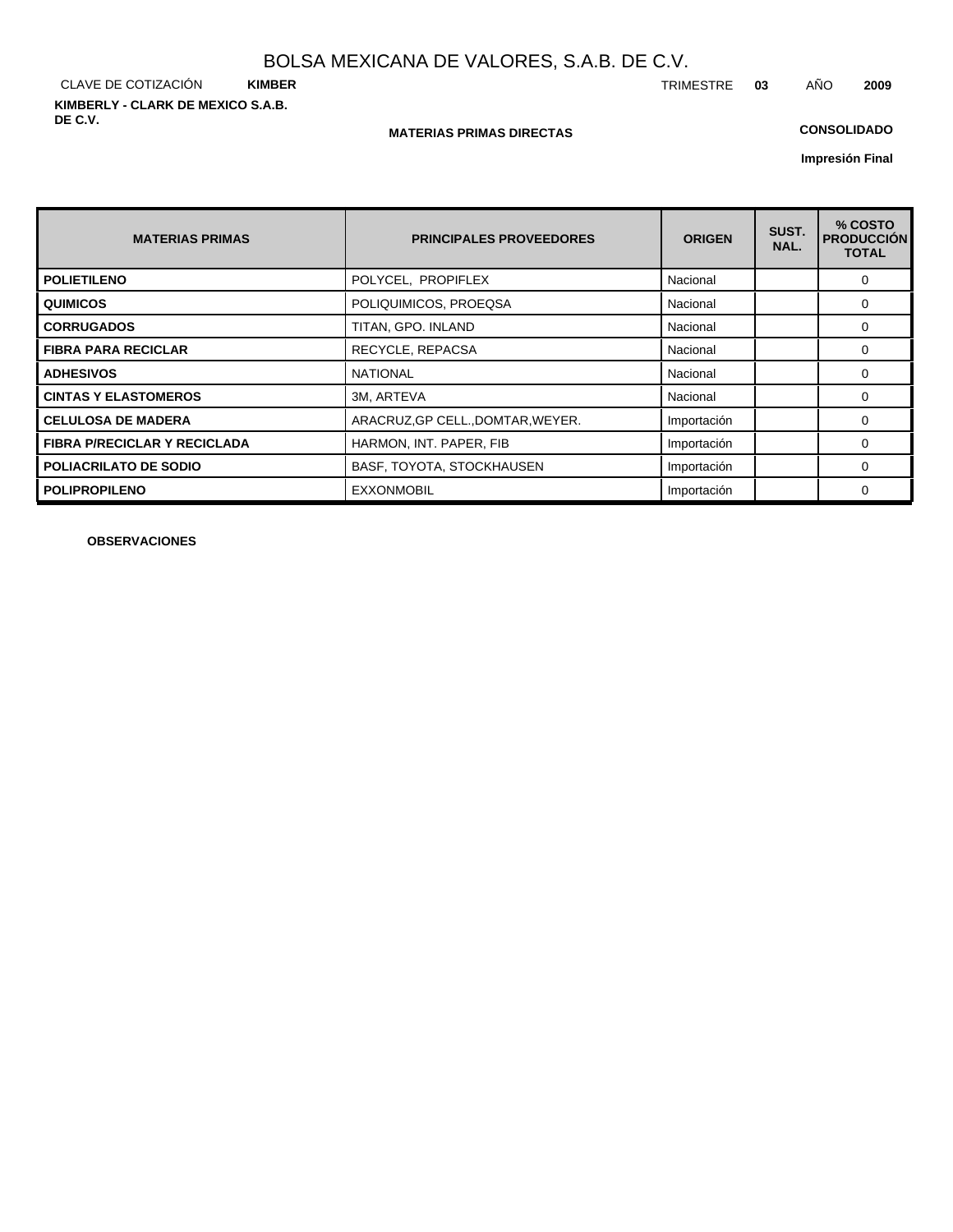CLAVE DE COTIZACIÓN TRIMESTRE **03** AÑO **2009 KIMBER**

**KIMBERLY - CLARK DE MEXICO S.A.B. DE C.V.**

## **DISTRIBUCIÓN DE VENTAS POR PRODUCTO**

## **CONSOLIDADO Impresión Final**

VENTAS TOTALES

| <b>PRINCIPALES</b>       | <b>VENTAS</b>  |                | % DE PART. | <b>PRINCIPALES</b> |                 |  |
|--------------------------|----------------|----------------|------------|--------------------|-----------------|--|
|                          | <b>VOLUMEN</b> | <b>IMPORTE</b> | MDO.       | <b>MARCAS</b>      | <b>CLIENTES</b> |  |
| <b>NACIONALES</b>        |                |                |            |                    |                 |  |
| PROD. AL CONSUMIDOR      | 0              | 17,364,022     | 0          |                    |                 |  |
| <b>EXTRANJERAS</b>       |                |                |            |                    |                 |  |
| <b>INFORMACION TOTAL</b> | 0              | 854,999        | 0          |                    |                 |  |
| TOTAL                    |                | 18,219,021     |            |                    |                 |  |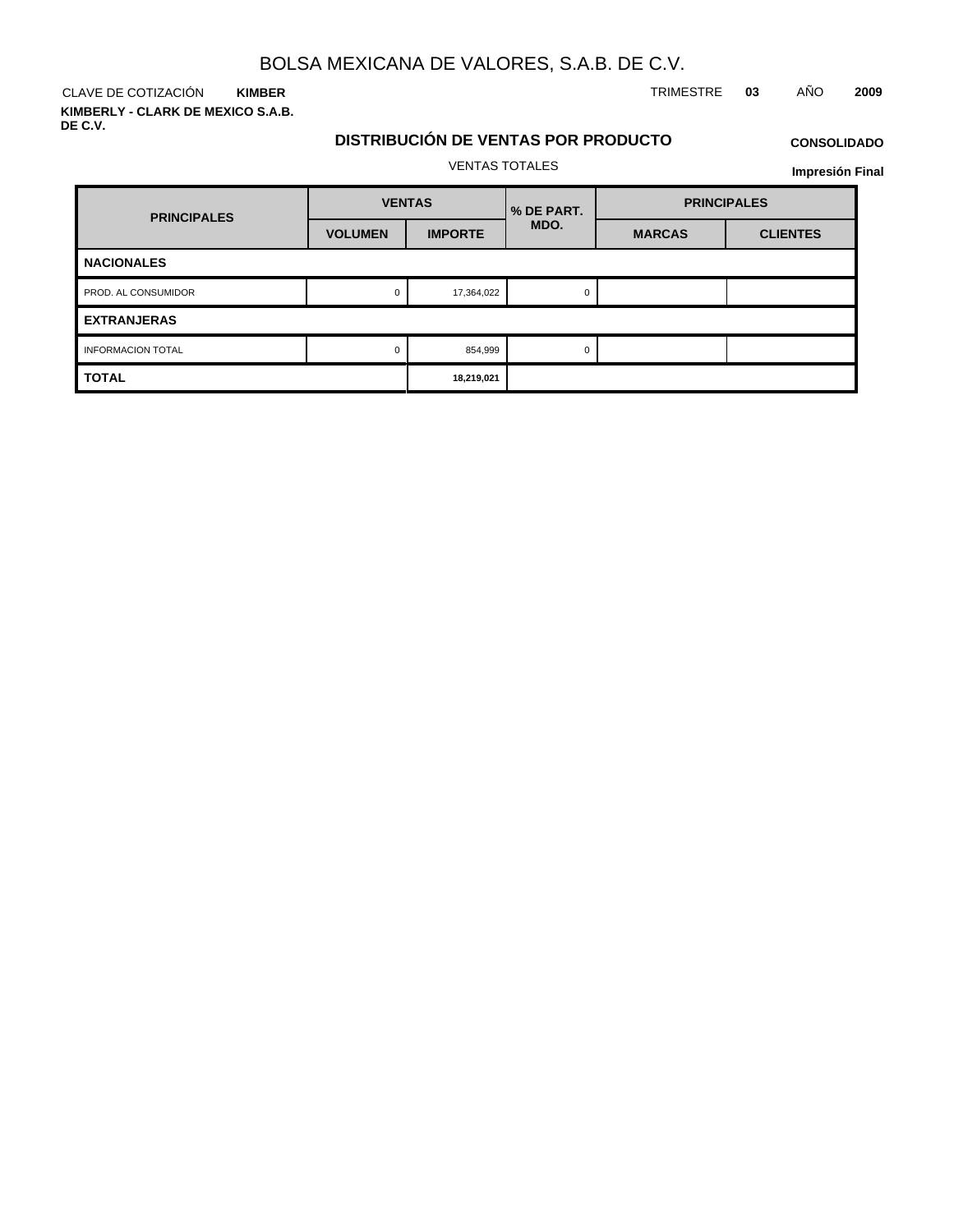CLAVE DE COTIZACIÓN TRIMESTRE **03** AÑO **2009 KIMBER KIMBERLY - CLARK DE MEXICO S.A.B.**

**DE C.V.**

## **DISTRIBUCIÓN DE VENTAS POR PRODUCTO**

## **CONSOLIDADO**

#### VENTAS EXTRANJERAS

**Impresión Final**

| <b>PRINCIPALES</b>                       | <b>VENTAS</b>  |                | <b>DESTINO</b> | <b>PRINCIPALES</b> |                 |  |
|------------------------------------------|----------------|----------------|----------------|--------------------|-----------------|--|
|                                          | <b>VOLUMEN</b> | <b>IMPORTE</b> |                | <b>MARCAS</b>      | <b>CLIENTES</b> |  |
| <b>EXPORTACIÓN</b>                       |                |                |                |                    |                 |  |
| 854,999<br><b>INFORMACION TOTAL</b><br>0 |                |                |                |                    |                 |  |
| <b>SUBSIDIARIAS EN EL EXTRANJERO</b>     |                |                |                |                    |                 |  |

| TOTAL | 854,999<br>$\sim$ $\sim$ |  |  |
|-------|--------------------------|--|--|
|       |                          |  |  |

**OBSERVACIONES**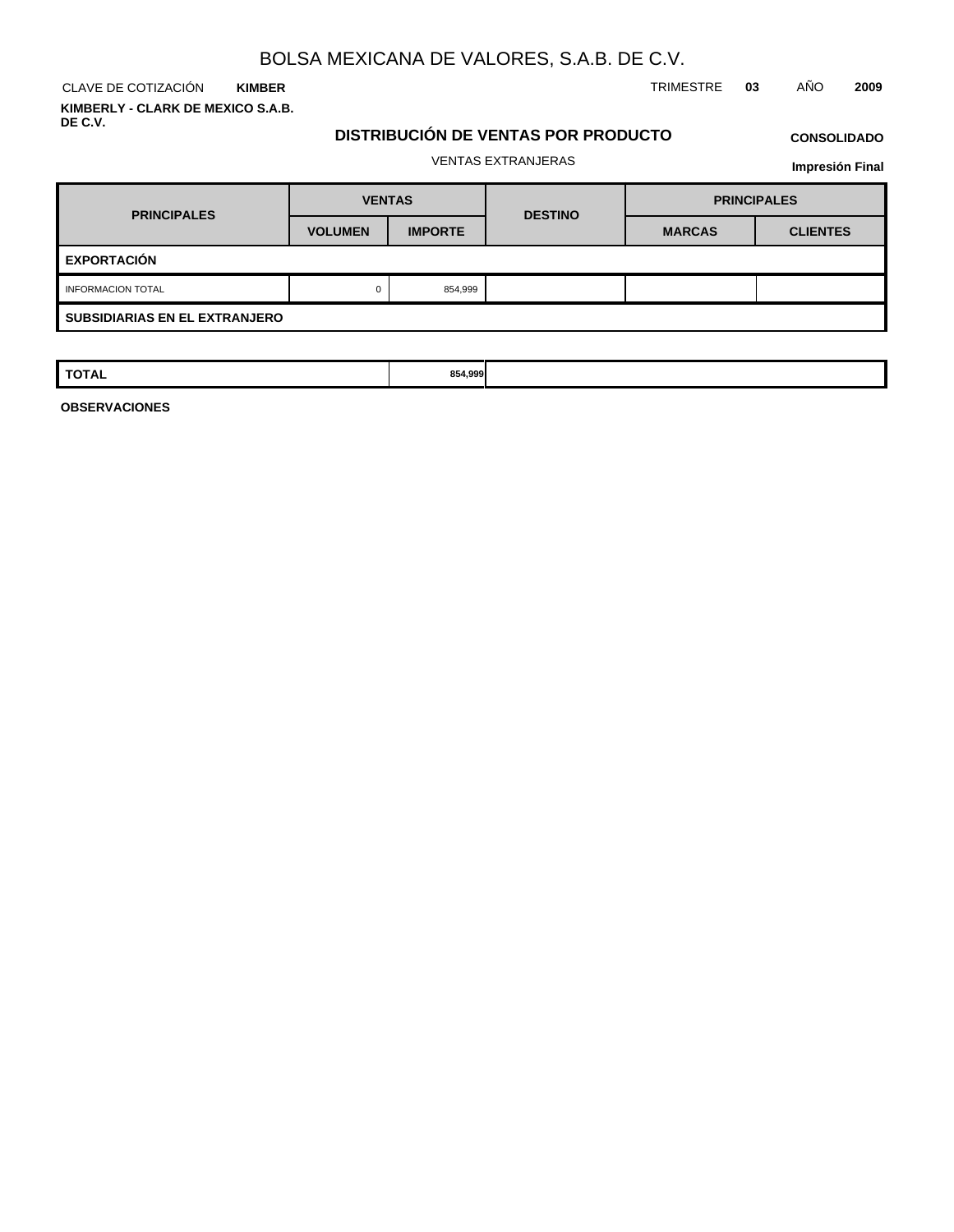| BOLSA MEXICANA DE VALORES, S.A.B. DE C.V. |  |  |  |
|-------------------------------------------|--|--|--|
|-------------------------------------------|--|--|--|

| CLAVE DE COTIZACIÓN:                         | <b>KIMBER</b> |                                                                                      | TRIMESTRE: | -03 | AÑO:               | 2009 |
|----------------------------------------------|---------------|--------------------------------------------------------------------------------------|------------|-----|--------------------|------|
| KIMBERLY - CLARK DE MEXICO S.A.B.<br>DE C.V. |               | <b>INFORMACIÓN DE PROYECTOS (Proyecto, Monto</b><br>Ejercido y Porcentaje de Avance) |            |     | PAGINA             | 1/1  |
|                                              |               |                                                                                      |            |     | <b>CONSOLIDADO</b> |      |
|                                              |               |                                                                                      |            |     | Impresión Final    |      |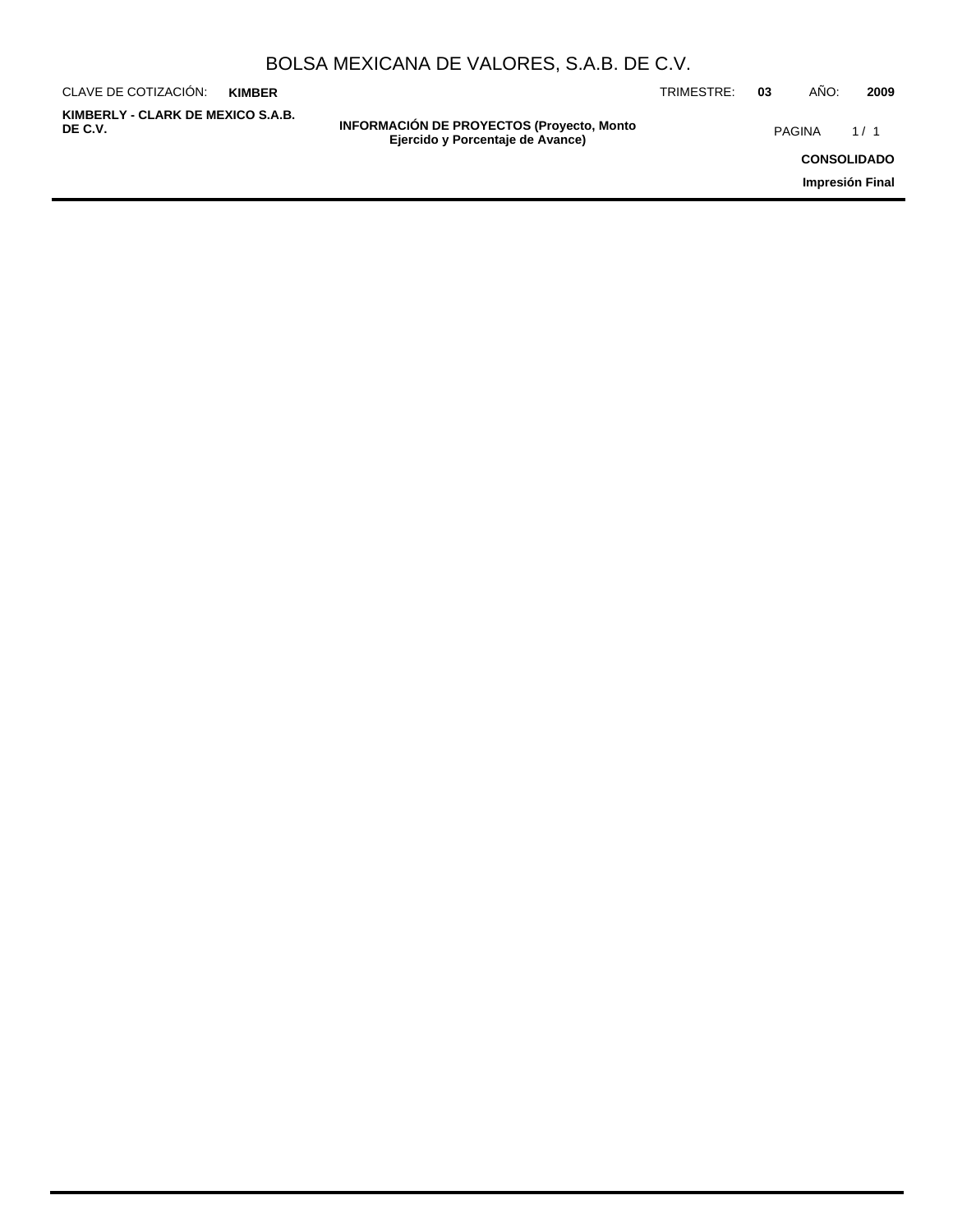| BOLSA MEXICANA DE VALORES, S.A.B. DE C.V. |  |  |  |
|-------------------------------------------|--|--|--|
|-------------------------------------------|--|--|--|

CLAVE DE COTIZACIÓN: TRIMESTRE: **03** AÑO: **2009 KIMBER**

**KIMBERLY - CLARK DE MEXICO S.A.B. DE C.V.**

**TRANSACCIONES EN MONEDA EXTRANJERA Y CONVERSIÓN DE ESTADOS FINANCIEROS DE OPERACIONES EXTRANJERAS (Información relacionada al Boletín B-15)**

PAGINA 1/1

**CONSOLIDADO**

**Impresión Final**

KIMBERLY-CLARK DE MÉXICO, S.A.B. DE C.V. TIENE UNA EMPRESA COMERCIALIZADORA EN EL EXTERIOR PARA PROMOVER SUS PRODUCTOS Y SE DENOMINA PAPER PRODUCTS TRADE CORPORATION, LOS EFECTOS DE ESTA SUBSIDIARIA SON RECONOCIDOS EN LOS ESTADOS FINANCIEROS CONSOLIDADOS Y NO SON IMPORTANTES.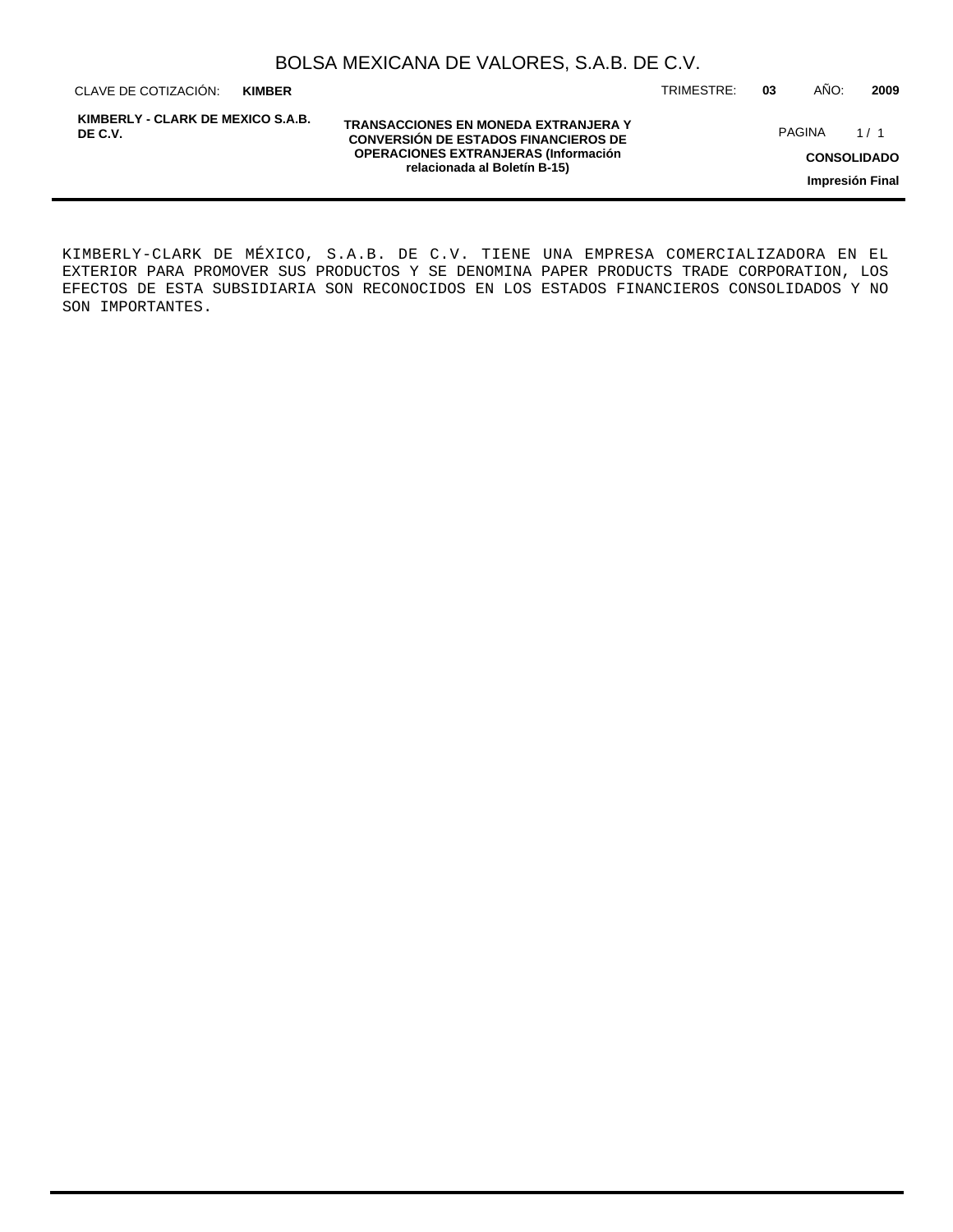TRIMESTRE **03** AÑO **2009**

**KIMBERLY - CLARK DE MEXICO S.A.B. DE C.V.** CLAVE DE COTIZACIÓN **KIMBER**

## **INTEGRACIÓN DEL CAPITAL SOCIAL PAGADO**

**CONSOLIDADO**

**Impresión Final**

| <b>SERIES</b> | VALOR NOMINAL(\$) VIGENTE | <b>CUPÓN</b> | <b>NUMERO DE ACCIONES</b> |                         |                  |                          | <b>CAPITAL SOCIAL</b> |                 |
|---------------|---------------------------|--------------|---------------------------|-------------------------|------------------|--------------------------|-----------------------|-----------------|
|               |                           |              | <b>PORCIÓN FIJA</b>       | <b>PORCIÓN VARIABLE</b> | <b>MEXICANOS</b> | <b>LIBRE SUSCRIPCION</b> | <b>FIJO</b>           | <b>VARIABLE</b> |
| А             |                           | 23           | 562,414,375               | $\mathbf{0}$            | 562,414,375      |                          | 4,611                 | $\mathbf{0}$    |
| B             |                           | 23           | 518,820,640               | 0                       | 0                | 518,820,640              | 4,253                 | $\mathbf{0}$    |
| <b>TOTAL</b>  |                           |              | 1,081,235,015             |                         | 562,414,375      | 518,820,640              | 8,864                 | 0               |

**TOTAL DE ACCIONES QUE REPRESENTAN EL CAPITAL SOCIAL PAGADO A LA FECHA DE ENVIO DE LA INFORMACIÓN:** 1,081,235,015

**OBSERVACIONES**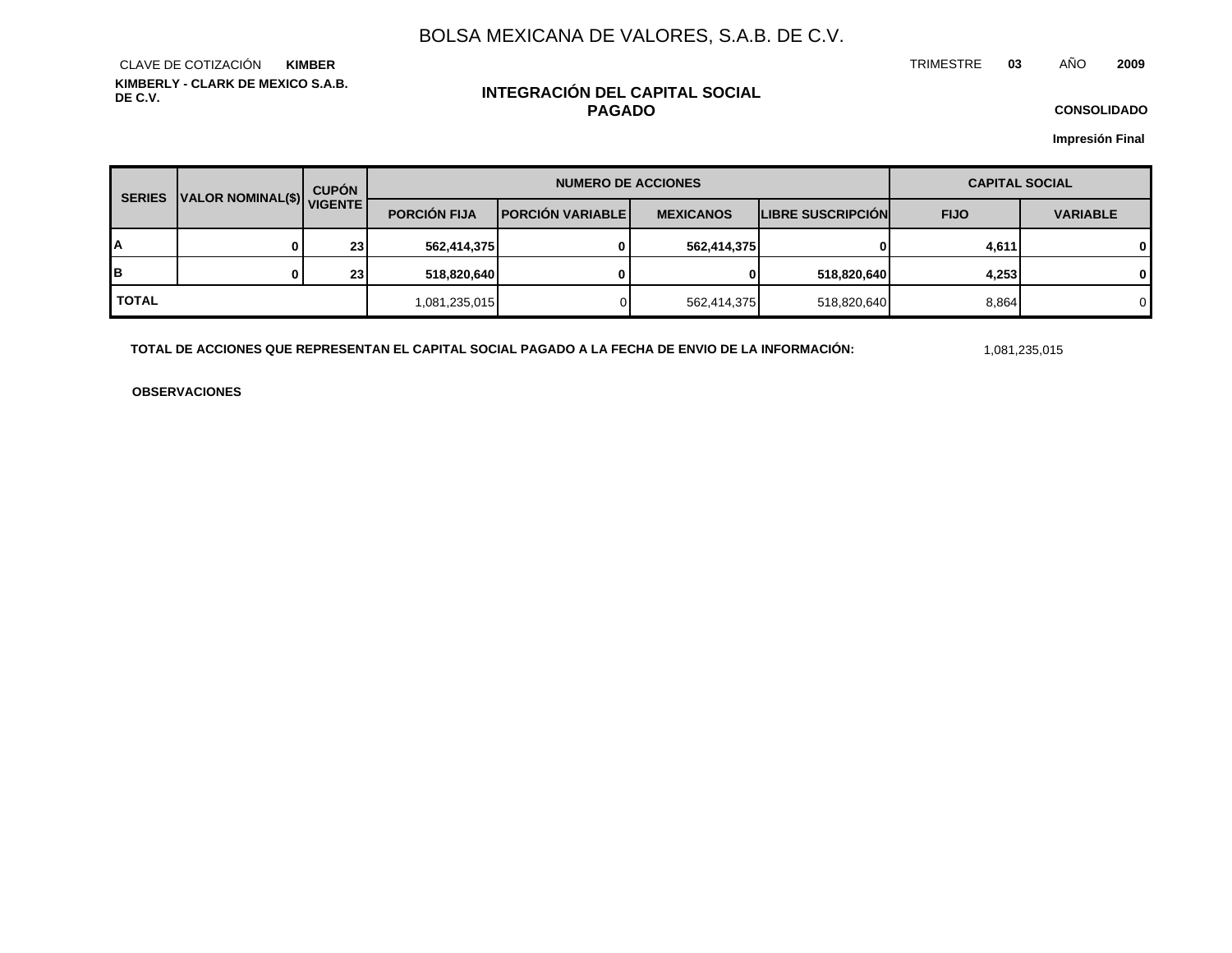CLAVE DE COTIZACIÓN: **KIMBER**

**KIMBERLY - CLARK DE MEXICO S.A.B. DE C.V. PAGINA 1999** 

**INSTRUMENTOS FINANCIEROS DERIVADOS**

TRIMESTRE: **03** AÑO: **2009**

 $1/3$ 

**CONSOLIDADO**

**Impresión Final**

AL 30 DE SEPTIEMBRE DE 2009, KIMBERLY-CLARK DE MÉXICO, S.A.B. DE C.V. (KIMBER) TIENE CRÉDITOS EN MONEDA NACIONAL CON TASAS DE INTERÉS VARIABLES POR UN MONTO DE \$5,950 MILLONES DE PESOS Y CONTRATOS DE CONSUMO DE GAS POR 16,800 MMBTU'S DIARIOS.

CON LA FINALIDAD DE REDUCIR EL RIESGO EN LAS VARIACIONES EN TASAS DE INTERÉS Y EN EL PRECIO DE CIERTOS INSUMOS SE TIENEN CONTRATADOS INSTRUMENTOS FINANCIEROS DERIVADOS. LA ESTRATEGIA DE KIMBER ES LA DE CONTRATAR INSTRUMENTOS FINANCIEROS DERIVADOS EXCLUSIVAMENTE CON INSTITUCIONES DE RECONOCIDA SOLVENCIA Y EXCLUSIVAMENTE CON FINES DE COBERTURA.

KIMBER RECONOCE TODOS LOS ACTIVOS O PASIVOS QUE SURGEN DE LAS OPERACIONES CON INSTRUMENTOS FINANCIEROS DERIVADOS EN EL BALANCE GENERAL A VALOR RAZONABLE, INDEPENDIENTEMENTE DEL PROPÓSITO DE SU TENENCIA. EL VALOR RAZONABLE SE DETERMINA CON BASE EN PRECIOS DE MERCADOS RECONOCIDOS Y CON BASE EN TÉCNICAS DE VALUACIÓN ACEPTADAS EN EL ÁMBITO FINANCIERO.

CUANDO LOS DERIVADOS SON CONTRATADOS Y CUMPLEN CON TODOS LOS REQUISITOS DE COBERTURA, SE DOCUMENTA SU DESIGNACIÓN AL INICIO DE LA OPERACIÓN DE COBERTURA, DESCRIBIENDO EL OBJETIVO, CARACTERÍSTICAS, RECONOCIMIENTO CONTABLE Y COMO SE LLEVARÁ A CABO LA MEDICIÓN DE LA EFECTIVIDAD, APLICABLES A ESA OPERACIÓN.

LOS DERIVADOS DESIGNADOS COMO COBERTURA RECONOCEN LOS CAMBIOS EN VALUACIÓN DE ACUERDO AL TIPO DE COBERTURA DE QUE SE TRATE: (1) CUANDO SON DE VALOR RAZONABLE, LAS FLUCTUACIONES TANTO DEL DERIVADO COMO DE LA PARTIDA CUBIERTA SE VALÚAN A VALOR RAZONABLE Y SE RECONOCEN EN LOS RESULTADOS; (2) CUANDO SON DE FLUJO DE EFECTIVO, LA PORCIÓN EFECTIVA SE RECONOCE TEMPORALMENTE EN EL RESULTADO INTEGRAL Y SE APLICA A RESULTADOS CUANDO LA PARTIDA CUBIERTA LOS AFECTA; LA PORCIÓN INEFECTIVA SE RECONOCE DE INMEDIATO EN LOS RESULTADOS.

NO SE HA OTORGADO GARANTÍA ALGUNA EN RELACIÓN A LOS INSTRUMENTOS FINANCIEROS DERIVADOS, YA QUE SE CUENTA CON UNA LÍNEA DE CRÉDITO DE HASTA \$25 MILLONES DE DÓLARES.

A LA FECHA DE ESTE REPORTE NO SE HA IDENTIFICADO NINGÚN RIESGO O CONTINGENCIA FUTURA EN SU POSICIÓN EN INSTRUMENTOS FINANCIEROS DERIVADOS. DE LA MISMA MANERA NO EXISTE NINGUNA EVENTUALIDAD O CAMBIO EN EL VALOR DEL SUBYACENTE QUE IMPLIQUE QUE EL USO DE LOS DERIVADOS ACTUALMENTE CONTRATADOS DIFIERA DE LOS ORIGINALMENTE CONTRATADOS NI QUE IMPLIQUE LA PÉRDIDA PARCIAL O TOTAL DE LA COBERTURA. POR LO TANTO LA COMPAÑÍA NO ESTIMA ASUMIR NUEVAS OBLIGACIONES CON RELACIÓN A ESTOS DERIVADOS.

LA COMPAÑÍA CONSIDERA QUE POR SU POCA IMPORTANCIA RELATIVA DENTRO DEL COSTO DE VENTA Y DENTRO DEL RESULTADO INTEGRAL DE FINANCIAMIENTO, UN ANÁLISIS DE SENSIBILIDAD NO ES NECESARIO.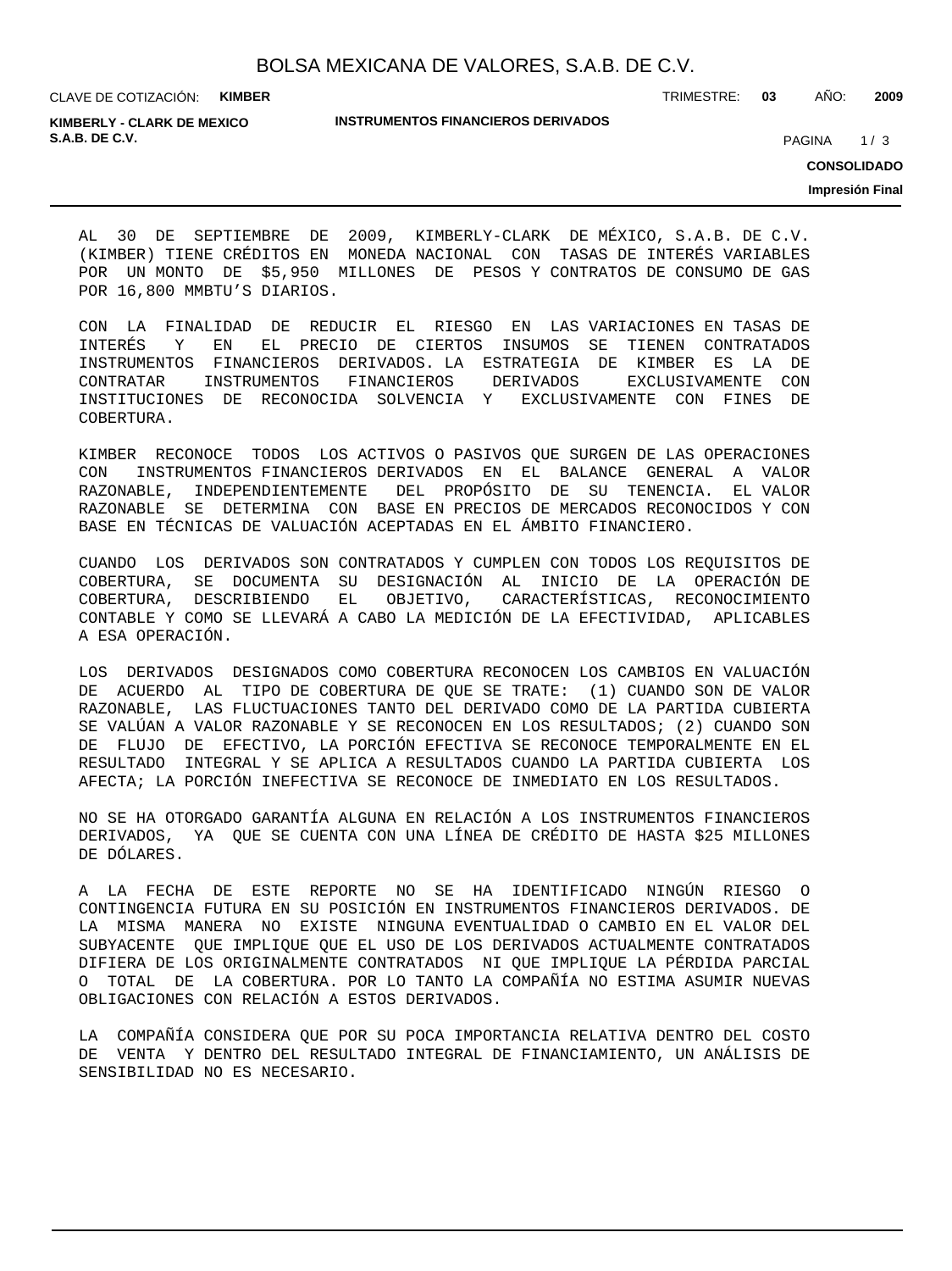CLAVE DE COTIZACIÓN: **KIMBER**

**INSTRUMENTOS FINANCIEROS DERIVADOS**

TRIMESTRE: **03** AÑO: **2009**

**KIMBERLY - CLARK DE MEXICO S.A.B. DE C.V.** PAGINA 2/3

 $2/3$ 

**CONSOLIDADO**

**Impresión Final**

SWAP DE TASAS DE INTERES POR CREDITOS EN MONEDA NACIONAL ========================================================

KIMBER TIENE FINANCIAMIENTOS EN CERTIFICADOS BURSÁTILES POR UN TOTAL DE \$8,000 MILLONES DE PESOS. DE DICHO TOTAL, \$5,950 MILLONES DE PESOS ESTÁN CONTRATADOS A TASA VARIABLE.

EL 9 DE JULIO DE 2007 SE REALIZÓ CON BANCO NACIONAL DE MÉXICO, S.A. UN CONTRATO DE INTERCAMBIO DE TASAS DE INTERÉS POR UN MONTO DE \$1,500 MILLONES DE PESOS PARA CONVERTIR EL PERFIL DE PAGO DE INTERÉS A TASA FIJA DE 8.01% ANUAL Y CON VENCIMIENTOS MENSUALES. LA FECHA DE VENCIMIENTO DE ESTE CONTRATO ES EL 26 DE JUNIO DE 2017.

DEBIDO A QUE TANTO EL IMPORTE COMO LOS VENCIMIENTOS DEL CAPITAL Y LOS PAGOS DEL INTERÉS SON SIMILARES A LA PORCIÓN DEL CRÉDITO, SE DESIGNÓ A ESTE CONTRATO COMO INSTRUMENTO DE COBERTURA DE FLUJOS DE EFECTIVO.

AL 30 DE SEPTIEMBRE DE 2009, EL VALOR RAZONABLE DE ESTE CONTRATO ES UN PASIVO A LARGO PLAZO POR \$14.4 MILLONES DE PESOS Y LA CONTRAPARTIDA NETA DE IMPUESTOS SE PRESENTA COMO PARTE DEL RESULTADO INTEGRAL EN EL CAPITAL CONTABLE.

DURANTE 2009 SE HA RECONOCIDO UN EFECTO NETO DESFAVORABLE EN EL RESULTADO INTEGRAL DE FINANCIAMIENTO POR \$17.7 MILLONES DE PESOS.

CONTRATOS DE SWAP Y OPCION PARA GARANTIZAR EL PRECIO DEL GAS ============================================================

KIMBER CONSUME APROXIMADAMENTE 500 MIL MMBTU'S POR MES; PARA DISMINUIR EL RIESGO DE LAS VARIACIONES EN EL PRECIO, SE TIENEN DOS CONTRATOS CON JP MORGAN CHASE BANK, N.A., UNO TIPO SWAP Y OTRO MÁS DE OPCIONES.

EL PRIMER CONTRATO SWAP INICIÓ EL 1 DE SEPTIEMBRE DE 2008 Y ES POR EL 50% DEL CONSUMO MENSUAL. TIENE UN VENCIMIENTO AL 31 DE DICIEMBRE DE 2009 CON UN PRECIO FIJO DE \$8.96 USD POR MMBTU TOMANDO COMO REFERENCIA EL ÍNDICE TETCO SOUTH TEXAS.

CON EL OBJETO DE REDUCIR EL COSTO DEL CONTRATO ANTERIOR SE FIRMÓ UN CONTRATO DE OPCIONES QUE ESTABLECE LAS MISMAS CANTIDADES DE CONSUMO Y MISMAS FECHAS DE LIQUIDACIÓN, CON UN TECHO DE \$12 USD POR MMBTU.

ESTE SWAP TIENE COMO OBJETO FIJAR EL PRECIO VARIABLE DEL GAS SUMINISTRADO POR PEMEX Y QUE CAMBIA TODOS LOS MESES, A LOS PRECIOS FIJOS Y PREESTABLECIDOS EN LOS CONTRATOS ANTES MENCIONADOS.

ESTOS CONTRATOS FUERON DESIGNADOS COMO INSTRUMENTOS DE COBERTURA DE FLUJOS DE EFECTIVO.

AL 30 DE SEPTIEMBRE DE 2009, EL VALOR RAZONABLE DE ESTOS DOS CONTRATOS ES UN PASIVO A CORTO PLAZO POR \$46.0 MILLONES DE PESOS Y LA CONTRAPARTIDA NETA DE IMPUESTOS SE PRESENTA FORMANDO PARTE DEL RESULTADO INTEGRAL EN EL CAPITAL CONTABLE.